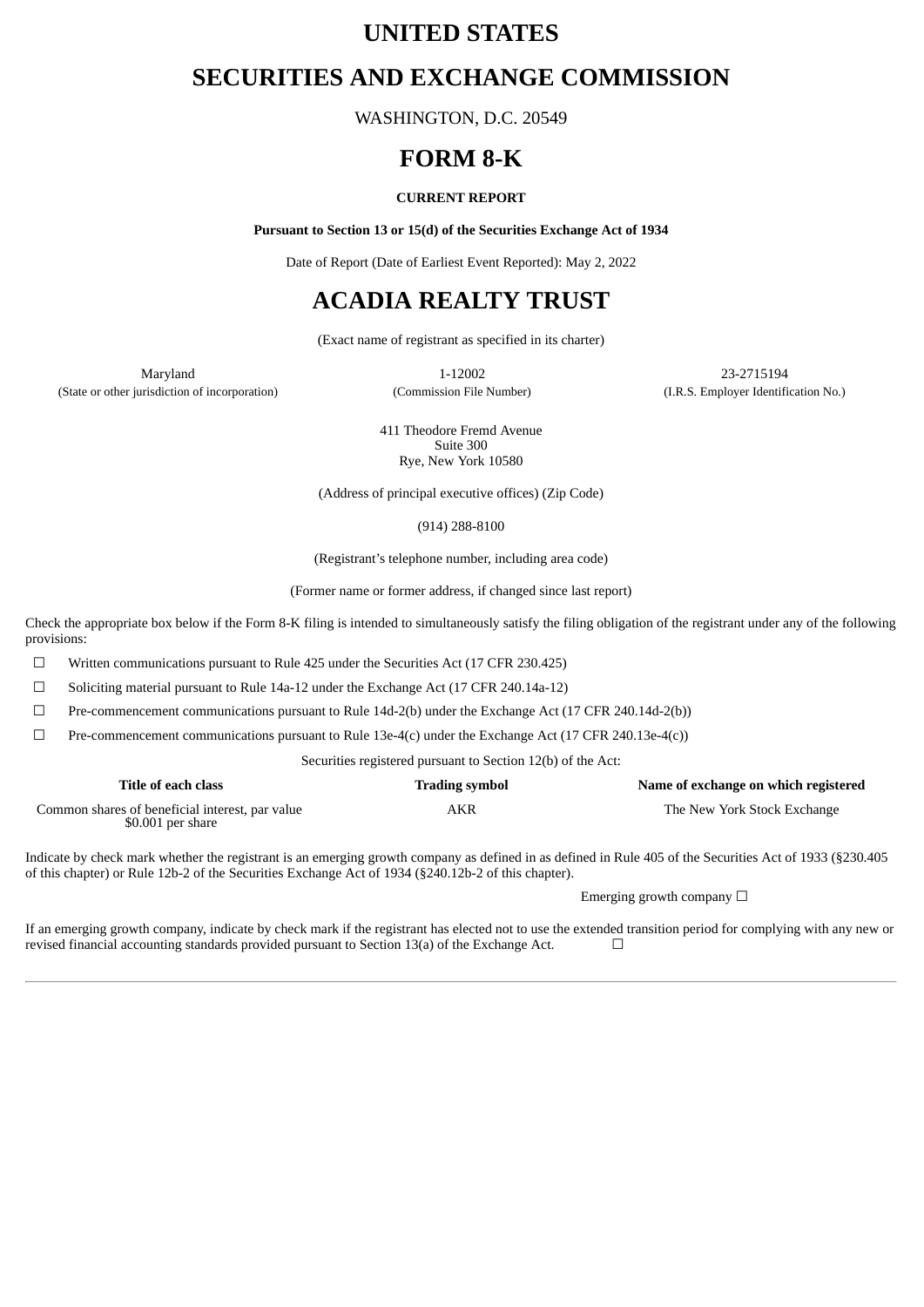#### **Item 2.02. Results of Operations and Financial Condition.**

On May 2, 2022, Acadia Realty Trust (the "Company") issued a press release announcing its consolidated financial results for the quarter ended March 31, 2022. A copy of the press release is attached to this Current Report on Form 8-K as Exhibit 99.1 and incorporated herein by reference.

On the same day, the Company made available supplemental reporting information regarding the financial results, operations and portfolio of the Company as of and for the quarter ended March 31, 2022. A copy of the supplemental reporting information is attached to this Current Report on Form 8-K as Exhibit 99.2 and incorporated herein by reference.

The information included in this Item 2.02, including the information included in Exhibits 99.1 and 99.2 attached hereto, is intended to be "furnished" pursuant to Item 2.02, and is not deemed to be "filed" for purposes of Section 18 of the Securities Exchange Act of 1934, as amended (the "Exchange Act"), or incorporated by reference into any filing under the Securities Act of 1933, as amended ("Securities Act") or the Exchange Act, or otherwise subject to the liabilities of Sections 11 and 12 (a)(2) of the Securities Act.

#### **Item 9.01. Financial Statements and Exhibits.**

(d) Exhibits

| <b>Exhibit</b> |                                                                                                                                       |
|----------------|---------------------------------------------------------------------------------------------------------------------------------------|
| <b>Number</b>  | <b>Description</b>                                                                                                                    |
| 99.1           | Press release dated May 2, 2022                                                                                                       |
| 99.2           | Supplemental Reporting Information as of and for the quarter ended March 31, 2022                                                     |
| 104            | Cover Page Interactive Data File (formatted as inline XBRL with applicable taxonomy extension information contained in Exhibits 101.) |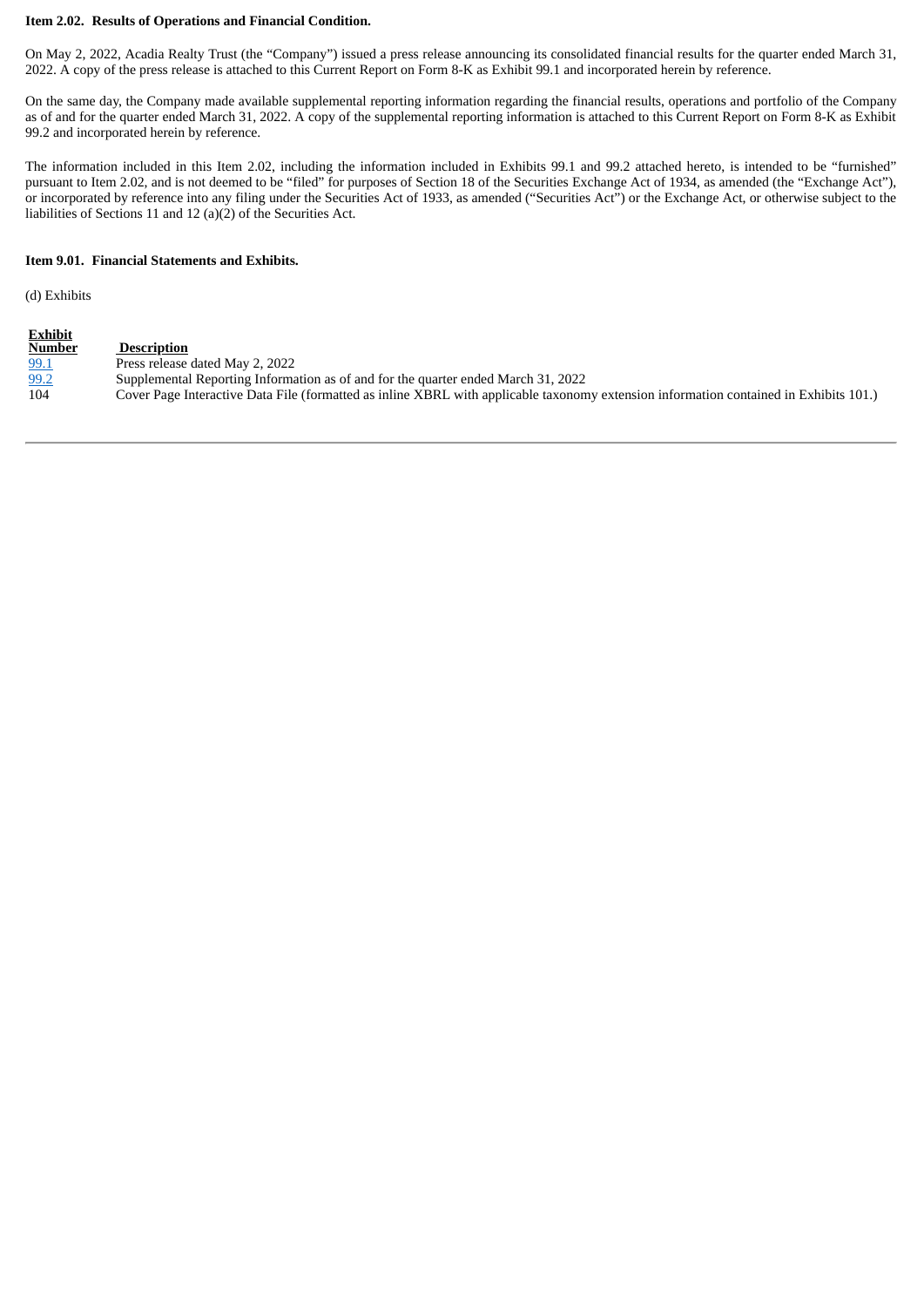# **SIGNATURES**

Pursuant to the requirements of the Exchange Act, the registrant has duly caused this report to be signed on its behalf by the undersigned hereunto duly authorized.

#### **ACADIA REALTY TRUST** Dated: (Registrant)

By: /s/ John Gottfried Name: John Gottfried May 5, 2022 Title: Executive Vice President and Chief Financial Officer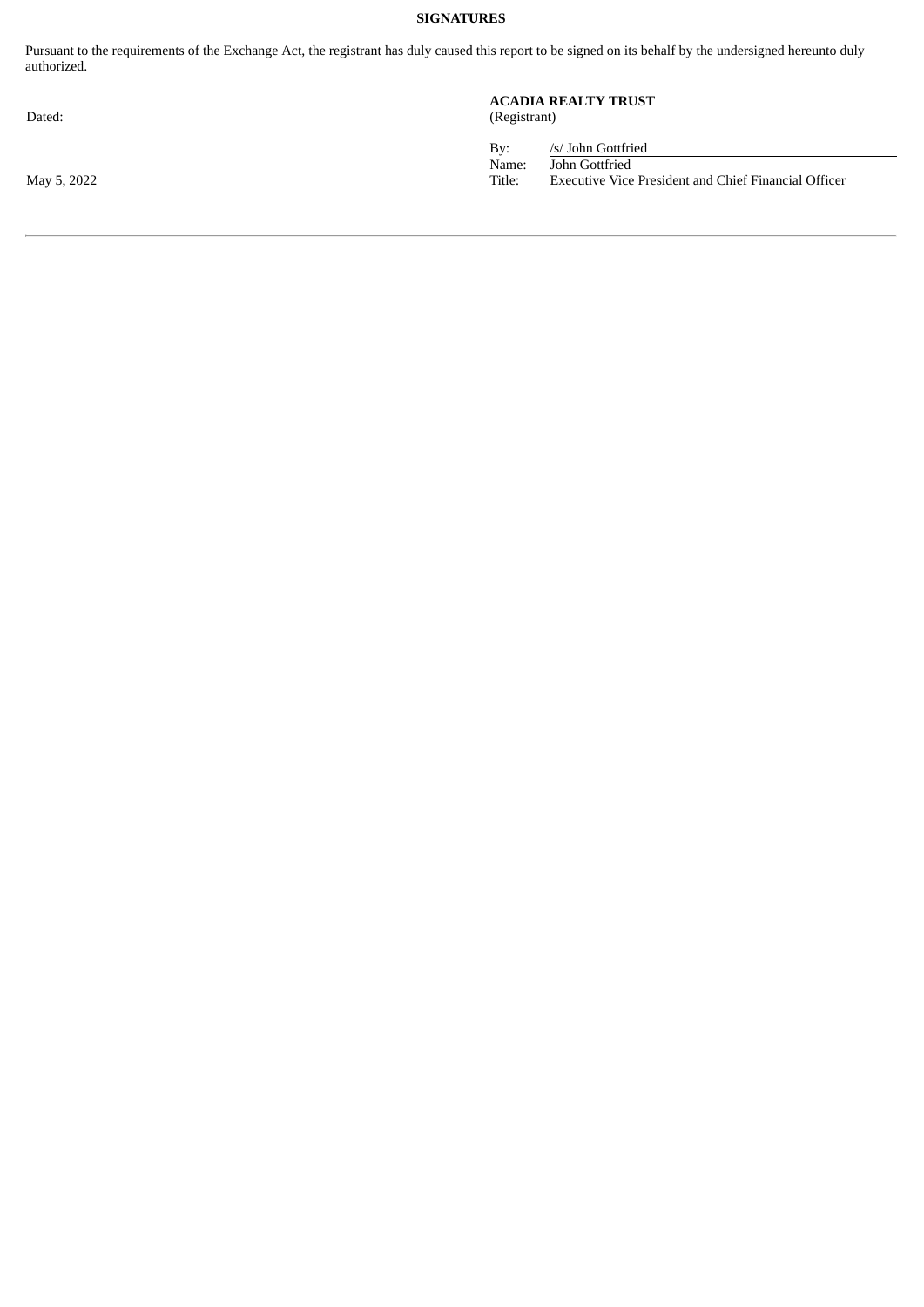<span id="page-3-0"></span>

Sunny Holcomb (914) 288-8100

# **ACADIA REALTY TRUST REPORTS FIRST QUARTER 2022 OPERATING RESULTS**

**RYE, NY (May 02, 2022)** - Acadia Realty Trust (NYSE: AKR) ("Acadia" or the "Company") today reported operating results for the quarter ended March 31, 2022. All per share amounts are on a fully-diluted basis, where applicable. Acadia operates dual platforms, comprised of a high-quality core real estate portfolio ("Core Portfolio"), through which the Company owns and operates retail assets in the nation's most dynamic corridors, and a series of discretionary, institutional funds ("Funds") that target opportunistic and value-add investments.

Please refer to the tables and notes accompanying this press release for further details on operating results and additional disclosures related to net income (loss), funds from operations ("FFO") as per NAREIT and Before Special Items, and net *property operating income ("NOI").*

# **First Quarter and Recent Highlights**

- **First Quarter Earnings and Operating Results Exceeded Expectations:**
	- o GAAP earnings per share of \$0.18, FFO per share of \$0.36 and FFO Before Special Items per share of \$0.33
	- o Same-property NOI increased by 9.7%
	- o Increased 2022 FFO Before Special Items guidance to \$1.17 to \$1.32 (from \$1.15 to \$1.31)

# • **Accretive Core and Fund Transactional Activity:**

- o During the first quarter and post-quarter to date, completed approximately \$380 million of investments
	- Core: Completed four street acquisitions for approximately \$250 million
	- Fund V: Completed two high-yield acquisitions for approximately \$130 million

# • **Core Portfolio Leasing:**

- o GAAP and cash leasing spreads of 10.6% and 7.8%, respectively, on comparable new and renewal leases
- o Increased leased rate to 94.1% as of March 31, 2022 compared to 93.2% leased as of December 31, 2021
- **Balance Sheet:**
	- o Raised gross proceeds of \$123.9 million (of which approximately \$96 million was previously announced) at an average gross issuance price per share of approximately \$22.50 through the Company's at-the-market equity program to fund external growth during the first quarter and post-quarter to date
	- o Entered into a \$175 million five-year term loan to repay outstanding amounts under the revolving credit facility
	- o Effectively fixed its interest rate exposure on the Company's Core borrowings (inclusive of interest rate swaps, structured finance loans and cash on hand)

"Notwithstanding significant volatility in the capital markets, we continue to see strong tenant demand for our locations and strong performance from our retailers," stated Kenneth F. Bernstein, President and CEO of Acadia Realty Trust. 1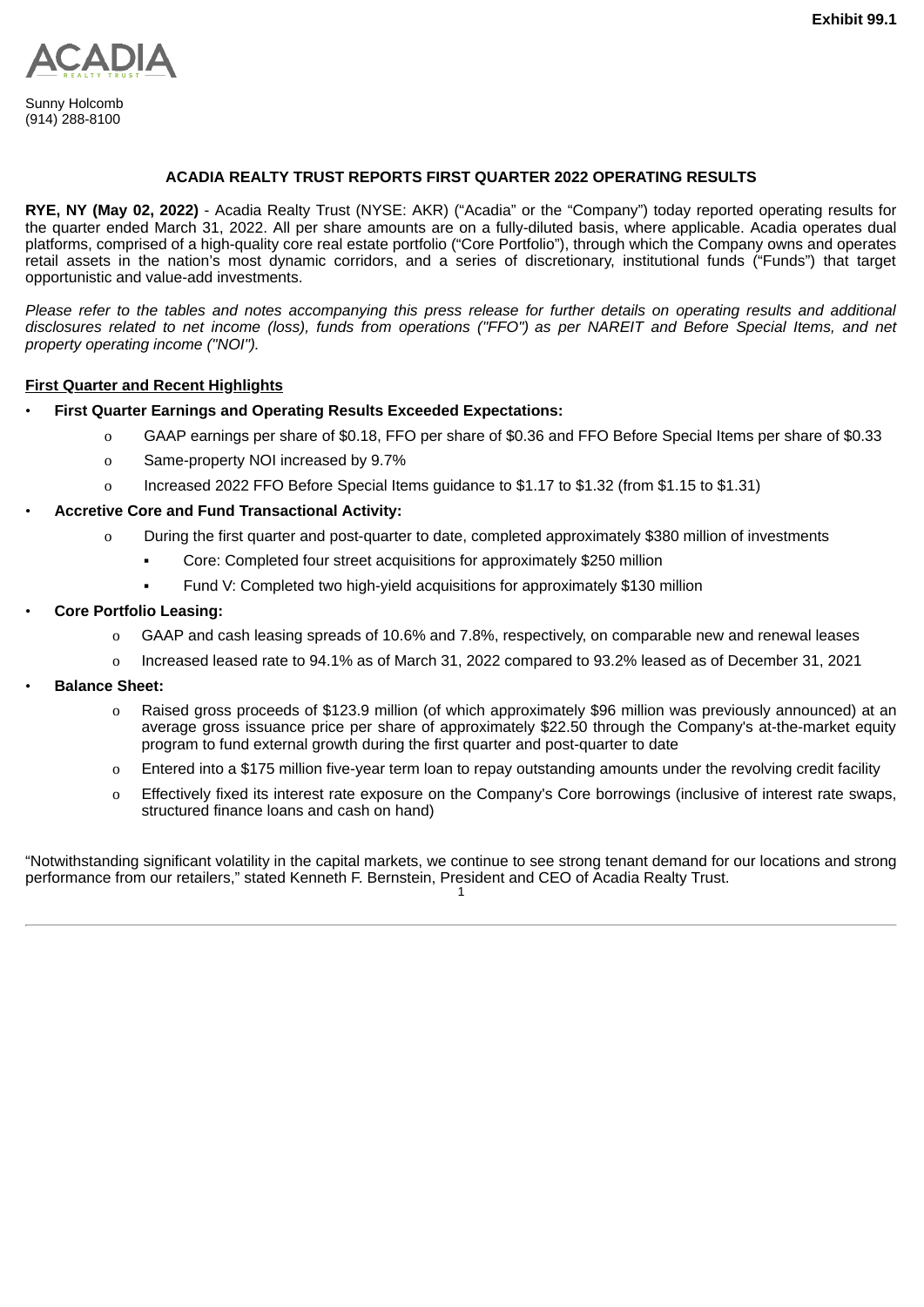"This strong internal growth combined with a robust acquisition pipeline positions us for significant earnings growth in excess of prior expectations. Additionally, our Core balance sheet remains well-hedged and poised to withstand the current environment."

# **CORE PORTFOLIO OPERATING RESULTS**

The Company exceeded expectations with GAAP earnings per share of \$0.18, FFO per share of \$0.36 and FFO Before Special Items per share of \$0.33. Please refer to the Consolidated Financial Results section below for additional details.

Driven by rent commencements on new leases and improved credit conditions, the Company's same-property NOI, excluding redevelopments, increased 9.7% for the first quarter 2022 as compared to the first quarter 2021.

For the quarter ended March 31, 2022, the Company's pro-rata share of credit losses and reserves was a benefit of \$1.3 million, inclusive of a benefit from approximately \$1.3 million of previously-reserved tenant accounts and a straight-line rent reserve benefit of \$1.1 million from moving certain tenants from cash basis to the accrual method.

The Company's pro-rata share of credit losses and reserves is as follows (dollars in millions):

|                                                      | <b>Core Same</b><br><b>Store</b> | <b>Core Other</b> | <b>Funds</b> | <b>Total</b> | <b>Per Share</b> |
|------------------------------------------------------|----------------------------------|-------------------|--------------|--------------|------------------|
| <b>First Quarter 2022 Credit Losses and Reserves</b> |                                  |                   |              |              |                  |
| Credit Loss and Abatements - Billed Rents and        |                                  |                   |              |              |                  |
| Recoveries                                           | \$0.1                            | \$0.9             | \$0.1        | \$1.1        | \$0.01           |
| Prior Period (Benefit), Net                          | (0.6)                            | (0.6)             | (0.1)        | (1.3)        | (0.01)           |
| Straight-Line Rent Reserves (Benefit)                | N/A                              | (1.0)             | (0.1)        | (1.1)        | (0.01)           |
| <b>Total</b>                                         | \$(0.5)                          | \$(0.7)           | \$(0.1)      | \$(1.3)      | \$(0.01)         |

### **CORE AND FUND TRANSACTIONAL ACTIVITY**

During the first quarter and post-quarter to date, the Company completed approximately \$380 million of investments as follows:

### **Core Acquisitions**

The Company completed four Core acquisitions totaling approximately \$250 million during the first quarter and post-quarter to date as follows (amounts below are inclusive of transaction costs).

**Henderson Avenue Portfolio, Dallas, Texas.** In April 2022, the Company completed its first acquisition in the Knox-Henderson corridor of Dallas, Texas with its purchase of the Henderson Avenue Portfolio ("Portfolio") for \$85.4 million. The Portfolio is comprised of 15 retail assets along with future development and redevelopment sites on Henderson Avenue. The Portfolio is located in the heart of rapidly growing East Dallas, and in proximity to the city's most affluent communities of Highland Park, University Park, Uptown and Lakewood.

Henderson Avenue is evolving into a vibrant neighborhood, becoming one of the trendiest and most desirable areas in Dallas. The street is one of the few walkable destinations in the city and offers residents and visitors a unique, authentic district experience in a predominantly car-centric environment. The Portfolio already includes a strong line up of digitally-native retailers such as Warby Parker, Tecovas and Bonobos, and a collection of some of the most popular restaurants in the city. The demonstrated success of the retailers and restauranteurs on Henderson Avenue serves as a promising proof of concept for what is to come. The Portfolio also includes a high performing Sprouts Farmers Market.

With approvals in place for the development site and plans to invest in the Portfolio and the surrounding neighborhood, Henderson Avenue is poised to become a thriving retail corridor similar to the other street markets where the Company has successfully invested in across the country. Significant redevelopment and densification opportunities will enable

<sup>่</sup>ว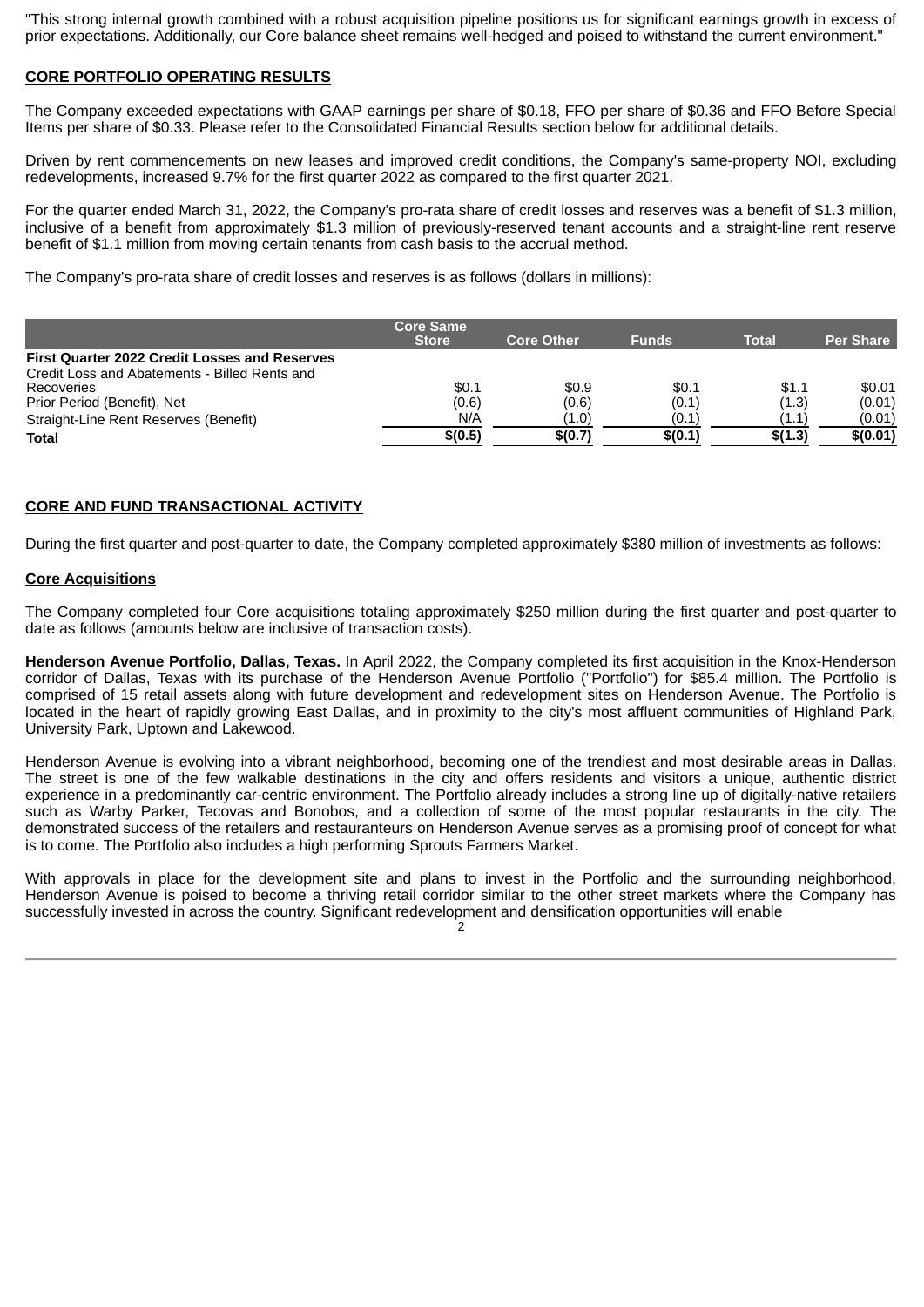the Company to add retail and office space to the Portfolio and further connect and activate this already thriving district. These improvements will have an emphasis on placemaking and will bring distinct architecture, public spaces, local art and expanded parking capacity to Henderson Avenue. The Company intends to partner with a local development team to oversee the execution of these projects.

The Core acquisitions below have been previously announced.

**8833 Beverly Boulevard, West Hollywood, California**. In March 2022, the Company, in conjunction with Osiris Ventures, completed the acquisition of 8833 Beverly Boulevard in the Design District of West Hollywood, California for \$24.1 million expanding its existing footprint in Los Angeles. The property is leased to Luxury Living Group, a leading Italian furniture manufacturer in the luxury lifestyle sector with collections for Fendi Casa, Bentley Home, Trussardi Casa, Paul Mathieu, Bugatti Home, Heritage Collection and Ritz Paris Home Collection. The West Hollywood submarket continues to be desired by design, fashion and restaurant retailers and benefits from high income and supply constrained corridors.

**Williamsburg Collection, Brooklyn, New York.** In February 2022, the Company completed an investment in a collection of 11 retail storefronts and 23 residential units for \$97.8 million on Bedford Avenue in the Williamsburg neighborhood of Brooklyn, New York. Williamsburg has emerged as one of the leading retail submarkets in New York City, fueled by robust tenant expansion and increasing residential density. The collection is leased to a variety of national and specialty tenants, many of which are top producing stores in their chain. Tenants at the property include Sephora, Sweetgreen, Levain Bakery and Alo Yoga, and when combined with adjacent retailers including Apple, Whole Foods and Equinox, create a natural center of gravity for the market.

**121 Spring Street, New York, New York.** In January 2022, the Company acquired a retail condominium on the corner of Greene Street and Spring Street in Soho for \$39.6 million and is leased to Bang & Olufsen.

# **Fund V Acquisitions**

Fund V completed two acquisitions for approximately \$130 million during the first quarter as follows (amounts below are inclusive of transaction costs).

**Wood Ridge Plaza, The Woodlands (Houston), Texas.** In March 2022, Fund V, a 90% partner in the joint venture with DLC Management Corp. ("DLC"), completed the acquisition of Wood Ridge Plaza for \$49.3 million. This property is strategically located along Interstate 45, a primary north-south thoroughfare for the city, connecting Dallas with Houston and Galveston and is positioned directly across from The Woodlands Mall, one of the most dominant malls in Houston. Tenants at the property include Kirkland's and Skechers.

**La Frontera Village, Round Rock (Austin), Texas.** In March 2022, Fund V, a 90% partner in the joint venture with DLC, completed the acquisition of La Frontera Village for \$81.4 million. The property is a necessity-oriented center with a strong line up of high performing tenants including Kohl's, Burlington, Hobby Lobby, Marshalls and Old Navy. The Austin economy has been expanding rapidly due to the increased presence of technology giants like Dell, IBM, Apple, Samsung, Tesla and Amazon.

# **Fund Dispositions**

**Northeast Grocer Portfolio (Fund IV).** In January and March 2022, Fund IV completed the disposition of its two remaining properties located in Pennsylvania within its Northeast Grocer Portfolio for \$45.4 million and repaid the mortgages on the properties aggregating \$23.3 million.

**Cortlandt Crossing (Fund III).** In February 2022, Fund III completed the disposition of a grocery-anchored Shop Rite property located in Westchester County, New York for \$65.5 million and repaid the mortgage of \$34.5 million.

**Self Storage Management (Fund III).** In March 2022, Fund III sold its 50% interest in Storage Post's operating company for approximately \$6 million, of which the Company's share was \$1.5 million.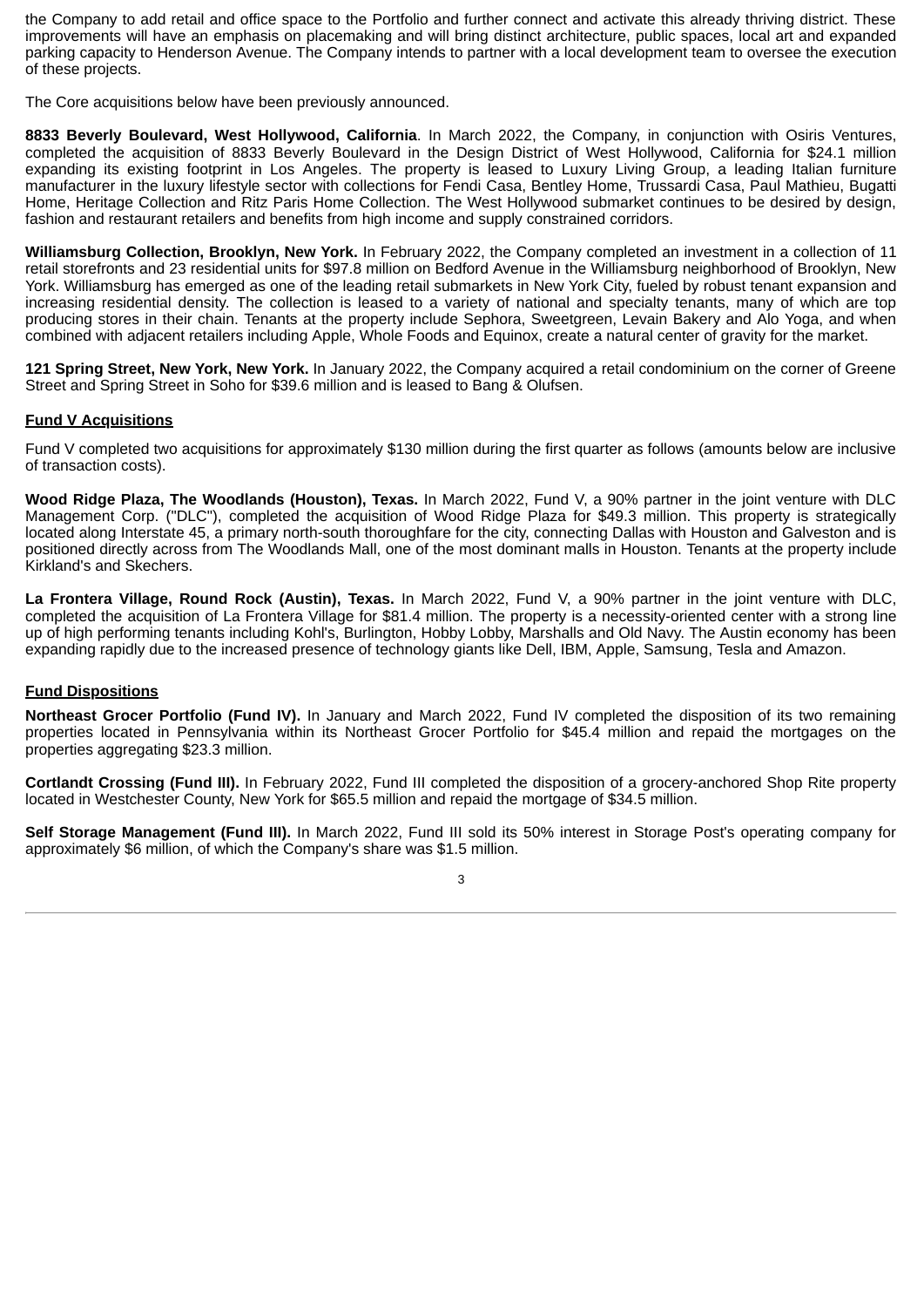#### **CORE PORTFOLIO LEASING**

During the first quarter, GAAP and cash leasing spreads were 10.6% and 7.8%, respectively, on 25 conforming new and renewal leases aggregating approximately 298,000 square feet.

The Core Portfolio was 90.5% occupied and 94.1% leased as of March 31, 2022 compared to 90.0% occupied and 93.2% leased as of December 31, 2021. The leased rate includes space that is leased but not yet occupied and excludes development and redevelopment properties.

# **BALANCE SHEET**

During the first quarter and post-quarter to date, the Company raised gross proceeds of approximately \$123.9 million (of which approximately \$96 million was previously announced) at an average gross issuance price per share of approximately \$22.50 through its at-the-market equity program to fund external growth.

In April 2022, the Company entered into a \$175 million five-year term loan to repay outstanding amounts under the revolving credit facility.

The Company has effectively fixed its interest rate exposure on the Company's Core borrowings (inclusive of interest rate swaps, structured finance loans and cash on hand).

# **CONSOLIDATED FINANCIAL RESULTS**

A complete reconciliation, in dollars and per share amounts, of (i) net income attributable to Acadia to FFO (as defined by NAREIT and Before Special Items) attributable to common shareholders and common OP Unit holders and (ii) operating income to NOI is included in the financial tables of this release.

### **Net Income**

Net income attributable to Acadia for the quarter ended March 31, 2022 was \$16.8 million, or \$0.18 per share, which included: (i) \$8.3 million gain, or \$0.08 per share, on dispositions and (ii) \$3.6 million, or \$0.04 per share, primarily from the unrealized markto-market gain on its investment in Albertsons supermarkets ("Albertsons"), offset by \$0.9 million, or \$0.01 per share for net acquisition and transaction costs from a Core acquisition.

Net income attributable to Acadia for the quarter ended March 31, 2021 was \$4.8 million, or \$0.05 per share, which included: (i) \$5.1 million, or \$0.06 per share, attributable to an aggregate gain on dispositions of Core and Fund investments and (ii) \$1.4 million, or \$0.02 per share, primarily from the unrealized mark-to-market gain on Albertsons. These benefits were partially offset by \$3.7 million, or \$0.04 per share, related to credit loss, straight-line rent reserves and tenant abatements, primarily due to the COVID-19 Pandemic.

# **FFO as Defined by NAREIT**

FFO for the quarter ended March 31, 2022, was \$35.4 million, or \$0.36 per share, and included: (i) \$3.6 million, or \$0.04 per share, primarily from the unrealized mark-to-market gain on Albertsons and (ii) \$1.5 million, or \$0.01 per share from the Fund III disposition of its interest in Self Storage Management.

FFO for the quarter ended March 31, 2021, was \$24.0 million, or \$0.26 per share, which included \$1.4 million, or \$0.02 per share, primarily from the unrealized mark-to-market gain on Albertsons. This benefit was partially offset by \$3.7 million, or \$0.04 per share, related to credit loss, straight-line rent reserves and tenant abatements, primarily due to the COVID-19 Pandemic.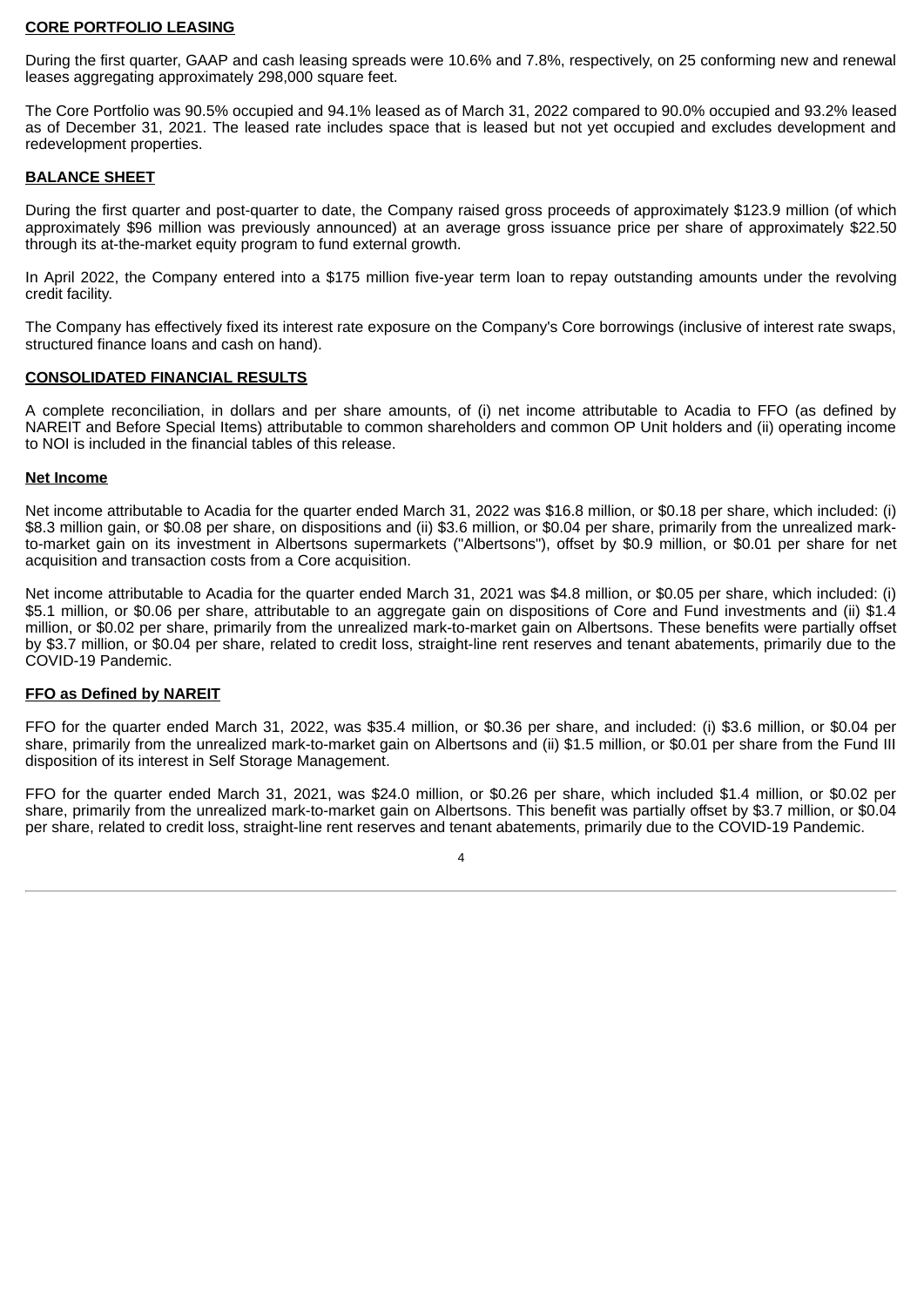### **FFO Before Special Items**

FFO Before Special Items for the quarter ended March 31, 2022 was \$32.7 million, or \$0.33 per share, which excluded: \$3.6 million, or \$0.04 per share, primarily from the unrealized mark-to-market gain on Albertsons offset by \$0.9 million, or \$0.01 per share for net acquisition and transaction costs from a Core acquisition.

FFO Before Special Items for the quarter ended March 31, 2021 was \$22.6 million, or \$0.25 per share, which excluded \$1.4 million, or \$0.02 per share, primarily from the unrealized mark-to-market gain on Albertsons.

# **2022 GUIDANCE**

The Company increased its annual 2022 guidance of earnings per share, NAREIT Funds from operations and FFO Before Special Items attributable to Common Shareholders and Common OP Unit holders. Additionally, the Company updated its net income and FFO to reflect the unrealized holding gains recognized related to its investment in Albertsons through March 31, 2022. The Company has not reflected any forward-looking estimates involving future unrealized holding gains (i.e. changes in share price) on Albertsons in its net income and FFO guidance assumptions. The revised guidance is based upon Acadia's current view of existing market conditions and assumptions for the year ending December 31, 2022.

|                                                                                                           | 2022 Guidance        |                      |  |
|-----------------------------------------------------------------------------------------------------------|----------------------|----------------------|--|
|                                                                                                           | <b>Revised</b>       | <b>Prior</b>         |  |
| Net earnings per share attributable to Common Shareholders                                                | \$0.25 to \$0.37     | \$0.19 to \$0.32     |  |
| Depreciation of real estate and amortization of leasing costs (net of<br>noncontrolling interests' share) | 1.01 to 1.04         | 1.01 to 1.04         |  |
| Gain on disposition of properties (net of noncontrolling interests' share)                                | (0.07)               | (0.07)               |  |
| Noncontrolling interest in Operating Partnership                                                          | 0.02                 | 0.02                 |  |
| <b>NAREIT Funds from operations per share attributable to Common</b>                                      |                      |                      |  |
| <b>Shareholders and Common OP Unit holders</b>                                                            | \$1.21 to \$1.36     | \$1.15 to \$1.31     |  |
| Net Promote and other Core and Fund profits                                                               | $(0.06)$ to $(0.11)$ | $(0.06)$ to $(0.10)$ |  |
| Funds from operations, excluding Net Promote and other Core and Fund<br>profits                           | \$1.15 to \$1.25     | \$1.09 to \$1.21     |  |
| <b>Adjustments for Special Items:</b>                                                                     |                      |                      |  |
| Less: Albertsons unrealized holding gain (net of noncontrolling interest share)                           |                      |                      |  |
| for the three months ended March $31$ , 2022                                                              | (0.04)               |                      |  |
| Net Promote and other Core and Fund profits                                                               | 0.06 to 0.11         | 0.06 to 0.10         |  |
| Funds from operations Before Special Items per share attributable to                                      |                      |                      |  |
| <b>Common Shareholders and Common OP Unit holders</b>                                                     | \$1.17 to \$1.32     | \$1.15 to \$1.31     |  |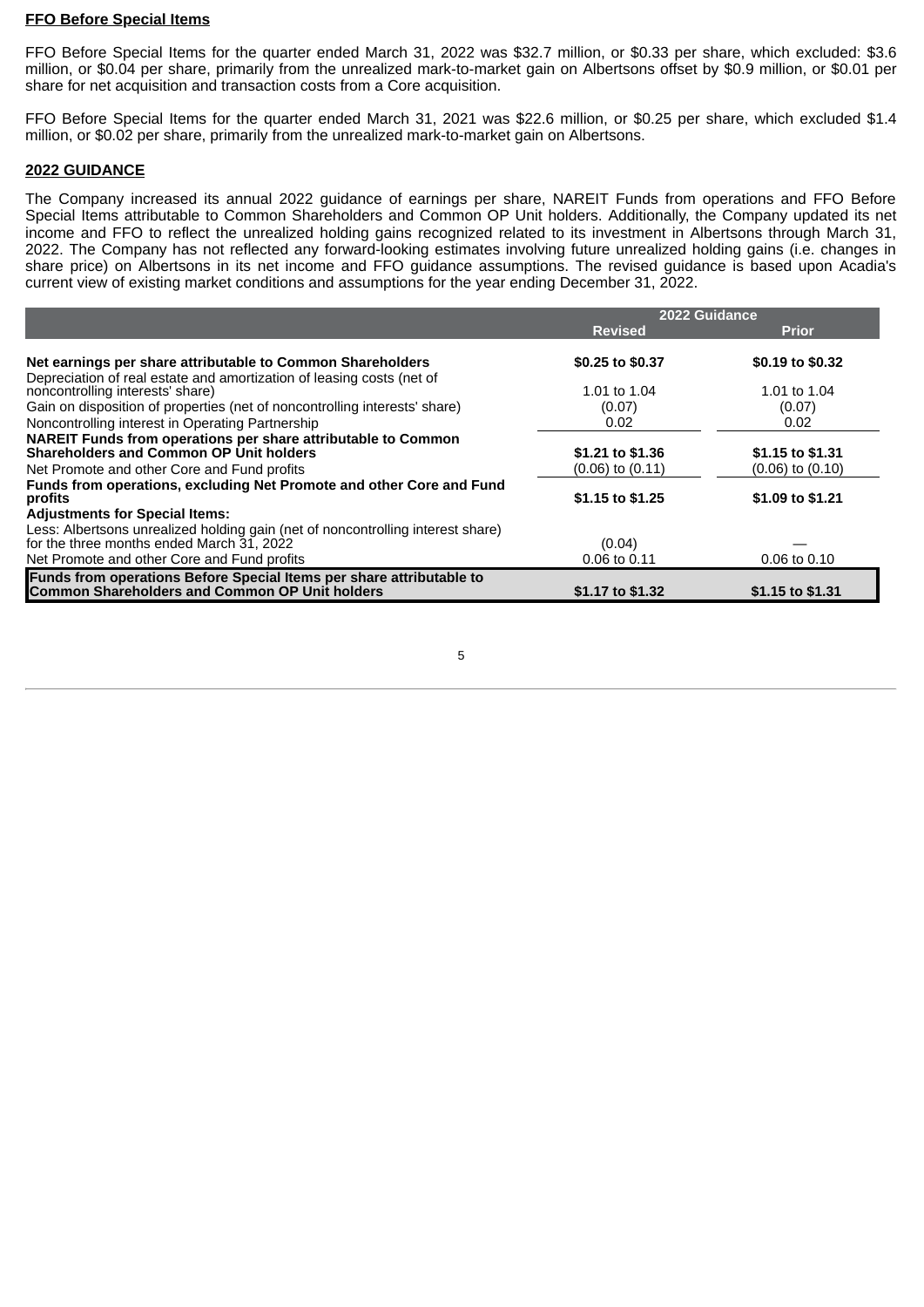# **CONFERENCE CALL**

Management will conduct a conference call on Tuesday, May 3, 2022 at 11:00 AM ET to review the Company's earnings and operating results. Dial-in and webcast information is listed below.

### **Live Conference Call:**

Date: Tuesday, May 3, 2022 Time: 11:00 AM ET Dial#: 844-309-6711 Passcode: "Acadia Realty" or "8591189" Webcast (Listen-only): www.acadiarealty.com under Investors, Presentations & Events

### **Phone Replay:**

Dial#: 855-859-2056<br>Passcode: "8591189" Passcode: Available Through: Tuesday, May 10, 2022 **Webcast Replay:** www.acadiarealty.com under Investors, Presentations & Events

The Company uses, and intends to use, the Investors page of its website, which can be found at www.acadiarealty.com, as a means of disclosing material nonpublic information and of complying with its disclosure obligations under Regulation FD, including, without limitation, through the posting of investor presentations that may include material nonpublic information. Accordingly, investors should monitor the Investors page, in addition to following the Company's press releases, SEC filings, public conference calls, presentations and webcasts. The information contained on, or that may be accessed through, the website is not incorporated by reference into, and is not a part of, this document.

### **About Acadia Realty Trust**

Acadia Realty Trust is an equity real estate investment trust focused on delivering long-term, profitable growth via its dual – Core Portfolio and Fund – operating platforms and its disciplined, location-driven investment strategy. Acadia Realty Trust is accomplishing this goal by building a best-in-class core real estate portfolio with meaningful concentrations of assets in the nation's most dynamic corridors; making profitable opportunistic and value-add investments through its series of discretionary, institutional funds; and maintaining a strong balance sheet. For further information, please visit www.acadiarealty.com.

#### **Safe Harbor Statement**

Certain statements in this press release may contain forward-looking statements within the meaning of Section 27A of the Securities Act of 1933, as amended, and Section 21E of the Securities and Exchange Act of 1934, as amended. Forward-looking statements, which are based on certain assumptions and describe the Company's future plans, strategies and expectations are generally identifiable by the use of words, such as "may," "will," "should," "expect," "anticipate," "estimate," "believe," "intend" or "project," or the negative thereof, or other variations thereon or comparable terminology. Forward-looking statements involve known and unknown risks, uncertainties and other factors that could cause the Company's actual results and financial performance to be materially different from future results and financial performance expressed or implied by such forward-looking statements, including, but not limited to: (i) the economic, political and social impact of, and uncertainty surrounding the COVID-19 Pandemic, including its impact on the Company's tenants and their ability to make rent and other payments or honor their commitments under existing leases; (ii) macroeconomic conditions, such as a disruption of or lack of access to the capital markets; (iii) the Company's success in implementing its business strategy and its ability to identify, underwrite, finance, consummate and integrate diversifying acquisitions and investments; (iv) changes in general economic conditions or economic conditions in the markets in which the Company may, from time to time, compete, and their effect on the Company's revenues, earnings and funding sources; (v) increases in the Company's borrowing costs as a result of rising inflation, changes in interest rates and other factors, including the discontinuation of the USD London Interbank Offered Rate, which is currently anticipated to occur in 2023; (vi) the Company's ability to pay down, refinance, restructure or extend its indebtedness

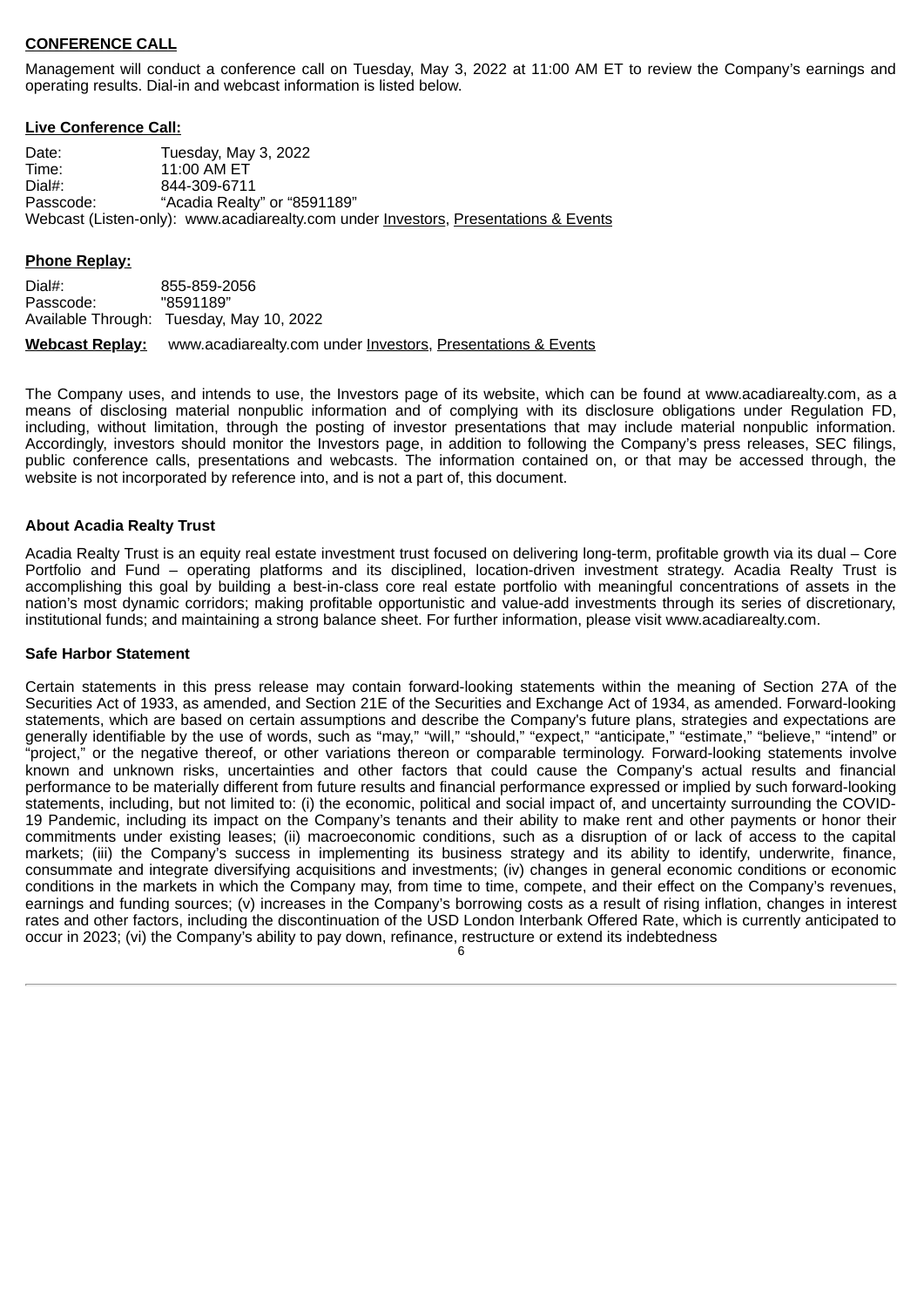as it becomes due; (vii) the Company's investments in joint ventures and unconsolidated entities, including its lack of sole decision-making authority and its reliance on its joint venture partners' financial condition; (viii) the Company's ability to obtain the financial results expected from its development and redevelopment projects; (ix) the tenants' ability and willingness to renew their leases with the Company upon expiration, the Company's ability to re-lease its properties on the same or better terms in the event of nonrenewal or in the event the Company exercises its right to replace an existing tenant, and obligations the Company may incur in connection with the replacement of an existing tenant;  $(x)$  the Company's potential liability for environmental matters; (xi) damage to the Company's properties from catastrophic weather and other natural events, and the physical effects of climate change; (xii) uninsured losses; (xiii) the Company's ability and willingness to maintain its qualification as a REIT in light of economic, market, legal, tax and other considerations; (xiv) information technology security breaches, including increased cybersecurity risks relating to the use of remote technology during the COVID-19 Pandemic; (xv) the loss of key executives; and (xvi) the accuracy of the Company's methodologies and estimates regarding environmental, social and governance ("ESG") metrics, goals and targets, tenant willingness and ability to collaborate towards reporting ESG metrics and meeting ESG goals and targets, and the impact of governmental regulation on its ESG efforts.

The factors described above are not exhaustive and additional factors could adversely affect the Company's future results and financial performance, including the risk factors discussed under the section captioned "Risk Factors" in the Company's Annual Report on Form 10-K for the year ended December 31, 2021 and other periodic or current reports the Company files with the SEC. Any forward-looking statements in this press release speak only as of the date hereof. The Company expressly disclaims any obligation or undertaking to release publicly any updates or revisions to any forward-looking statements contained herein to reflect any change in the Company's expectations with regard thereto or change in the events, conditions or circumstances on which such forward-looking statements are based.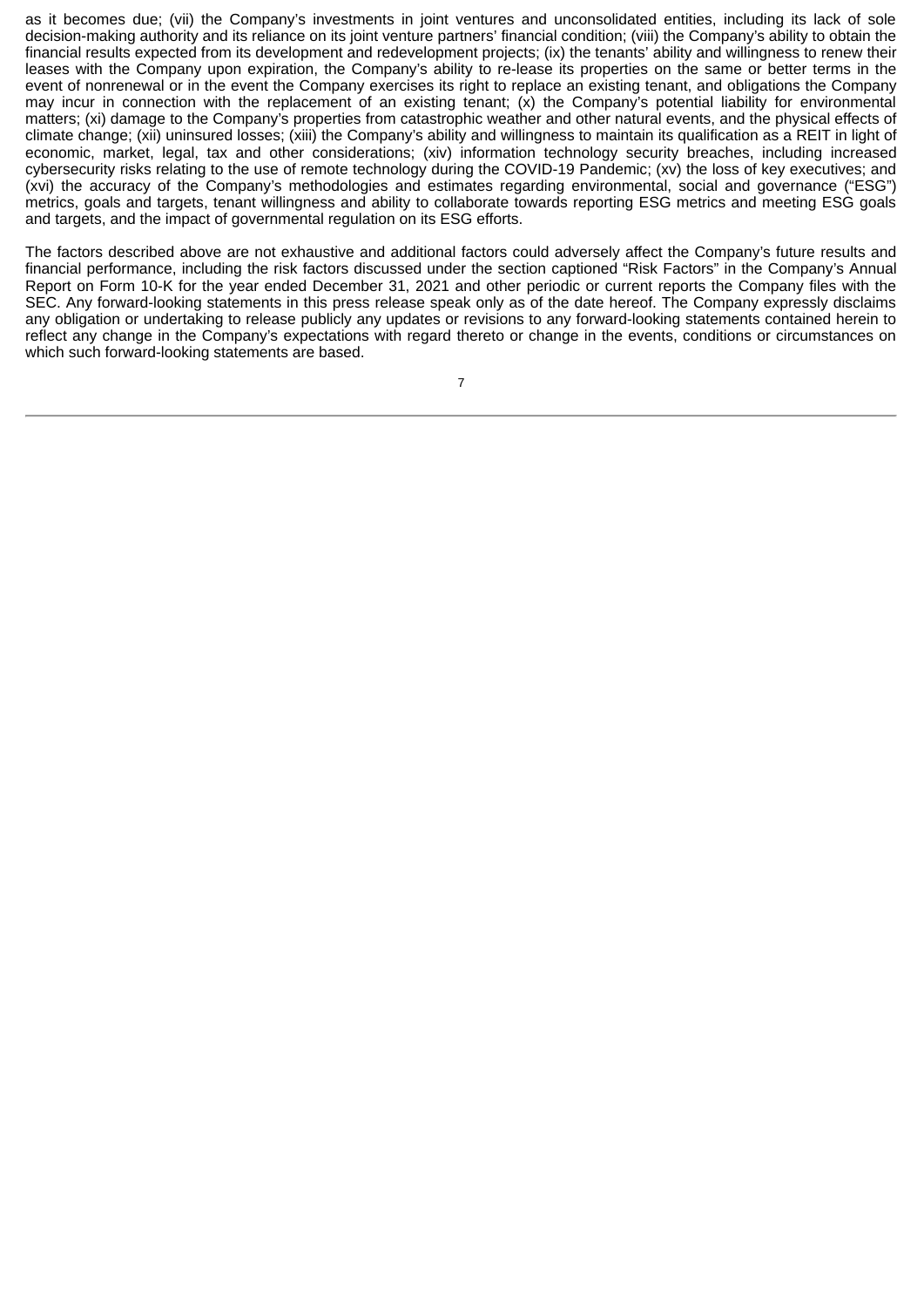#### **Consolidated Statements of Income (a)**

*(Dollars and Common Shares in thousands, except per share data)*

|                                                                                          |              | <b>Three Months Ended</b><br>March 31. |
|------------------------------------------------------------------------------------------|--------------|----------------------------------------|
|                                                                                          | 2022         | 2021                                   |
| <b>Revenues</b>                                                                          |              | (As Restated) <sup>(b)</sup>           |
| Rental income                                                                            | \$<br>79,467 | \$<br>65,998                           |
| Other                                                                                    | 2,040        | 2,189                                  |
| <b>Total revenues</b>                                                                    | 81,507       | 68,187                                 |
| <b>Operating expenses</b>                                                                |              |                                        |
| Depreciation and amortization                                                            | 33,713       | 30,640                                 |
| General and administrative                                                               | 11,937       | 8,992                                  |
| Real estate taxes                                                                        | 11,280       | 11,206                                 |
| Property operating                                                                       | 13,350       | 13,209                                 |
| Total operating expenses                                                                 | 70,280       | 64,047                                 |
| Gain on disposition of properties                                                        | 28,815       | 4,612                                  |
| <b>Operating income</b>                                                                  | 40,042       | 8,752                                  |
| Equity in earnings of unconsolidated affiliates                                          | 3,130        | 1,882                                  |
| Interest and other income                                                                | 2,935        | 1,700                                  |
| Realized and unrealized holding gains on investments and other                           | 15,730       | 5,125                                  |
| Interest expense                                                                         | (17, 925)    | (16, 614)                              |
| Income from continuing operations before income taxes                                    | 43,912       | 845                                    |
| Income tax benefit (provision)                                                           | 185          | (148)                                  |
| Net income                                                                               | 44,097       | 697                                    |
| Net (income) loss attributable to noncontrolling interests                               | (27, 259)    | 4,120                                  |
| Net income attributable to Acadia                                                        | 16,838       | \$<br>4,817                            |
| Less: net income attributable to participating securities                                | (204)        | (156)                                  |
| Net income attributable to Common Shareholders -<br>basic and diluted earnings per share | 16,634       | 4,661<br>\$                            |
|                                                                                          |              |                                        |
| Weighted average shares for basic and diluted earnings per share                         | 93,310       | 86,346                                 |
| Net earnings per share - basic and diluted <sup>(C)</sup>                                | 0.18         | 0.05<br>\$                             |
|                                                                                          |              |                                        |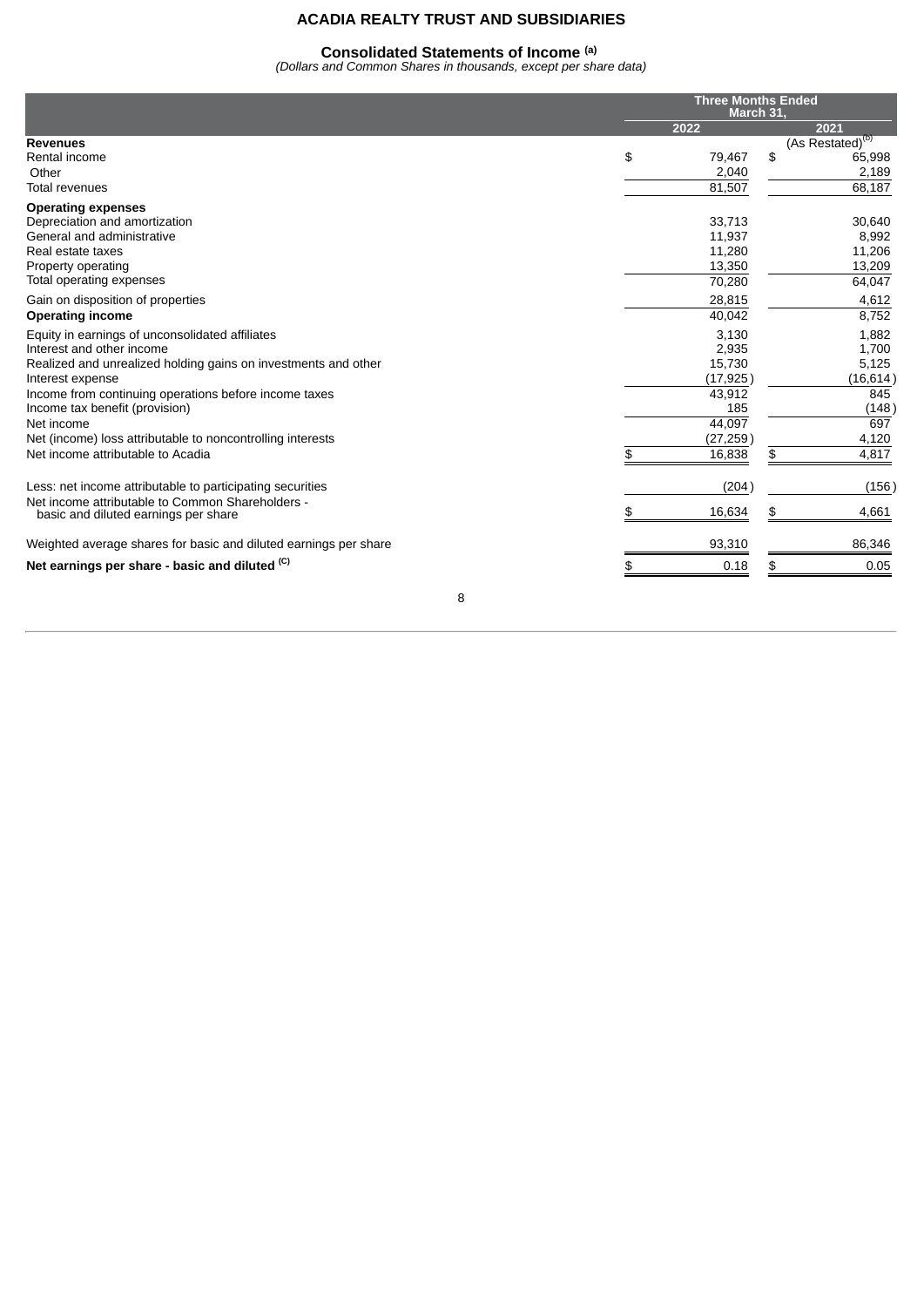# **Reconciliation of Consolidated Net Income (Loss) to Funds from Operations (a, d)**

*(Dollars and Common Shares and Units in thousands, except per share data)*

|                                                                                                                     | <b>Three Months Ended</b><br>March 31, |    |                              |  |
|---------------------------------------------------------------------------------------------------------------------|----------------------------------------|----|------------------------------|--|
|                                                                                                                     | 2022                                   |    | 2021                         |  |
|                                                                                                                     |                                        |    | (As Restated) <sup>(b)</sup> |  |
| Net income attributable to Acadia                                                                                   | \$<br>16,838                           | \$ | 4,817                        |  |
| Depreciation of real estate and amortization of leasing costs (net of                                               |                                        |    |                              |  |
| noncontrolling interests' share)                                                                                    | 24,313                                 |    | 23,807                       |  |
| Gain on disposition of properties (net of noncontrolling interests' share)                                          | (6,876)                                |    | (5,096)                      |  |
| Income attributable to Common OP Unit holders                                                                       | 998                                    |    | 347                          |  |
| Distributions - Preferred OP Units                                                                                  | 123                                    |    | 123                          |  |
| Funds from operations attributable to Common Shareholders and Common OP Unit holders                                | 35,396                                 | \$ | 23,998                       |  |
| <b>Adjustments for Special Items:</b>                                                                               |                                        |    |                              |  |
| Add back: Acquisition costs, net of bargain purchase gain                                                           | 859                                    |    |                              |  |
| Less: Unrealized holding (gain) loss and other                                                                      |                                        |    |                              |  |
| (net of noncontrolling interest share)                                                                              | (3,570)                                |    | (1, 399)                     |  |
| Funds from operations before Special Items attributable to Common Shareholders and Common<br><b>OP Unit holders</b> | 32,685                                 | \$ | 22,599                       |  |
| <b>Funds From Operations per Share - Diluted</b>                                                                    |                                        |    |                              |  |
| Basic weighted-average shares outstanding, GAAP earnings                                                            | 93,286                                 |    | 86,323                       |  |
| Weighted-average OP Units outstanding                                                                               | 5,314                                  |    | 5,120                        |  |
| Assumed conversion of Preferred OP Units to common shares                                                           | 465                                    |    | 465                          |  |
| Assumed conversion of LTIP units and restricted share units to<br>common shares                                     | 38                                     |    | 23                           |  |
|                                                                                                                     | 99.103                                 |    | 91,931                       |  |
| Weighted average number of Common Shares and Common OP Units                                                        |                                        |    |                              |  |
| Diluted Funds from operations, per Common Share and Common OP Unit                                                  | 0.36                                   |    | 0.26                         |  |
| Diluted Funds from operations before Special Items, per Common Share and Common OP Unit                             | 0.33                                   |    | 0.25                         |  |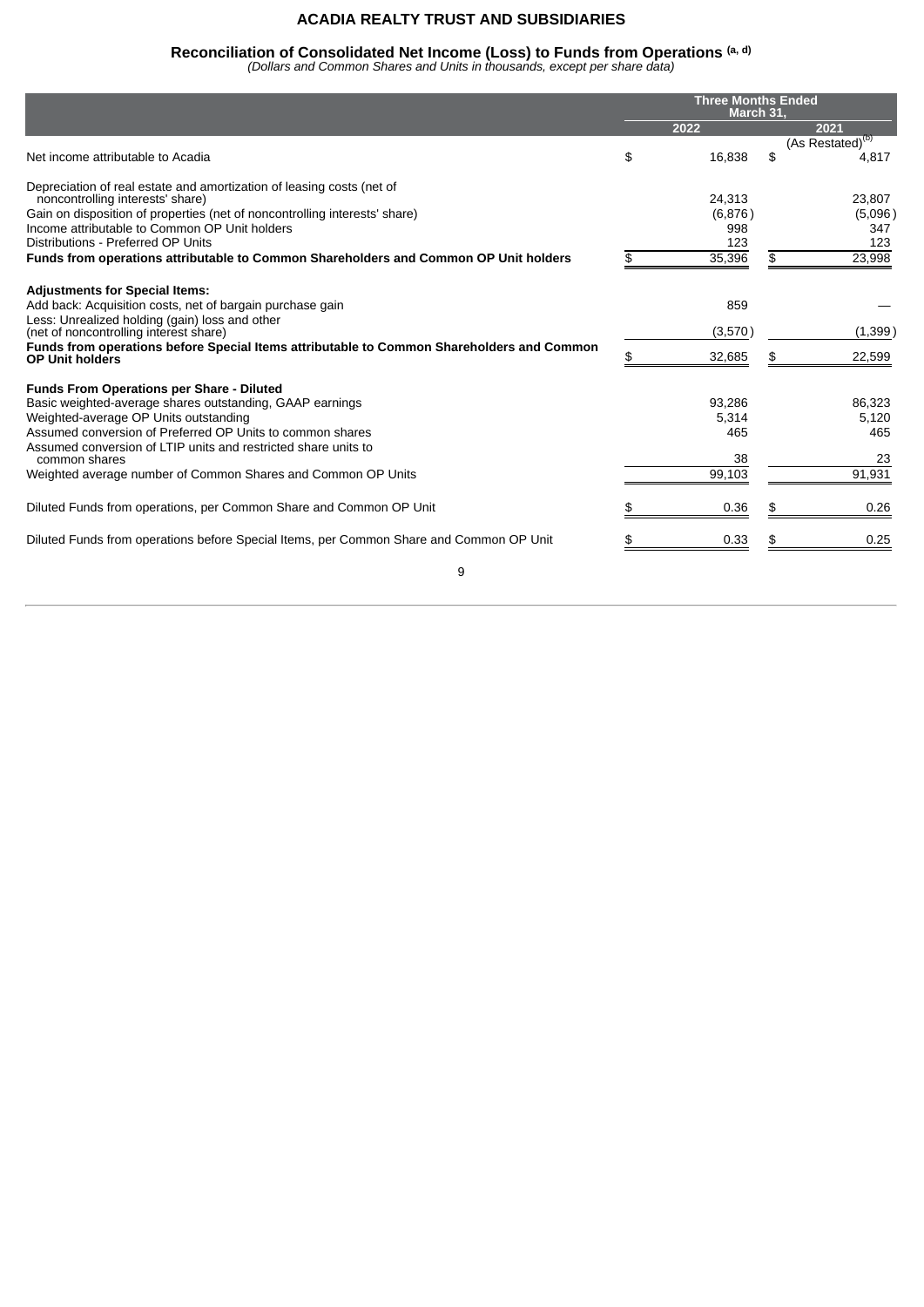# **Reconciliation of Consolidated Operating Income (Loss) to Net Property Operating Income ("NOI") (a)**

*(Dollars in thousands)*

|                                                                                           |      | <b>Three Months Ended</b><br>March 31, |                          |  |  |
|-------------------------------------------------------------------------------------------|------|----------------------------------------|--------------------------|--|--|
|                                                                                           | 2022 |                                        | 2021                     |  |  |
|                                                                                           |      |                                        | $(As$ Restated $)^{(D)}$ |  |  |
| Consolidated operating income                                                             | \$   | \$<br>40,042                           | 8,752                    |  |  |
| Add back:                                                                                 |      |                                        |                          |  |  |
| General and administrative                                                                |      | 11,937                                 | 8,992                    |  |  |
| Depreciation and amortization                                                             |      | 33,713                                 | 30,640                   |  |  |
| Less:                                                                                     |      |                                        |                          |  |  |
| Above/below market rent, straight-line rent and other adjustments                         |      | (6,596)                                | (4, 456)                 |  |  |
| Gain on disposition of properties                                                         |      | (28, 815)                              | (4,612)                  |  |  |
| <b>Consolidated NOI</b>                                                                   |      | 50,281                                 | 39,316                   |  |  |
| Noncontrolling interest in consolidated NOI                                               |      | (15, 785)                              | (10, 272)                |  |  |
| Less: Operating Partnership's interest in Fund NOI included above                         |      | (4,073)                                | (2,535)                  |  |  |
| Add: Operating Partnership's share of unconsolidated<br>joint ventures NOI <sup>(e)</sup> |      | 3,773                                  | 3,300                    |  |  |
| NOI - Core Portfolio                                                                      |      | 34,196<br>\$.                          | 29,809                   |  |  |
|                                                                                           |      |                                        |                          |  |  |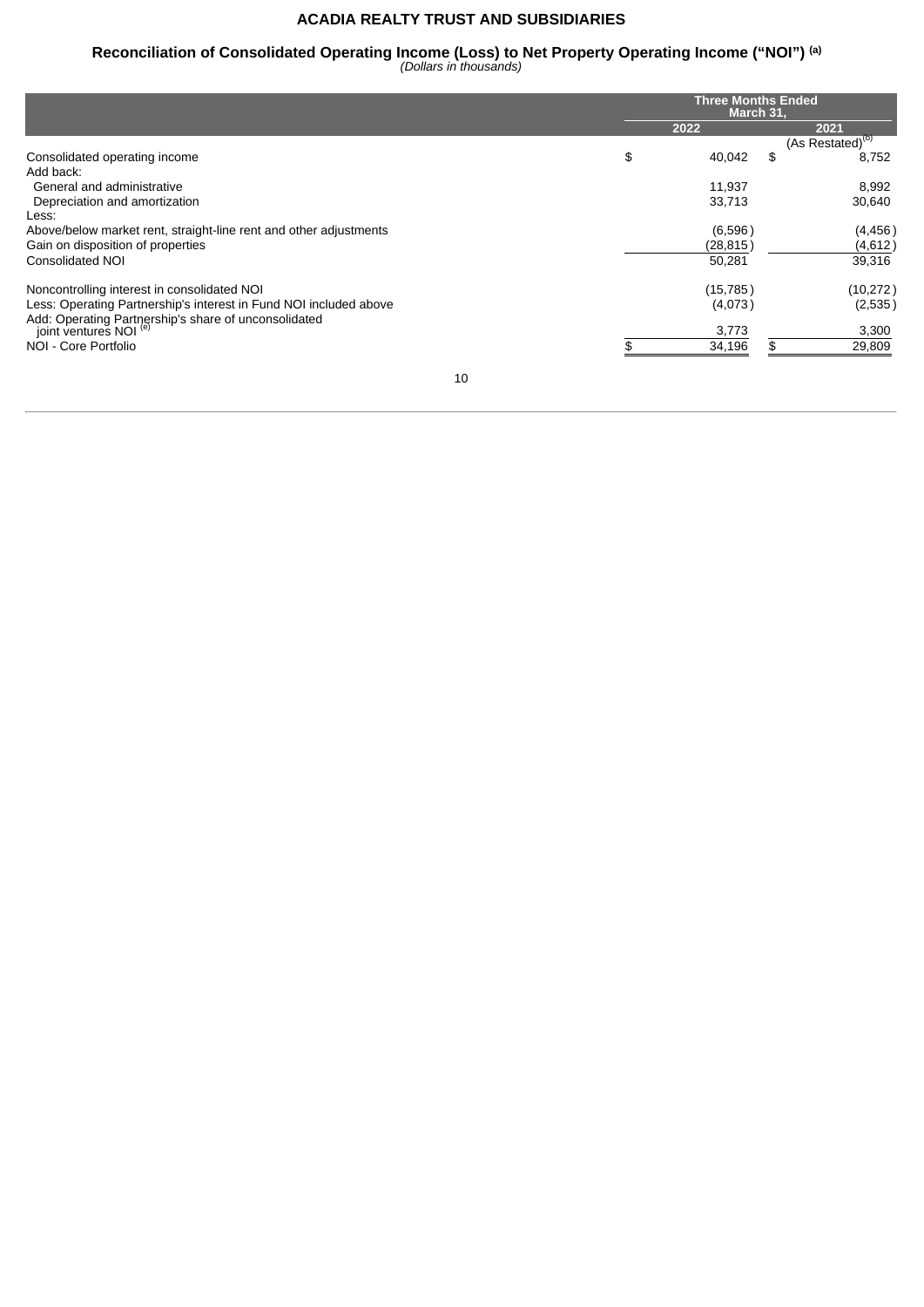# **Consolidated Balance Sheets (a)**

*(Dollars in thousands)*

|                                                                                                    | As of |                   |    |                      |
|----------------------------------------------------------------------------------------------------|-------|-------------------|----|----------------------|
|                                                                                                    |       | March 31,<br>2022 |    | December 31,<br>2021 |
| <b>ASSETS</b>                                                                                      |       |                   |    |                      |
| Investments in real estate, at cost                                                                |       |                   |    |                      |
| Land                                                                                               | \$    | 821,841           | \$ | 739,641              |
| Buildings and improvements                                                                         |       | 3.014.853         |    | 2.892.051            |
| Tenant improvements                                                                                |       | 206,755           |    | 199,925              |
| Construction in progress                                                                           |       | 7,825             |    | 11,131               |
| Right-of-use assets - finance leases                                                               |       | 25,086            |    | 25,086               |
|                                                                                                    |       | 4,076,360         |    | 3,867,834            |
| Less: Accumulated depreciation and amortization                                                    |       | (669, 783)        |    | (648, 461)           |
| Operating real estate, net                                                                         |       | 3,406,577         |    | 3,219,373            |
| Real estate under development                                                                      |       | 192,115           |    | 203,773              |
| Net investments in real estate                                                                     |       | 3,598,692         |    | 3,423,146            |
| Notes receivable, net                                                                              |       | 153,161           |    | 153,886              |
| Investments in and advances to unconsolidated affiliates                                           |       | 413,141           |    | 322,326              |
| Other assets, net                                                                                  |       | 198,767           |    | 186,509              |
| Right-of-use assets - operating leases, net                                                        |       | 39,885            |    | 40,743               |
| Cash and cash equivalents                                                                          |       | 36,151            |    | 17.746               |
| Restricted cash                                                                                    |       | 11,875            |    | 9,813                |
| Rents receivable, net                                                                              |       | 44,509            |    | 43,625               |
| Assets of properties held for sale                                                                 |       |                   |    | 63,952               |
| <b>Total assets</b>                                                                                | \$    | 4,496,181         | \$ | 4,261,746            |
| <b>LIABILITIES</b>                                                                                 |       |                   |    |                      |
| Mortgage and other notes payable, net                                                              | \$    | 1,095,445         | \$ | 1,140,293            |
| Unsecured notes payable, net                                                                       |       | 529,796           |    | 559,040              |
| Unsecured line of credit                                                                           |       | 194,405           |    | 112,905              |
| Accounts payable and other liabilities                                                             |       | 202,526           |    | 236,415              |
| Lease liability - operating leases, net                                                            |       | 37,936            |    | 38,759               |
| Dividends and distributions payable                                                                |       | 18,320            |    | 14,460               |
| Distributions in excess of income from, and investments in, unconsolidated affiliates              |       | 9,547             |    | 9,939                |
| <b>Total liabilities</b>                                                                           |       | 2,087,975         |    | 2,111,811            |
| Commitments and contingencies                                                                      |       |                   |    |                      |
| <b>EQUITY</b>                                                                                      |       |                   |    |                      |
| Acadia Shareholders' Equity                                                                        |       |                   |    |                      |
| Common shares, \$0.001 par value, authorized 200,000,000 shares, issued and outstanding 94,507,864 |       |                   |    |                      |
| and 89,303,545 shares, respectively                                                                |       | 95                |    | 89                   |
| Additional paid-in capital                                                                         |       | 1,864,060         |    | 1,754,383            |
| Accumulated other comprehensive loss                                                               |       | (5, 724)          |    | (36, 214)            |
| Distributions in excess of accumulated earnings                                                    |       | (196, 818)        |    | (196, 645)           |
| Total Acadia shareholders' equity                                                                  |       | 1,661,613         |    | 1,521,613            |
| Noncontrolling interests                                                                           |       | 746,593           |    | 628,322              |
| <b>Total equity</b>                                                                                |       | 2,408,206         |    | 2,149,935            |
| Total liabilities and equity                                                                       | \$    | 4.496.181         | \$ | 4,261,746            |
|                                                                                                    |       |                   |    |                      |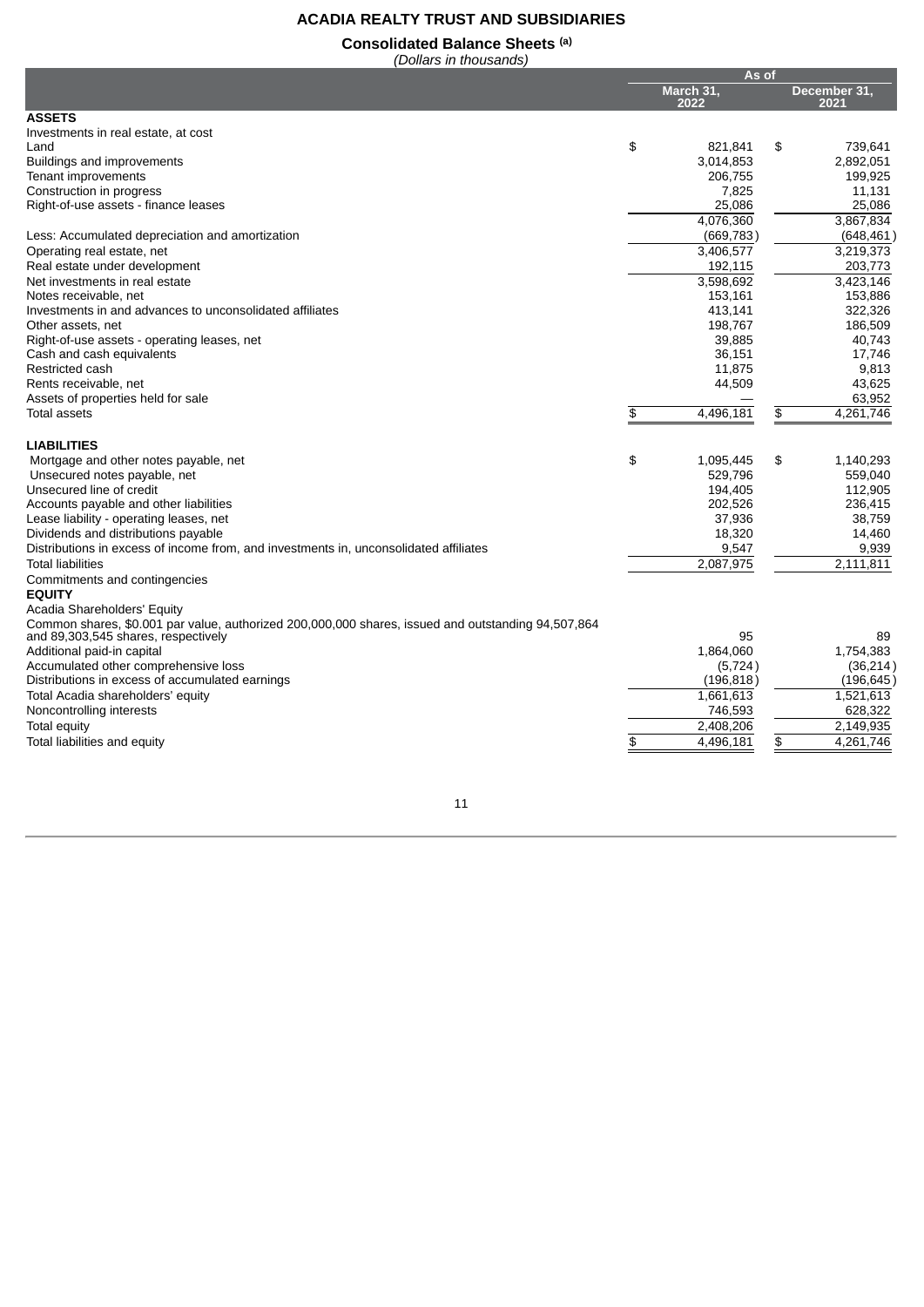#### **Notes to Financial Highlights:**

- (a) For additional information and analysis concerning the Company's balance sheet and results of operations, reference is made to the Company's quarterly supplemental disclosures for the relevant periods furnished on the Company's Current Report on Form 8-K made available on the Company's website at www.acadiarealty.com.
- (b) See the Company's Annual Report on Form 10-K and revised Restatement 8-K filed with the SEC on March 1, 2022 for a detailed reconciliation to previously reported amounts and a detailed description of adjustments thereon. The restatement primarily impacted the classification of certain amounts within the Company's consolidated balance sheets, statements of operations and statements of cash flows.
- (c) Diluted earnings per share reflects the potential dilution that could occur if securities or other contracts to issue common shares of the Company were exercised or converted into common shares. The effect of the conversion of units of limited partnership interest ("OP Units") in Acadia Realty Limited Partnership, the "Operating Partnership" of the Company, is not reflected in the above table; OP Units are exchangeable into common shares on a one-for-one basis. The income allocable to such OP units is allocated on the same basis and reflected as noncontrolling interests in the consolidated financial statements. As such, the assumed conversion of these OP Units would have no net impact on the determination of diluted earnings per share.
- (d) The Company considers funds from operations ("FFO") as defined by the National Association of Real Estate Investment Trusts ("NAREIT") and net property operating income ("NOI") to be appropriate supplemental disclosures of operating performance for an equity REIT due to their widespread acceptance and use within the REIT and analyst communities. In addition, the Company believes that given the atypical nature of certain unusual items (as further described below), "FFO Before Special Items" is also an appropriate supplemental disclosure of operating performance. FFO, FFO Before Special Items and NOI are presented to assist investors in analyzing the performance of the Company. They are helpful as they exclude various items included in net income that are not indicative of the operating performance, such as gains (losses) from sales of real estate property, depreciation and amortization, and impairment of real estate property. In addition, NOI excludes interest expense and FFO Before Special Items excludes certain unusual items (as further described below). The Company's method of calculating FFO and NOI may be different from methods used by other REITs and, accordingly, may not be comparable to such other REITs. Neither FFO nor FFO Before Special Items represent cash generated from operations as defined by generally accepted accounting principles ("GAAP"), or are indicative of cash available to fund all cash needs, including distributions. Such measures should not be considered as an alternative to net income (loss) for the purpose of evaluating the Company's performance or to cash flows as a measure of liquidity. Consistent with the NAREIT definition, the Company defines FFO as net income (computed in accordance with GAAP), excluding gains (losses) from sales of real estate property, plus depreciation and amortization, impairment of real estate property, and after adjustments for unconsolidated partnerships and joint ventures. Also consistent with NAREIT's definition of FFO, the Company has elected to include gains and losses incidental to its main business (including those related to its RCP investments such as Albertsons) in FFO. FFO Before Special Items begins with the NAREIT definition of FFO and adjusts FFO to take into account FFO without regard to certain unusual items including charges, income and gains that management believes are not comparable and indicative of the results of the Company's operating real estate portfolio and, in particular, the impact of the mark-to-market gain and loss attributable to the Company's investment in Albertsons.
- (e) The pro-rata share of NOI is based upon the Operating Partnership's stated ownership percentages in each venture or Fund's operating agreement and does not include the Operating Partnership's share of NOI from unconsolidated joint ventures within the Funds.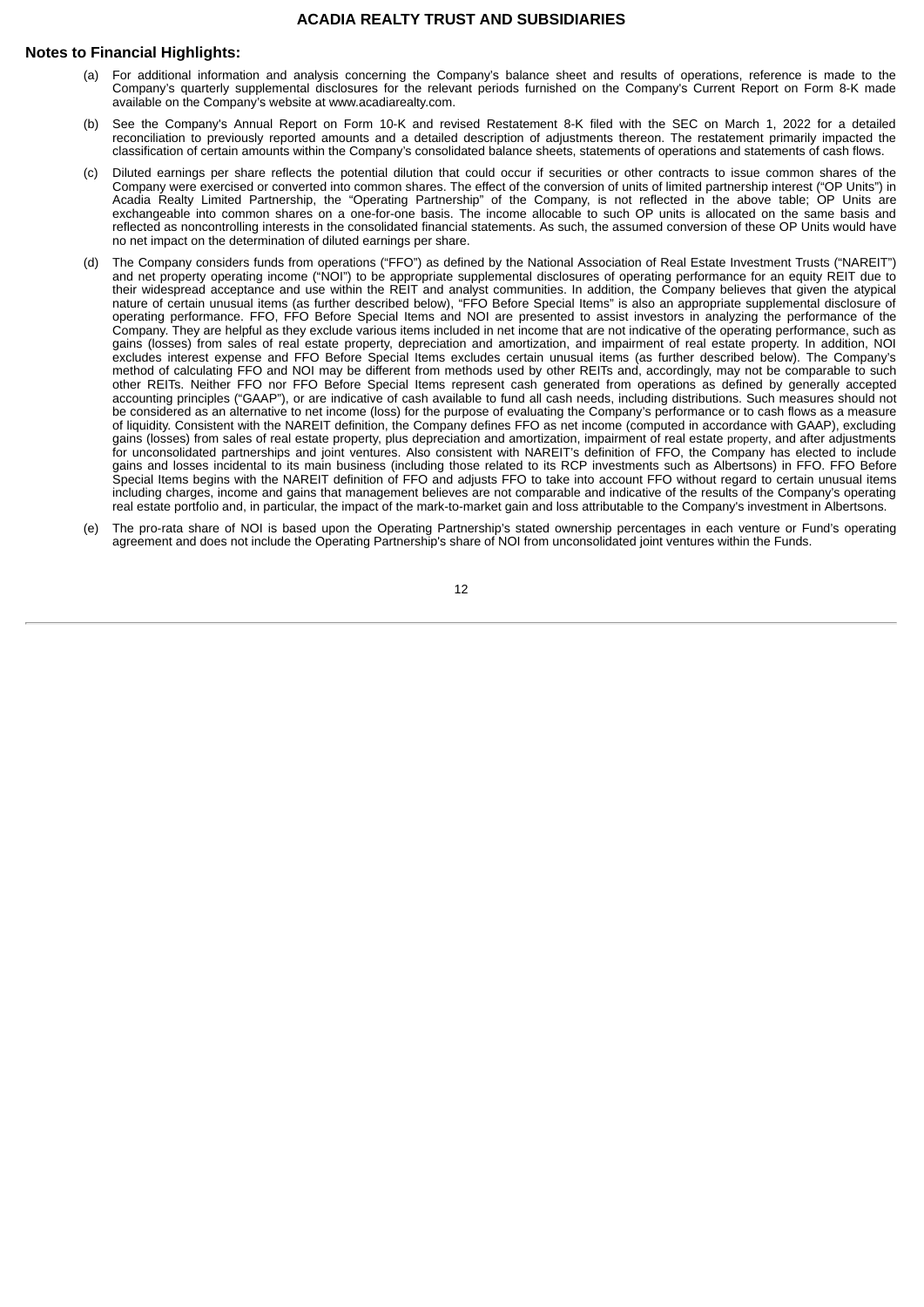<span id="page-15-0"></span>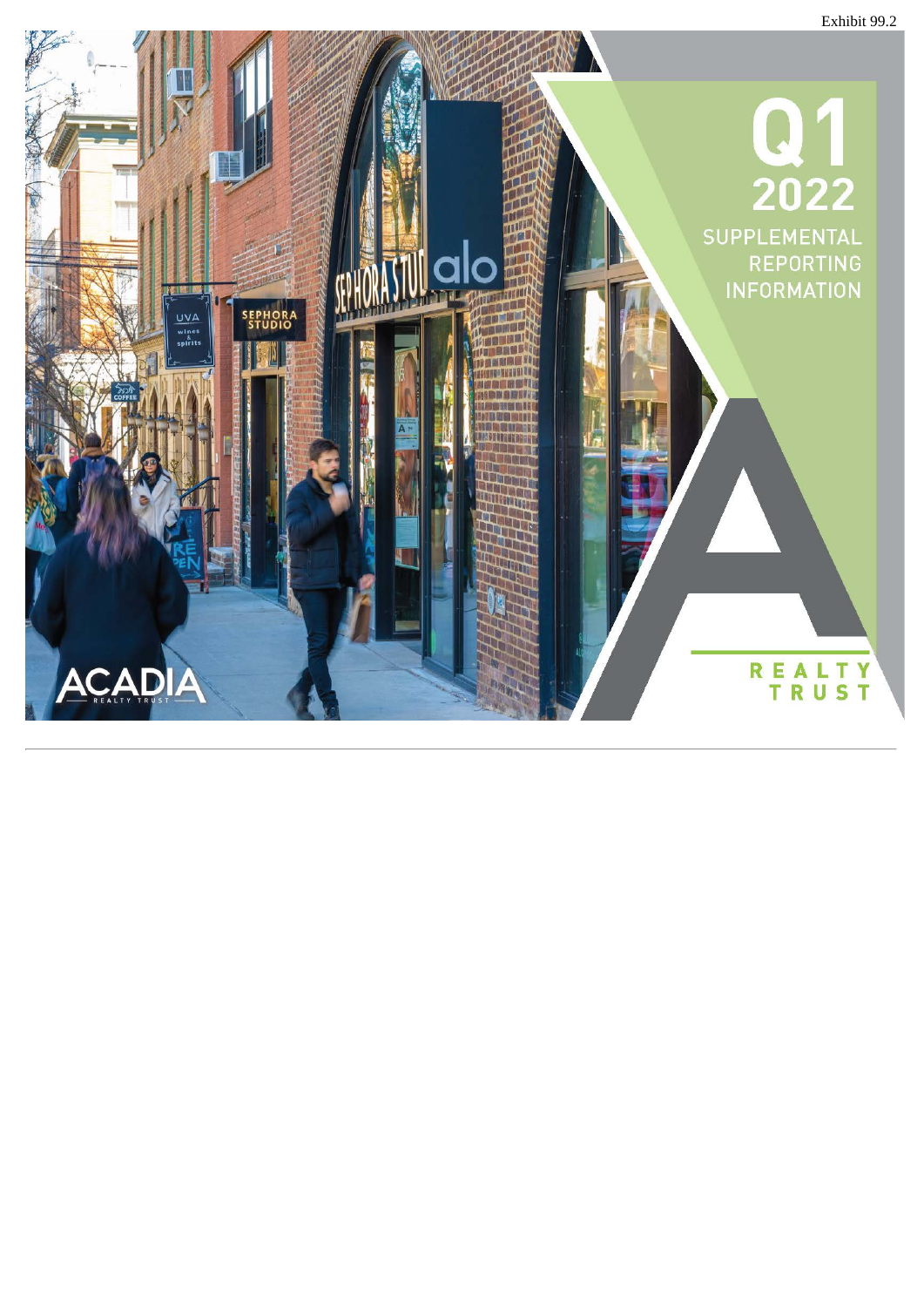| Section I - First Quarter 2022 Earnings Press Release<br>Section II - Financial Information |                | Section III - Core Portfolio Information |                                 |
|---------------------------------------------------------------------------------------------|----------------|------------------------------------------|---------------------------------|
| <b>Company Information</b>                                                                  | 3              | <b>Core Properties</b>                   | $\frac{2}{6}$                   |
| <b>Market Capitalization</b>                                                                | 4              | <b>Core Top Tenants</b>                  | $\stackrel{3}{\scriptstyle{0}}$ |
| <b>Operating Statements</b>                                                                 |                | <b>Core Lease Expirations</b>            |                                 |
| <b>Consolidated Income Statements</b>                                                       | 5              | <b>Core New and Renewal Rent Spreads</b> |                                 |
| Income Statement - Pro-rata Adjustments                                                     | $\overline{7}$ | <b>Core Capital Expenditures</b>         | 313233                          |
| <b>Consolidated Balance Sheet</b>                                                           | 8              |                                          |                                 |
| <b>Balance Sheet - Pro-rata Adjustments</b>                                                 | 9              |                                          |                                 |
| Funds from Operations ("FFO"), Adjusted FFO ("AFFO")                                        | 11             | Section IV - Fund Information            |                                 |
| <b>EBITDA</b>                                                                               | 12             |                                          |                                 |
| <b>Same Property Net Operating Income</b>                                                   | 13             | <b>Fund Overview</b>                     | 3                               |
| Fee Income                                                                                  | 14             | <b>Fund Properties</b>                   |                                 |
| <b>Structured Financing</b>                                                                 | 15             | <b>Fund Lease Expirations</b>            |                                 |
| Other Information                                                                           |                | Development and Redevelopment Activity   | 4353839                         |
| <b>Transactional Activity</b>                                                               | 16             |                                          |                                 |
| 2022 Guidance                                                                               | 17             |                                          |                                 |
| <b>Net Asset Valuation Information</b>                                                      | 18             |                                          |                                 |
| <b>Selected Financial Ratios</b>                                                            | 19             | Section V - Other Information            |                                 |
| Debt Analysis                                                                               |                |                                          |                                 |
| <b>Summary</b>                                                                              | 21             | <b>Important Notes</b>                   | 4<br>$\mathbf{1}$               |
| <b>Detail</b>                                                                               | 22             |                                          |                                 |
| <b>Maturities</b>                                                                           | 24             |                                          |                                 |
|                                                                                             |                |                                          |                                 |

**Visit www.acadiarealty.com for additional investor and portfolio information**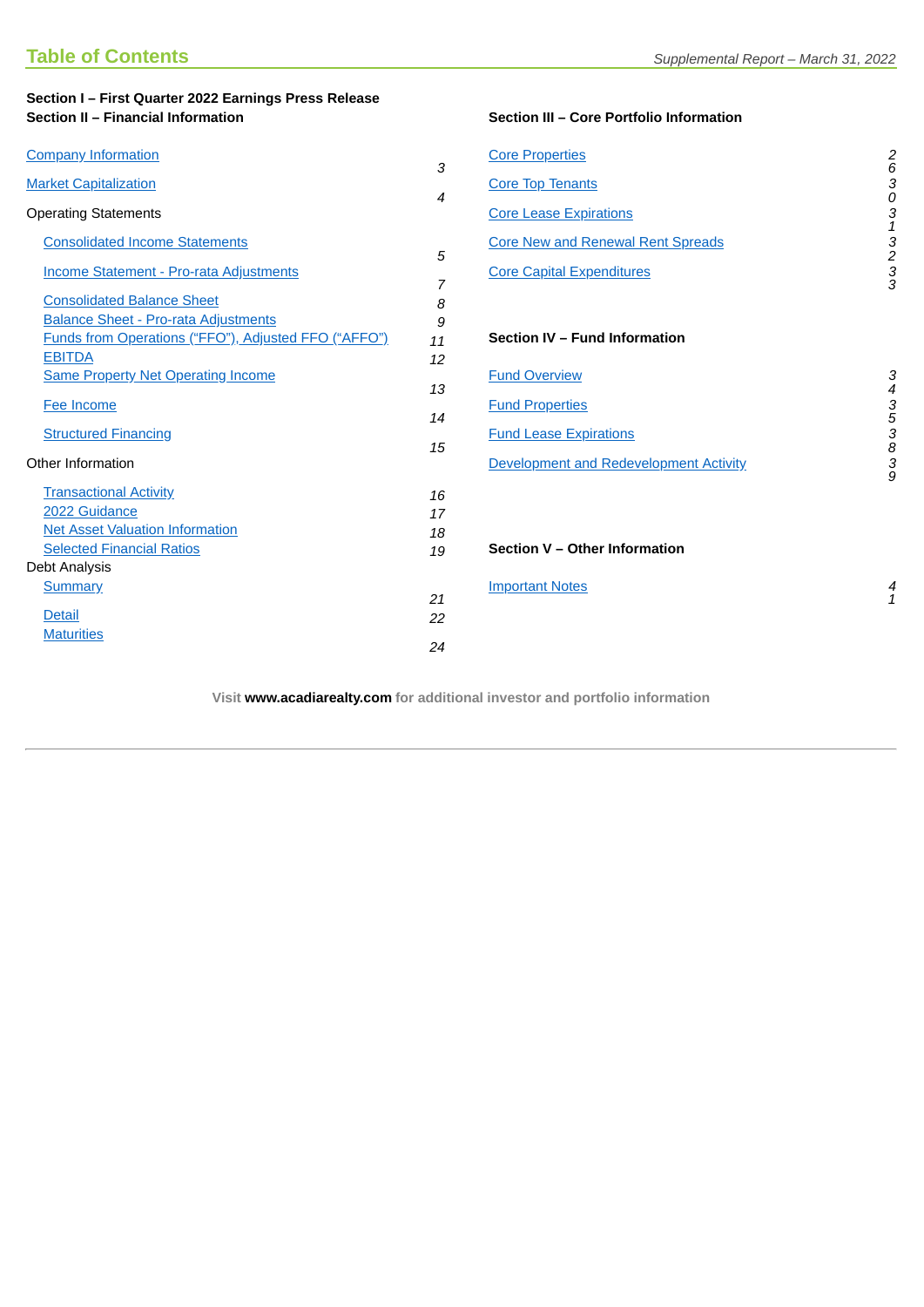Acadia Realty Trust is a fully-integrated equity real estate investment trust, focused on the ownership, acquisition, redevelopment and management of high-quality retail properties located in key street and urban retail corridors as well as suburban locations within high-barrierto-entry, densely-populated metropolitan areas. Acadia owns, or has an ownership interest in, these properties through its Core Portfolio and through a series of opportunistic/value-add investment funds. Additional information may be found on the Company's website at www.acadiarealty.com.

#### **Contact Information**

# **Corporate Headquarters Investor Relations New York Stock Exchange**

411 Theodore Fremd Avenue Sunny Holcomb Symbol AKR Suite 300 Rye, NY 10580 (914) 288-8100

<span id="page-17-0"></span>Vice President, Financial Reporting

investorrelations@acadiarealty.c om

#### **Analyst Coverage**

| <b>Bank of America / Merrill Lynch</b> | <b>Citigroup - Global Markets</b>     | KeyBanc Capital Markets, Inc. |
|----------------------------------------|---------------------------------------|-------------------------------|
| Craig Schmidt - (646) 855-3640         | Michael Bilerman - (212) 816-<br>1383 | Todd Thomas - (917) 368-2286  |
| craig.schmidt@bofa.com                 | michael.bilerman@citi.com             | tthomas@key.com               |
|                                        |                                       |                               |

**Green Street Advisors** Paulina Rojas Schmidt - (949) 640- 8780

projasschmidt@greenstreet.com

# **Compass Point Research &** Floris van Dijkum - (646) 757- 2621 fvandijkum@compasspointllc.co

#### **Trading J.P. Morgan Securities, Inc.** Michael W. Mueller, CFA - (212) 622- 6689

m michael.w.mueller@jpmorgan.com

#### **Jefferies Truist**

Linda Tsai - (212) 778-8011 ltsai@jefferies.com kibin.kim@truist.com

Ki Bin Kim, CFA – (212) 303- 4124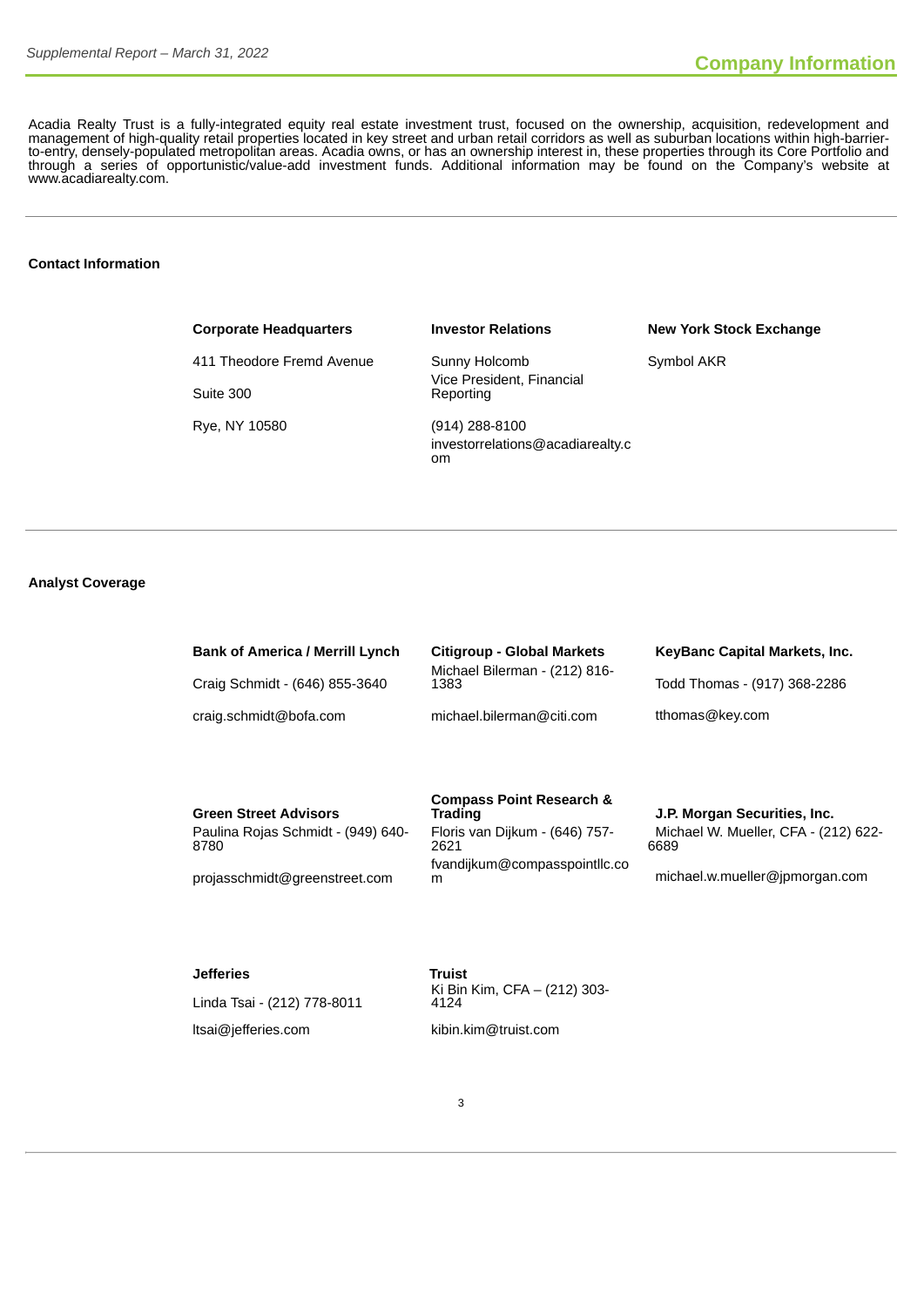

 $\overline{\phantom{a}}$ 

# <span id="page-18-0"></span>**Market Capitalization**

*Supplemental Report – March 31, 2022* (Including pro-rata share of Fund debt, in thousands)

|                                                                                         |                                     |      |                                                               | <b>Changes in Total Outstanding Common</b>       |                                           |                               |              |             |                    | <b>Weighted Average</b> |            |
|-----------------------------------------------------------------------------------------|-------------------------------------|------|---------------------------------------------------------------|--------------------------------------------------|-------------------------------------------|-------------------------------|--------------|-------------|--------------------|-------------------------|------------|
|                                                                                         | <b>Total</b><br><b>Market</b>       |      | Capitalizatio<br>n                                            | <b>Shares and OP Units (in thousands)</b>        |                                           |                               |              |             | <b>Diluted EPS</b> | <b>FFO</b>              |            |
|                                                                                         | Capitalizati<br>on<br>$($ \$)       | %    | <b>Based on</b><br><b>Net</b><br>$\overline{\mathsf{Debt}}^1$ |                                                  | <b>Comm</b><br><b>on</b><br><b>Shares</b> | Commo<br>n OP<br><b>Units</b> | <b>Total</b> | Quart<br>er | <b>YTD</b>         | <b>Quarter</b>          | <b>YTD</b> |
| <b>Equity Capitalization</b>                                                            |                                     |      |                                                               |                                                  |                                           |                               |              |             |                    |                         |            |
| <b>Common Shares</b>                                                                    | 94,508                              |      |                                                               | Balance at<br>12/31/2021                         | 89,304                                    | 5,059                         | 94,363       |             |                    |                         |            |
| Common Operating Partnership<br>("OP") Units                                            | 5,302                               |      |                                                               | ATM issuance                                     | 5,151                                     |                               | 5,151        |             |                    |                         |            |
| Combined Common Shares and OP<br>Units                                                  | 99,810                              |      |                                                               | Vesting RS and<br><b>LTIPS</b><br>OP Conversions | 11<br>36                                  | 279<br>(36)                   | 290          |             |                    |                         |            |
| Share Price at March 31, 2022                                                           | \$<br>21.67                         |      |                                                               | Other                                            | 6                                         |                               | 6            |             |                    |                         |            |
|                                                                                         |                                     |      |                                                               | Balance at<br>3/31/2022                          | 94,508                                    | 5,302                         | 99,810       | 93,31<br>0  | 93,310             | 99,103                  | 99,103     |
| Equity Capitalization - Common<br>Shares and OP Units<br>Preferred OP Units             | $$2,162,883$ <sub>2</sub><br>10,068 |      |                                                               |                                                  |                                           |                               |              |             |                    |                         |            |
| <b>Total Equity Capitalization</b>                                                      | 2,172,951                           | 64%  | 65%                                                           |                                                  |                                           |                               |              |             |                    |                         |            |
| <b>Debt Capitalization</b><br>Consolidated debt<br>Adjustment to reflect pro-rata share | 1,826,271                           |      |                                                               |                                                  |                                           |                               |              |             |                    |                         |            |
| of debt<br><b>Total Debt Capitalization</b>                                             | (610,061)<br>1,216,210              | 36%  | 35%                                                           |                                                  |                                           |                               |              |             |                    |                         |            |
| <b>Total Market Capitalization</b>                                                      | 3<br>\$3,389,161                    | 100% | 100%                                                          |                                                  |                                           |                               |              |             |                    |                         |            |

1. Reflects debt net of Core Portfolio cash of \$12,215 and pro-rata share of Funds cash of \$8,069 for total cash netted against debt of \$20,284.

2. Represents 188 Series A and 126,593 Series C Preferred OP Units convertible into 25,067 and 439,556 Common OP Units, respectively, multiplied by the Common Share price at quarter end.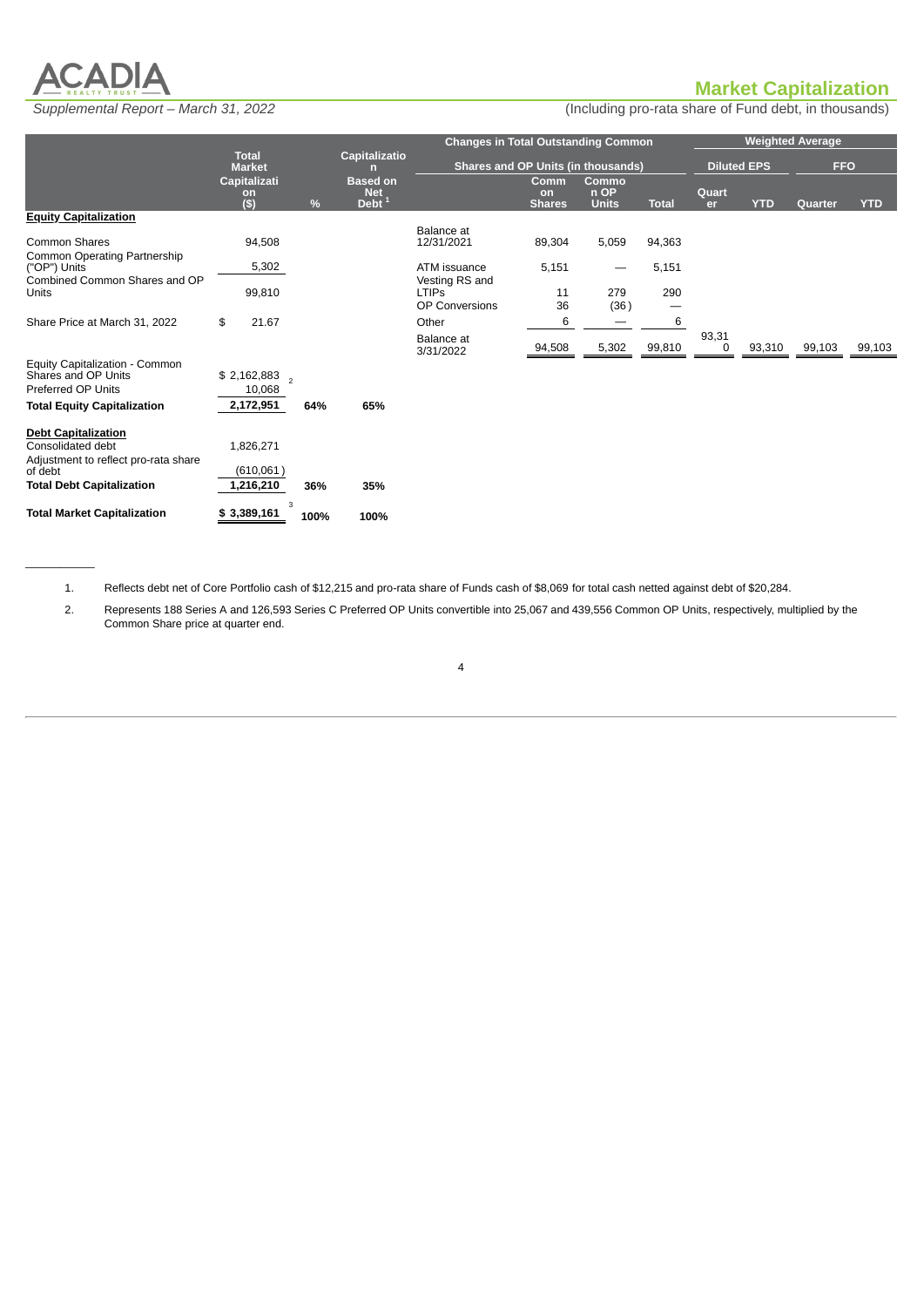*Supplemental Report – March 31, 2022* (in thousands)

ACADIA

<span id="page-19-0"></span>

| <b>Revenues</b><br>Rental income<br>79,467<br>\$<br>2,040<br>Other<br>81,507<br>Total revenues<br><b>Operating expenses</b><br>Depreciation and amortization<br>33,713<br>General and administrative<br>11,937<br>11,280<br>Real estate taxes<br>13,350<br>Property operating<br>Total operating expenses<br>70,280<br>28,815<br>Gain on disposition of properties<br>40,042<br><b>Operating income</b><br>Equity in earnings of unconsolidated affiliates<br>3,130<br>2,935<br>Interest and other income<br>15,730<br>Realized and unrealized holding gains (losses) on investments and other<br>(17, 925)<br>Interest expense<br>43,912<br>Income from continuing operations before income taxes<br>185<br>Income tax benefit<br>44,097<br>Net income<br>(27, 259)<br>Net income attributable to noncontrolling interests<br>Net income attributable to Acadia<br>16,838 | <b>CONSOLIDATED INCOME STATEMENT</b> | March 31, 2022 $^1$<br><b>Ouarter</b> |
|----------------------------------------------------------------------------------------------------------------------------------------------------------------------------------------------------------------------------------------------------------------------------------------------------------------------------------------------------------------------------------------------------------------------------------------------------------------------------------------------------------------------------------------------------------------------------------------------------------------------------------------------------------------------------------------------------------------------------------------------------------------------------------------------------------------------------------------------------------------------------|--------------------------------------|---------------------------------------|
|                                                                                                                                                                                                                                                                                                                                                                                                                                                                                                                                                                                                                                                                                                                                                                                                                                                                            |                                      |                                       |
|                                                                                                                                                                                                                                                                                                                                                                                                                                                                                                                                                                                                                                                                                                                                                                                                                                                                            |                                      |                                       |
|                                                                                                                                                                                                                                                                                                                                                                                                                                                                                                                                                                                                                                                                                                                                                                                                                                                                            |                                      |                                       |
|                                                                                                                                                                                                                                                                                                                                                                                                                                                                                                                                                                                                                                                                                                                                                                                                                                                                            |                                      |                                       |
|                                                                                                                                                                                                                                                                                                                                                                                                                                                                                                                                                                                                                                                                                                                                                                                                                                                                            |                                      |                                       |
|                                                                                                                                                                                                                                                                                                                                                                                                                                                                                                                                                                                                                                                                                                                                                                                                                                                                            |                                      |                                       |
|                                                                                                                                                                                                                                                                                                                                                                                                                                                                                                                                                                                                                                                                                                                                                                                                                                                                            |                                      |                                       |
|                                                                                                                                                                                                                                                                                                                                                                                                                                                                                                                                                                                                                                                                                                                                                                                                                                                                            |                                      |                                       |
|                                                                                                                                                                                                                                                                                                                                                                                                                                                                                                                                                                                                                                                                                                                                                                                                                                                                            |                                      |                                       |
|                                                                                                                                                                                                                                                                                                                                                                                                                                                                                                                                                                                                                                                                                                                                                                                                                                                                            |                                      |                                       |
|                                                                                                                                                                                                                                                                                                                                                                                                                                                                                                                                                                                                                                                                                                                                                                                                                                                                            |                                      |                                       |
|                                                                                                                                                                                                                                                                                                                                                                                                                                                                                                                                                                                                                                                                                                                                                                                                                                                                            |                                      |                                       |
|                                                                                                                                                                                                                                                                                                                                                                                                                                                                                                                                                                                                                                                                                                                                                                                                                                                                            |                                      |                                       |
|                                                                                                                                                                                                                                                                                                                                                                                                                                                                                                                                                                                                                                                                                                                                                                                                                                                                            |                                      |                                       |
|                                                                                                                                                                                                                                                                                                                                                                                                                                                                                                                                                                                                                                                                                                                                                                                                                                                                            |                                      |                                       |
|                                                                                                                                                                                                                                                                                                                                                                                                                                                                                                                                                                                                                                                                                                                                                                                                                                                                            |                                      |                                       |
|                                                                                                                                                                                                                                                                                                                                                                                                                                                                                                                                                                                                                                                                                                                                                                                                                                                                            |                                      |                                       |
|                                                                                                                                                                                                                                                                                                                                                                                                                                                                                                                                                                                                                                                                                                                                                                                                                                                                            |                                      |                                       |
|                                                                                                                                                                                                                                                                                                                                                                                                                                                                                                                                                                                                                                                                                                                                                                                                                                                                            |                                      |                                       |
|                                                                                                                                                                                                                                                                                                                                                                                                                                                                                                                                                                                                                                                                                                                                                                                                                                                                            |                                      |                                       |
|                                                                                                                                                                                                                                                                                                                                                                                                                                                                                                                                                                                                                                                                                                                                                                                                                                                                            |                                      |                                       |
|                                                                                                                                                                                                                                                                                                                                                                                                                                                                                                                                                                                                                                                                                                                                                                                                                                                                            |                                      |                                       |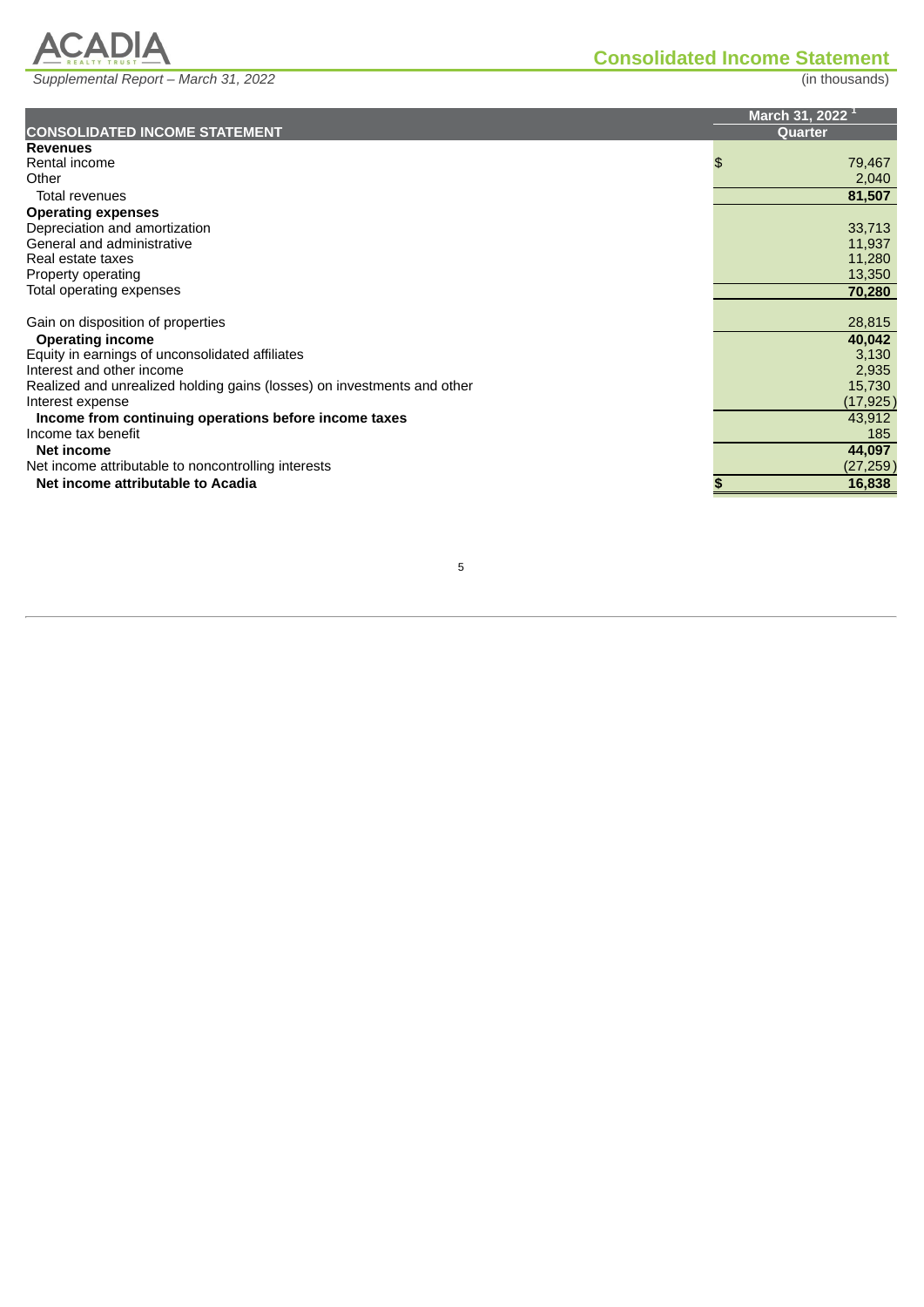# **ACADIA**

*Supplemental Report – March 31, 2022* (in thousands)

|  | in thousands |  |
|--|--------------|--|

| <i>Ouppicmental Report Middle 01, 2022</i>                                           | $\left( \text{m} \right)$ and $\left( \text{m} \right)$ |
|--------------------------------------------------------------------------------------|---------------------------------------------------------|
|                                                                                      | March 31, 2022 <sup>1</sup>                             |
| <b>CORE PORTFOLIO AND FUND INCOME</b>                                                | <b>Quarter</b>                                          |
| <b>PROPERTY REVENUES</b>                                                             |                                                         |
| Minimum rents                                                                        | \$<br>58,739<br>732                                     |
| Percentage rents<br>Expense reimbursements - CAM                                     | 6,805                                                   |
| Expense reimbursements - Taxes                                                       | 7,815                                                   |
| Other property income                                                                | 666                                                     |
| <b>Total Property Revenues</b>                                                       | 74,757                                                  |
| <b>PROPERTY EXPENSES</b>                                                             |                                                         |
| Property operating - CAM                                                             | 10,900                                                  |
| Other property operating (Non-CAM)                                                   | 2,296                                                   |
| Real estate taxes                                                                    | 11,280                                                  |
| <b>Total Property Expenses</b>                                                       | 24,476                                                  |
| <b>NET OPERATING INCOME - PROPERTIES</b>                                             | 50,281                                                  |
| <b>OTHER INCOME (EXPENSE)</b>                                                        |                                                         |
| Interest income                                                                      | 2,935                                                   |
| Straight-line rent income (expense)                                                  | 4,427                                                   |
| Above/below-market rent income (expense)                                             | 1,514                                                   |
| Interest expense <sup>2</sup>                                                        | (16,608)                                                |
| Amortization of finance costs<br>Above/below-market interest income (expense)        | (1,255)                                                 |
| Asset and property management income (expense)                                       | 26<br>(162)                                             |
| Other income (expense)                                                               | 598                                                     |
| Finance lease interest expense                                                       | (88)                                                    |
| <b>CORE PORTFOLIO AND FUND INCOME</b>                                                | 41,668                                                  |
| FEE AND OTHER INCOME                                                                 |                                                         |
| Asset and property management fees                                                   | 169                                                     |
| Net promote and other transactional income                                           | 1,473                                                   |
| Realized and unrealized holding gains (losses) on investments and other              | 13,095                                                  |
| Transactional fees <sup>3</sup>                                                      | 51                                                      |
| Income tax (provision) benefit                                                       | 185<br>14,973                                           |
| Total Fee and Other Income (Loss)<br><b>General and Administrative</b>               |                                                         |
|                                                                                      | (9, 915)                                                |
| Depreciation and amortization                                                        | (33, 623)                                               |
| Non-real estate depreciation and amortization<br>Gain on change of control and other | (90)<br>(859)                                           |
| Gain on disposition of properties                                                    | 28,813                                                  |
| Income (Loss) before equity in earnings and noncontrolling interests                 | 40,967                                                  |
| Equity in earnings of unconsolidated affiliates                                      | 3,130                                                   |
| Noncontrolling interests                                                             | (27, 259)                                               |
| NET INCOME ATTRIBUTABLE TO ACADIA                                                    | 16,838<br>\$                                            |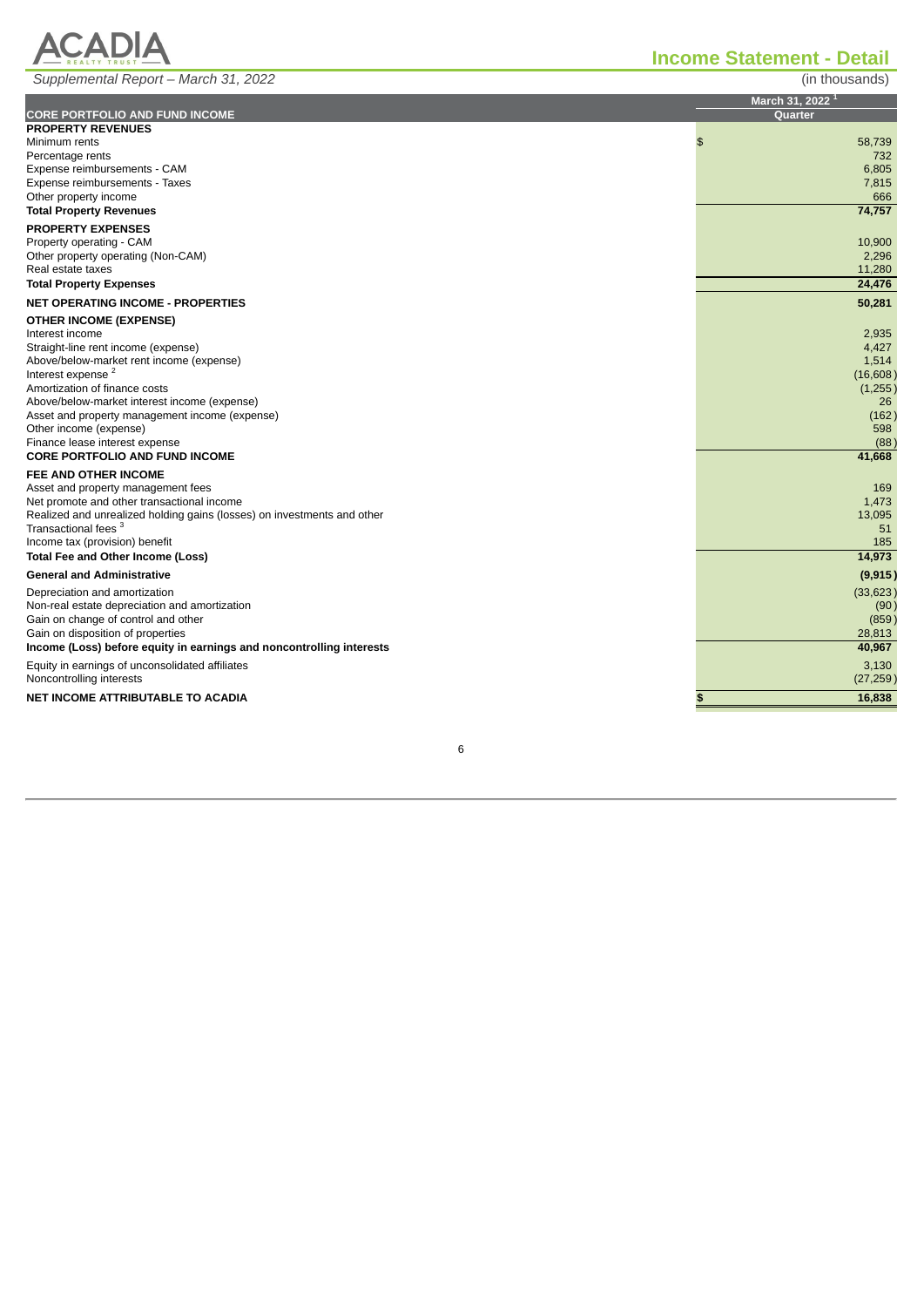

# <span id="page-21-0"></span>**Income Statement – Pro Rata Adjustments**

|                                                                                                            | Quarter Ended March 31, 2022 |                                            |     |                                              |  |
|------------------------------------------------------------------------------------------------------------|------------------------------|--------------------------------------------|-----|----------------------------------------------|--|
|                                                                                                            | Noncontrolling               |                                            |     |                                              |  |
|                                                                                                            |                              | Interest in                                |     | Interest in                                  |  |
| <b>CORE PORTFOLIO AND FUND INCOME</b>                                                                      |                              | <b>Consolidated</b><br><b>Subsidiaries</b> |     | <b>Unconsolidated</b><br><b>Subsidiaries</b> |  |
| <b>PROPERTY REVENUES</b>                                                                                   |                              |                                            |     |                                              |  |
| Minimum rents                                                                                              | \$                           | (23, 137)                                  | -\$ | 9,616                                        |  |
| Percentage rents                                                                                           |                              | (463)                                      |     | 240                                          |  |
| Expense reimbursements - CAM                                                                               |                              | (3, 339)                                   |     | 1,482                                        |  |
| Expense reimbursements - Taxes                                                                             |                              | (2, 177)                                   |     | 1,988                                        |  |
| Other property income                                                                                      |                              | (347)                                      |     | 55                                           |  |
| <b>Total Property Revenues</b>                                                                             |                              | (29, 463)                                  |     | 13,381                                       |  |
| <b>PROPERTY EXPENSES</b>                                                                                   |                              |                                            |     |                                              |  |
| Property operating - CAM                                                                                   |                              | (5,074)                                    |     | 1,381                                        |  |
| Other property operating (Non-CAM)                                                                         |                              | (627)                                      |     | 246                                          |  |
| Real estate taxes                                                                                          |                              | (3,618)                                    |     | 2,285                                        |  |
| <b>Total Property Expenses</b>                                                                             |                              | (9, 319)                                   |     | 3,912                                        |  |
| <b>NET OPERATING INCOME - PROPERTIES</b>                                                                   |                              | (20, 144)                                  |     | 9,469                                        |  |
| <b>OTHER INCOME (EXPENSE)</b>                                                                              |                              |                                            |     |                                              |  |
| Interest income                                                                                            |                              |                                            |     |                                              |  |
| Straight-line rent income (expense)                                                                        |                              | (2,008)                                    |     | 288                                          |  |
| Above/below-market rent income (expense)                                                                   |                              | (346)                                      |     | 797                                          |  |
| Interest expense <sup>2</sup>                                                                              |                              | 8,416                                      |     | (2,664)                                      |  |
| Amortization of finance costs                                                                              |                              | 689                                        |     | (241)                                        |  |
| Above/below-market interest income (expense)                                                               |                              |                                            |     | 21                                           |  |
| Asset and property management income (expense)                                                             |                              | 332                                        |     | (367)                                        |  |
| Other income (expense)                                                                                     |                              | (489)                                      |     | 305                                          |  |
| Finance lease interest expense                                                                             |                              | 64                                         |     |                                              |  |
| <b>CORE PORTFOLIO AND FUND INCOME</b>                                                                      |                              | (13, 486)                                  |     | 7,608                                        |  |
| FEE AND OTHER INCOME                                                                                       |                              |                                            |     |                                              |  |
| Asset and property management fees                                                                         |                              | 2,641                                      |     | 164                                          |  |
| Net promote and other transactional income                                                                 |                              |                                            |     |                                              |  |
| Realized and unrealized holding gains (losses) on investments and other<br>Transactional fees <sup>3</sup> |                              | (9,385)                                    |     | 98                                           |  |
| Income tax (provision) benefit                                                                             |                              | 1,427<br>52                                |     | (3)                                          |  |
| Total Fee and Other Income (Loss)                                                                          |                              | (5,265)                                    |     | 259                                          |  |
|                                                                                                            |                              |                                            |     |                                              |  |
| <b>General and Administrative</b>                                                                          |                              | 514                                        |     | (134)                                        |  |
| Depreciation and amortization                                                                              |                              | 13,913                                     |     | (4,603)                                      |  |
| Non-real estate depreciation and amortization<br>Gain on change of control and other                       |                              |                                            |     |                                              |  |
| Gain (loss) on disposition of properties                                                                   |                              | (21, 937)                                  |     |                                              |  |
| Income (Loss) before equity in earnings and noncontrolling interests                                       |                              | (26, 261)                                  |     | 3,130                                        |  |
|                                                                                                            |                              |                                            |     |                                              |  |
| Equity in earnings of unconsolidated affiliates                                                            |                              |                                            |     |                                              |  |
| Noncontrolling interests <sup>6</sup>                                                                      |                              | (998)                                      |     |                                              |  |
| <b>NET INCOME ATTRIBUTABLE TO ACADIA</b>                                                                   | \$                           | (27, 259)                                  | \$  | 3,130                                        |  |

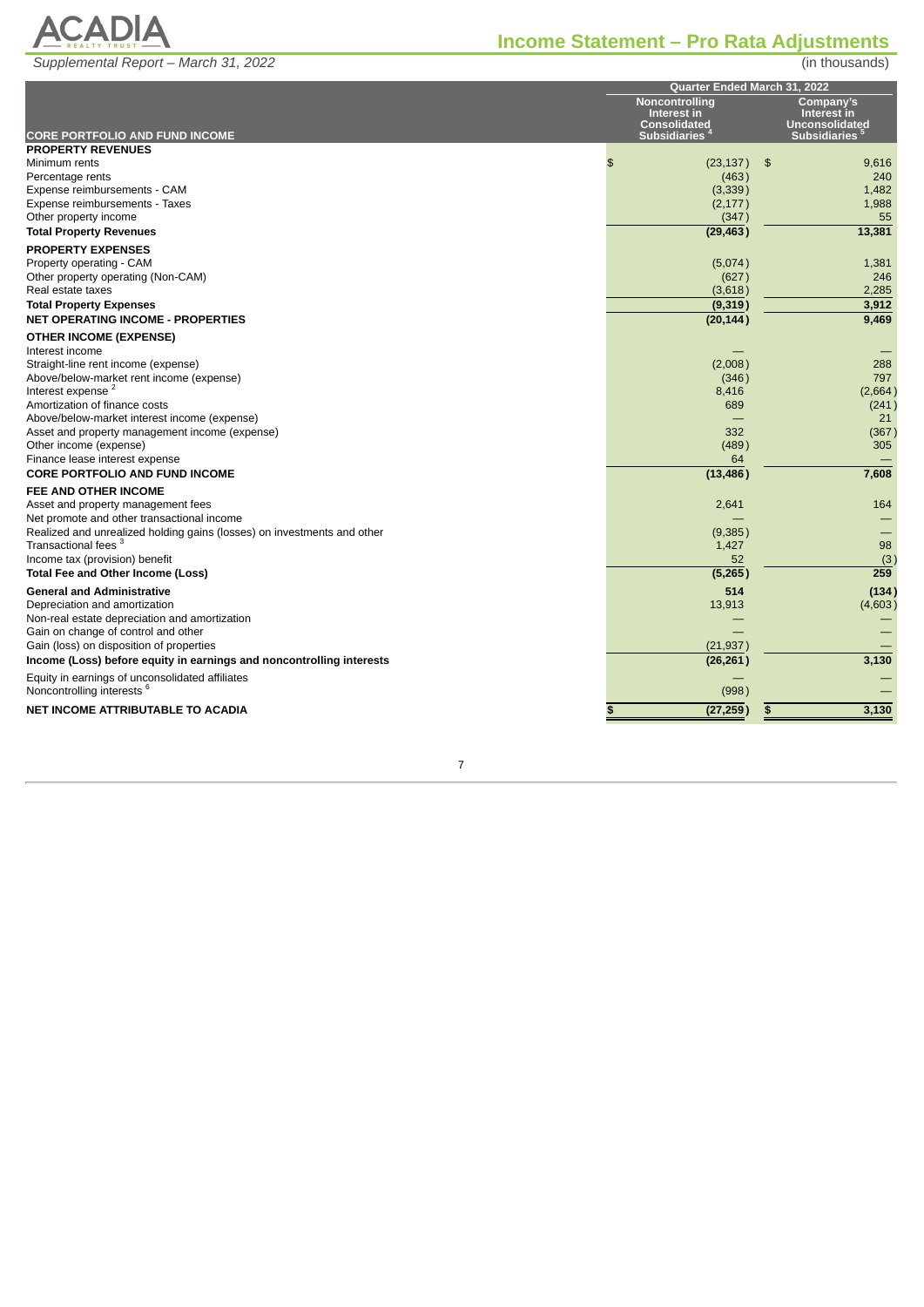

# **Balance Sheet**

<span id="page-22-0"></span>

|                                                                            |              | <b>Consolidated</b>  |                                                                 |               |
|----------------------------------------------------------------------------|--------------|----------------------|-----------------------------------------------------------------|---------------|
| <b>ASSETS</b>                                                              |              | <b>Balance</b>       | <b>Line Item Details:</b>                                       |               |
| Real estate                                                                |              | <b>Sheet</b>         |                                                                 |               |
| Land                                                                       |              |                      | The components of Real estate under development, at cost are as |               |
|                                                                            | \$           | 821,841              | follows:                                                        |               |
| Buildings and improvements                                                 |              | 3,221,608            | Core                                                            | \$<br>42.975  |
| Construction in progress                                                   |              | 7,825                | Fund II                                                         | 35,502        |
| Right-of-use assets - finance leases                                       |              | 25,086               | Fund III                                                        | 24.578        |
|                                                                            |              | 4,076,360            | Fund IV                                                         | 89,060        |
| Less: Accumulated depreciation and amortization                            |              | (669, 783)           | Total                                                           | \$<br>192,115 |
| Total                                                                      |              | 3,406,577            |                                                                 |               |
| Real estate under development                                              |              | 192,115              | Summary of other assets, net:                                   |               |
| Operating real estate, net                                                 |              | 3,598,692            | Deferred charges, net                                           | \$<br>26.319  |
| Notes receivable, net                                                      |              | 153,161              | Accrued interest receivable                                     | 18,559        |
| Investments in and advances to unconsolidated affiliates                   |              | 413,141              | Due from seller                                                 | 3,364         |
| Lease intangibles, net                                                     |              | 121.448              | Prepaid expenses                                                | 13.591        |
| Other assets, net                                                          |              | 77,319               | Other receivables                                               | 6.763         |
| Right-of-use assets - operating leases, net                                |              | 39,885               | Income taxes receivable                                         | 2,643         |
| Cash and cash equivalents                                                  |              | 36,151               | Corporate assets, net                                           | 1,561         |
| Restricted cash                                                            |              | 11,875               | Deposits                                                        | 4,519         |
| Straight-line rents receivable, net                                        |              | 31,465               | Total                                                           | \$<br>77,319  |
| Rents receivable, net                                                      |              | 13,044               |                                                                 |               |
| <b>Total Assets</b>                                                        | \$           | 4,496,181            |                                                                 |               |
|                                                                            |              |                      |                                                                 |               |
| <b>LIABILITIES AND SHAREHOLDERS' EQUITY</b>                                |              |                      |                                                                 |               |
| Mortgage and other notes payable, net                                      | \$           | 1,095,445            |                                                                 |               |
| Unsecured notes payable, net                                               |              | 529,796              | Summary of accounts payable and other liabilities:              |               |
| Unsecured line of credit                                                   |              | 194,405              | Lease liability - finance leases, net                           | \$<br>6,712   |
| Accounts payable and other liabilities                                     |              | 118.732              | Accounts payable and accrued expenses                           | 49.657        |
| Lease liability - operating leases, net                                    |              | 37,936               | Deferred income                                                 | 35,714        |
| Dividends and distributions payable                                        |              | 18,320               | Tenant security deposits, escrow and other                      | 13,899        |
| Lease intangibles, net                                                     |              | 83.794               | Derivative financial instruments                                | 12,750        |
| Distributions in excess of income from, and investments in, unconsolidated |              |                      |                                                                 | \$<br>118,732 |
| affiliates                                                                 |              | 9,547                | Total                                                           |               |
| <b>Total liabilities</b>                                                   |              | 2,087,975            |                                                                 |               |
| <b>Shareholders' Equity</b>                                                |              |                      |                                                                 |               |
| Common shares                                                              |              | 95                   |                                                                 |               |
| Additional paid-in capital                                                 |              | 1,864,060            |                                                                 |               |
| Accumulated other comprehensive loss                                       |              | (5, 724)             |                                                                 |               |
| Distributions in excess of accumulated earnings                            |              | (196, 818)           |                                                                 |               |
| Total Acadia shareholders' equity                                          |              | 1,661,613            |                                                                 |               |
| Noncontrolling interests                                                   |              | 746,593<br>2,408,206 |                                                                 |               |
| Total equity<br>Total liabilities and equity                               | $\mathbf{f}$ | 4,496,181            |                                                                 |               |
|                                                                            |              |                      |                                                                 |               |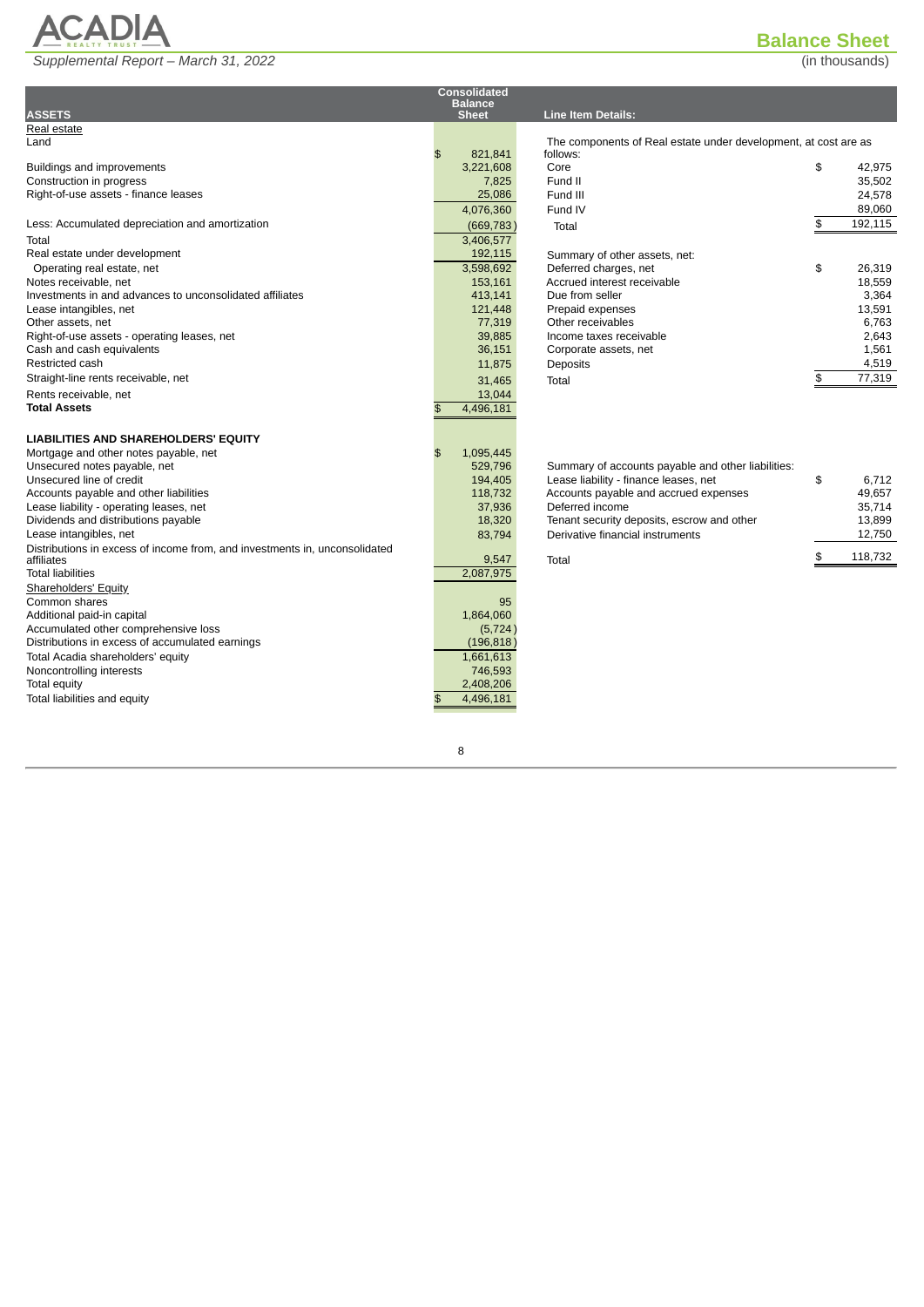

# <span id="page-23-0"></span>**Balance Sheet – Pro-rata Adjustments 7**

| <b>ASSETS</b>                                                                         | Noncontrolling<br>Interest in<br><b>Consolidated</b><br><b>Subsidiaries</b> | Company's<br>Interest in<br><b>Unconsolidated</b><br><b>Subsidiaries</b> |
|---------------------------------------------------------------------------------------|-----------------------------------------------------------------------------|--------------------------------------------------------------------------|
| Real estate                                                                           |                                                                             |                                                                          |
| Land                                                                                  | \$<br>$(179,509)$ \$                                                        | 74.274                                                                   |
| Buildings and improvements                                                            | (999, 515)                                                                  | 294.783                                                                  |
| Construction in progress<br>Right-of-use assets - finance leases                      | (3,540)<br>(4, 129)                                                         | 392<br>22.563                                                            |
|                                                                                       | (1, 186, 693)                                                               | 392,012                                                                  |
| Less: Accumulated depreciation and amortization                                       | 133,686                                                                     | (63, 381)                                                                |
| Total                                                                                 | (1,053,007)                                                                 | 328,631                                                                  |
| Real estate under development                                                         | (112, 971)                                                                  | 7,539                                                                    |
| Operating real estate, net                                                            | (1, 165, 978)                                                               | 336,170                                                                  |
| Notes receivable, net                                                                 |                                                                             |                                                                          |
| Investments in and advances to unconsolidated affiliates                              | (220, 122)                                                                  | (149, 494)                                                               |
| Lease intangibles, net                                                                | (43, 561)                                                                   | 9,815                                                                    |
| Other assets, net                                                                     | 7,052                                                                       | 4,885                                                                    |
| Right-of-use assets - operating leases, net                                           | (2, 262)                                                                    |                                                                          |
| Cash and cash equivalents                                                             | (22, 168)                                                                   | 6,301                                                                    |
| Restricted cash                                                                       | (8,921)                                                                     | 5,637                                                                    |
| Straight-line rents receivable, net                                                   | (7,577)                                                                     | 4,579                                                                    |
| Rents receivable, net<br><b>Total Assets</b>                                          | (4, 423)                                                                    | 1,618                                                                    |
|                                                                                       | (1,467,960)                                                                 | 219,511<br>$\boldsymbol{\mathsf{B}}$                                     |
|                                                                                       |                                                                             |                                                                          |
| LIABILITIES AND SHAREHOLDERS' EQUITY                                                  |                                                                             |                                                                          |
| Mortgage and other notes payable, net<br>Unsecured notes payable, net                 | $(693, 210)$ \$<br>$\mathfrak{L}$                                           | 187,749                                                                  |
| Unsecured line of credit                                                              | (103, 395)                                                                  |                                                                          |
| Accounts payable and other liabilities                                                | (34, 921)                                                                   | 26,487                                                                   |
| Lease intangibles, net                                                                | (27, 889)                                                                   | 7,189                                                                    |
| Lease liability - operating leases, net                                               | (2,371)                                                                     | $\overline{4}$                                                           |
| Dividends and distributions payable                                                   |                                                                             |                                                                          |
| Lease liability - finance leases                                                      | (4,892)                                                                     | 7,629                                                                    |
| Distributions in excess of income from, and investments in, unconsolidated affiliates |                                                                             | (9, 547)                                                                 |
| <b>Total liabilities</b>                                                              | (866, 678)                                                                  | 219,511                                                                  |
| Shareholders' Equity                                                                  |                                                                             |                                                                          |
| Common shares                                                                         |                                                                             |                                                                          |
| Additional paid-in capital                                                            |                                                                             |                                                                          |
| Accumulated other comprehensive loss                                                  |                                                                             |                                                                          |
| Distributions in excess of accumulated earnings                                       |                                                                             |                                                                          |
| Total Acadia shareholders' equity                                                     | (601, 282)                                                                  |                                                                          |
| Noncontrolling interests                                                              |                                                                             |                                                                          |
| Total equity<br><b>Total liabilities and equity</b>                                   | (601, 282)                                                                  | 219,511                                                                  |
|                                                                                       | (1,467,960)                                                                 | \$                                                                       |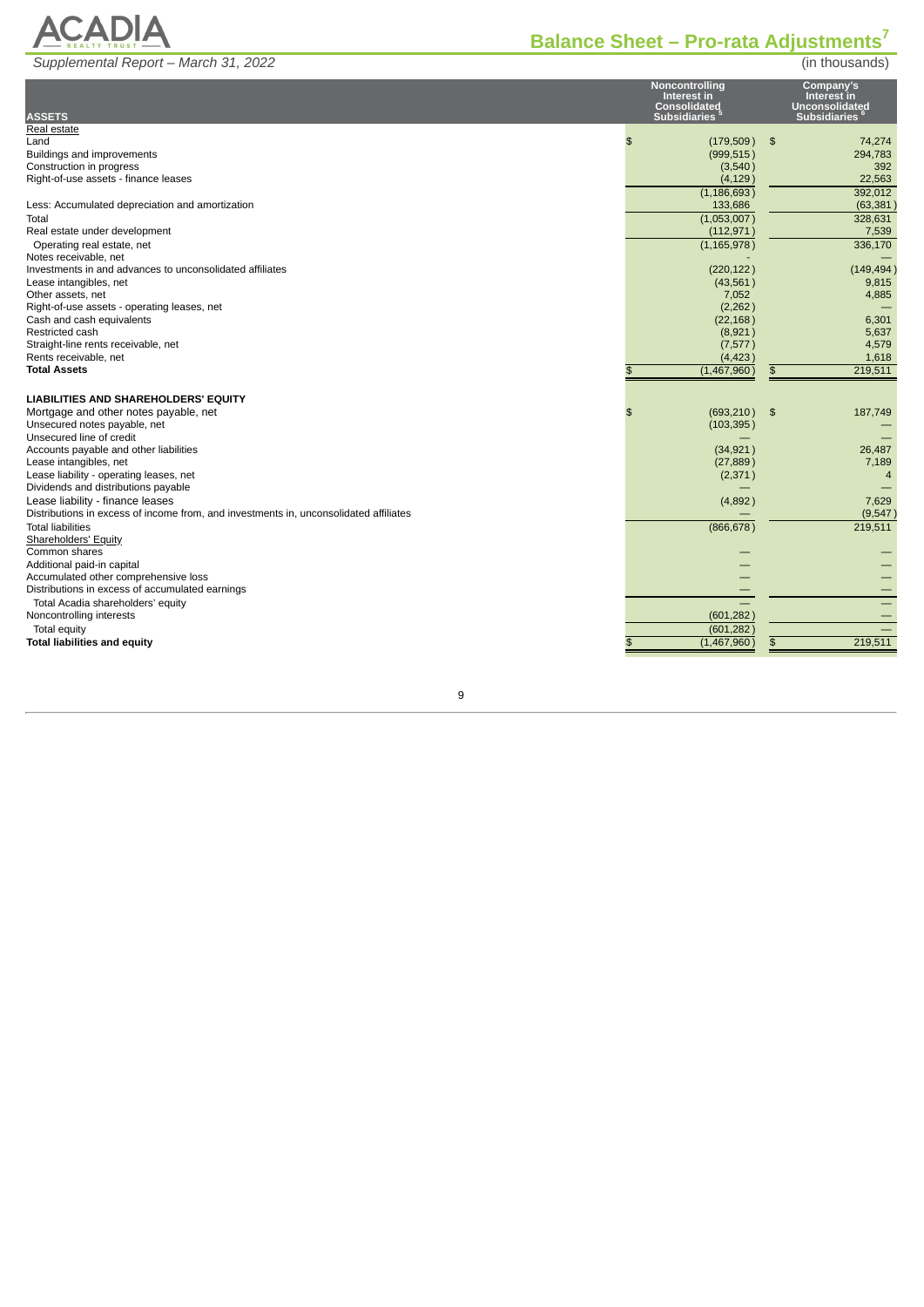

 $\frac{1}{2}$ 

*Supplemental Report – March 31, 2022* (in thousands)

Notes to income statements, balance sheet and pro rata adjustments:

- 1. Quarterly results are unaudited, although they reflect all adjustments, which in the opinion of management are necessary for a fair presentation of operating results for the interim periods.
- 2. Net of capitalized interest of \$0.7 million for the three months ended March 31, 2022.
- 3. Consists of development, construction, leasing and legal fees.
- 4. Noncontrolling interests represent limited partners' interests in consolidated partnerships' activities.
- 5. Represents the Company's share of co-investment partnerships' activities, of which each are included on a single line presentation in the Company's consolidated financial statements in accordance with GAAP.
- 6. Adjustment to noncontrolling interests exclude income allocable to Operating Partnership Units of \$1.0 million for the three months ended March 31, 2022.
- 7. The Company currently invests in Funds II, III, IV & V and Mervyns II which are consolidated within the Company's financial statements.

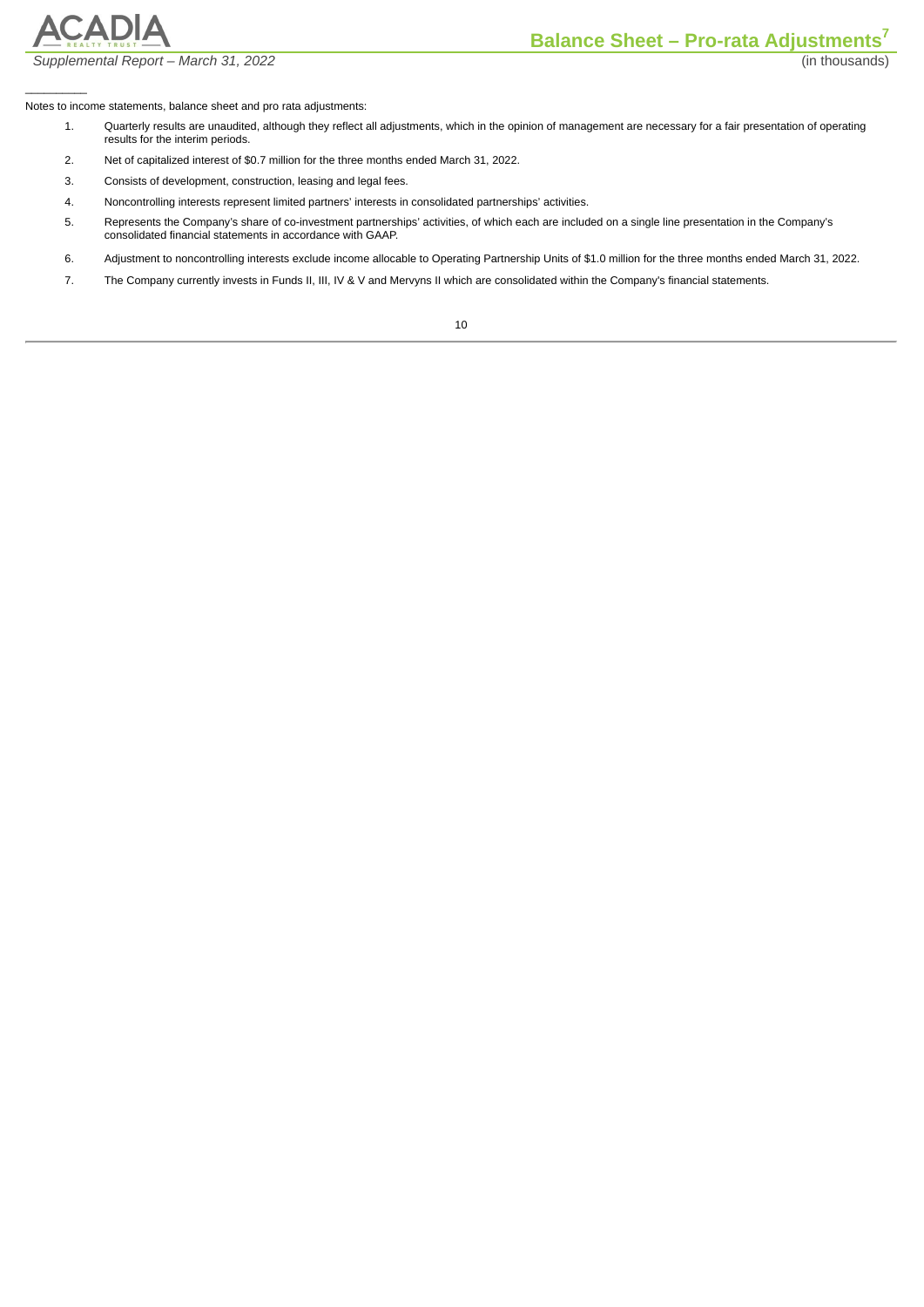<span id="page-25-0"></span>

(in thousands)

|                                                                                                      | <b>Ouarter Ended</b><br>March 31,<br>2022 |    | <b>Quarter Ended</b><br>March 31,<br>2021 |
|------------------------------------------------------------------------------------------------------|-------------------------------------------|----|-------------------------------------------|
| <b>Funds from operations ("FFO"):</b>                                                                |                                           |    | (As Restated)                             |
| Net Income (Loss)                                                                                    | 16,838                                    | \$ | 4,817                                     |
| Depreciation of real estate and amortization of leasing costs (net of noncontrolling interest share) | 24,313                                    |    | 23,807                                    |
| (Gain) loss on disposition on real estate properties (net of noncontrolling interest share)          | (6,876)                                   |    | (5,096)                                   |
| Income (loss) attributable to noncontrolling interests' share in Operating Partnership               | 1,121                                     |    | 470                                       |
| FFO to Common Shareholders and Common OP Unit holders                                                | 35,396                                    |    | 23,998                                    |
| Add back: acquisition costs, net of bargain purchase gain                                            | 859                                       |    |                                           |
| Less: Unrealized holding (gain) loss and other (net of noncontrolling interest share)                | (3,570)                                   |    | (1, 399)                                  |
| <b>FFO before Special Items</b>                                                                      | 32,685                                    | \$ | 22,599                                    |
| Adjusted Funds from operations ("AFFO"):                                                             |                                           |    |                                           |
| <b>FFO</b>                                                                                           | 35,396                                    | \$ | 23,998                                    |
| Unrealized (gains) losses                                                                            | (3,570)                                   |    | (1,399)                                   |
| Straight-line rent, net                                                                              | (2,707)                                   |    | (402)                                     |
| Above/below-market rent                                                                              | (1,965)                                   |    | (1,779)                                   |
| Amortization of finance costs                                                                        | 807                                       |    | 775                                       |
| Above/below-market interest                                                                          | (47)                                      |    | (47)                                      |
| Non-real estate depreciation                                                                         | 90                                        |    | 57                                        |
| Stock-based compensation                                                                             | 3,887                                     |    | 3,861                                     |
| Leasing commissions                                                                                  | (1,053)                                   |    | (98)                                      |
| Tenant improvements                                                                                  | (3,403)                                   |    | (1, 290)                                  |
| Maintenance capital expenditures                                                                     | (638)                                     |    | (285)                                     |
| AFFO to Common Shareholders and Common OP Unit holders                                               | 26,797                                    | S. | 23,391                                    |
| Total weighted-average diluted shares and OP Units                                                   | 99,103                                    |    | 91,931                                    |
| Diluted FFO per Common share and OP Unit:                                                            |                                           |    |                                           |
| <b>FFO</b>                                                                                           | 0.36                                      |    | 0.26                                      |
| FFO before Special Items                                                                             | 0.33                                      |    | 0.25                                      |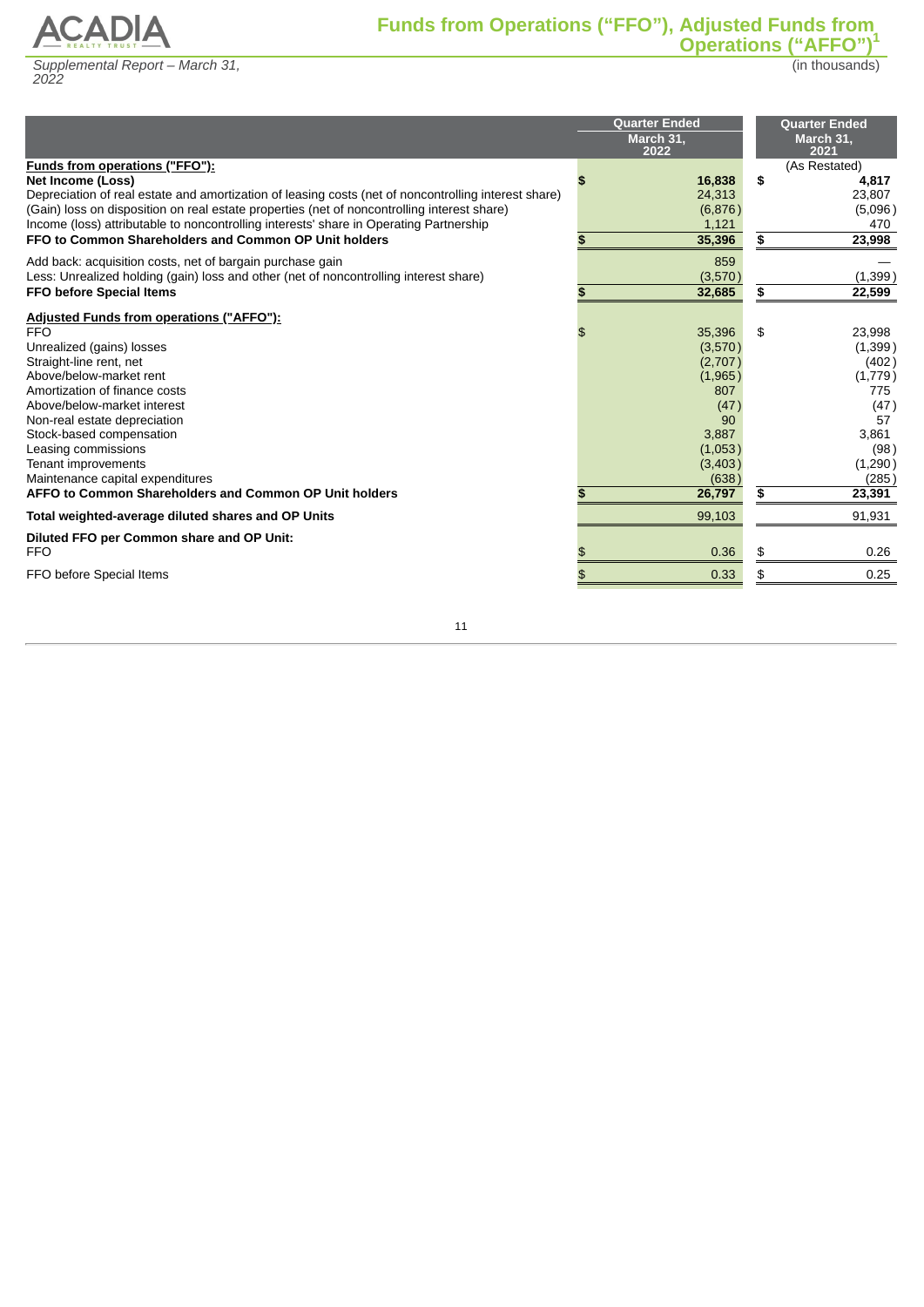

 $\mathsf{EBITDA}^\mathsf{1}$ 

<span id="page-26-0"></span>

|                                                 |                  |    | <b>Ouarter Ended March 31, 2022</b> |  |              | <b>Ouarter Ended March 31, 2021</b> |                  |   |                  |     |                  |
|-------------------------------------------------|------------------|----|-------------------------------------|--|--------------|-------------------------------------|------------------|---|------------------|-----|------------------|
|                                                 | Core             |    |                                     |  | Core         |                                     |                  |   |                  |     |                  |
|                                                 | <b>Portfolio</b> |    | <b>Funds</b>                        |  | <b>Total</b> |                                     | <b>Portfolio</b> |   | <b>Funds</b>     |     | <b>Total</b>     |
| <b>EBITDA:</b>                                  |                  |    |                                     |  |              |                                     | (As<br>Restated) |   | (As<br>Restated) |     | (As<br>Restated) |
| Net Income (Loss) Attributable to Acadia        | \$<br>9,943      | S  | 6,895                               |  | 16,838       | S                                   | 6,508            | S | (1,691)          | S   | 4,817            |
| <b>Adjustments:</b>                             |                  |    |                                     |  |              |                                     |                  |   |                  |     |                  |
| Depreciation and amortization                   | 19.617           |    | 4,786                               |  | 24,403       |                                     | 20.103           |   | 3.761            |     | 23,864           |
| Interest expense                                | 8.387            |    | 2,469                               |  | 10,856       |                                     | 8,049            |   | 2,367            |     | 10,416           |
| Amortization of finance costs                   | 605              |    | 202                                 |  | 807          |                                     | 571              |   | 210              |     | 781              |
| Above/below-market interest                     | (47)             |    |                                     |  | (47)         |                                     | (47)             |   |                  |     | (47)             |
| Gain on disposition of properties               |                  |    | (6,876)                             |  | (6,876)      |                                     | (4,520)          |   | (576)            |     | (5,096)          |
| Unrealized holding losses (gains) and other     | (3,570)          |    |                                     |  | (3,570)      |                                     | (1,738)          |   | 339              |     | (1, 399)         |
| Acquisition costs, net of bargain purchase gain | 859              |    |                                     |  | 859          |                                     |                  |   |                  |     |                  |
| Provision (benefit) for income taxes            | (249)            |    | 15                                  |  | (234)        |                                     | 99               |   | 14               |     | 113              |
| Noncontrolling interest - OP                    | 998              |    |                                     |  | 998          |                                     | 347              |   |                  |     | 347              |
| <b>EBITDA</b>                                   | 36,543           | S  | 7,491                               |  | 44,034       | S                                   | 29,372           |   | 4,424            |     | 33,796           |
| <b>Adjusted EBITDA:</b>                         |                  |    |                                     |  |              |                                     |                  |   |                  |     |                  |
| <b>EBITDA</b>                                   | \$<br>36,543     | \$ | 7,491                               |  | 44,034       | \$                                  | 29,372           | S | 4,424            | \$. | 33,796           |
| Stock based compensation                        | 3,887            |    |                                     |  | 3,887        |                                     | 3,861            |   |                  |     | 3,861            |
| <b>Adjusted EBITDA</b>                          | 40,430           | \$ | 7,491                               |  | 47,921       | S                                   | 33,233           |   | 4,424            |     | 37,657           |

Notes to Funds from Operations and EBITDA:

 $\mathcal{L}=\mathcal{L}^{\mathcal{L}}$ 

1. See the Restatement 8-K filed with the SEC on February 15, 2022 and the Company's Form 10-K filed with the SEC on March 1, 2022 for a detailed reconciliation to previously reported amounts and a detailed description of adjustments thereon. As mentioned in the press release dated February 15, 2022, the Company has restated its prior period financial statements for the years and interim periods ended December 31, 2020 and 2019, and as of and for each of the quarterly periods ended March 31, 2021 and 2020, June 30, 2021 and 2020, September 30, 2021 and 2020 and December 31, 2020 for errors in accounting primarily related to the reclassification of two consolidated joint-venture subsidiaries. The restatement primarily impacted the classification of certain amounts within the Company's consolidated balance sheets, statements of operations and statements of cash flows.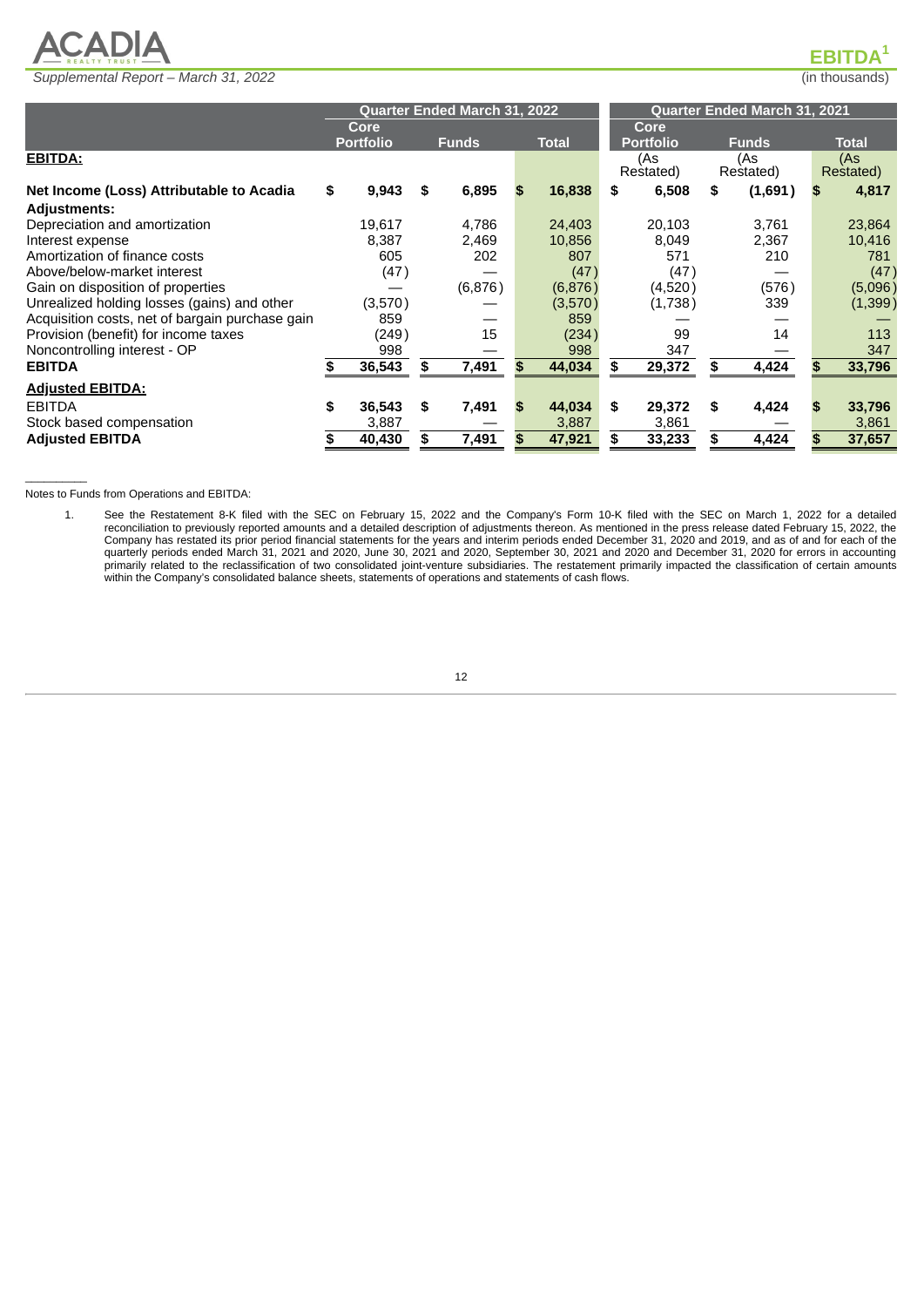

<span id="page-27-0"></span>

|                                                   |    | <b>Change</b>  |                |                                    |
|---------------------------------------------------|----|----------------|----------------|------------------------------------|
|                                                   |    | March 31, 2022 | March 31, 2021 | <b>Favorable/</b><br>(Unfavorable) |
| Summary                                           |    |                |                |                                    |
| Minimum rents                                     | \$ | 33,178         | \$<br>30,189   | 9.9%                               |
| Expense reimbursements<br>Other property income   |    | 9,465<br>599   | 9,314<br>385   | 1.6%<br>55.6%                      |
| <b>Total Revenue</b>                              |    | 43,242         | 39,888         | 8.4%                               |
| <b>Expenses</b>                                   |    |                |                |                                    |
| Property operating - CAM & Real estate taxes      |    | 12,638         | 11,948         | (5.8)%                             |
| Other property operating (Non-CAM)                |    | 764            | 731            | (4.5)%                             |
| <b>Total Expenses</b>                             |    | 13,402         | 12,679         | (5.7)%                             |
| Same Property NOI - Core properties               |    | 29,840         | 27,209         | 9.7%                               |
| Reconciliation of Same Property NOI to Core NOI   |    |                |                |                                    |
| NOI of Properties excluded from Same Property NOI |    | 4,356          | 2,600          |                                    |
| Core NOI                                          | \$ | 34,196         | \$<br>29,809   |                                    |
| Other same property information                   |    |                |                |                                    |
| Physical Occupancy at the end of the period       |    | 90.4%          | 88.2%          |                                    |
| Leased Occupancy at the end of the period         |    | 94.0%          | 90.5%          |                                    |

1. The above amounts include the pro-rata activity related to the Company's Core consolidated and unconsolidated investments.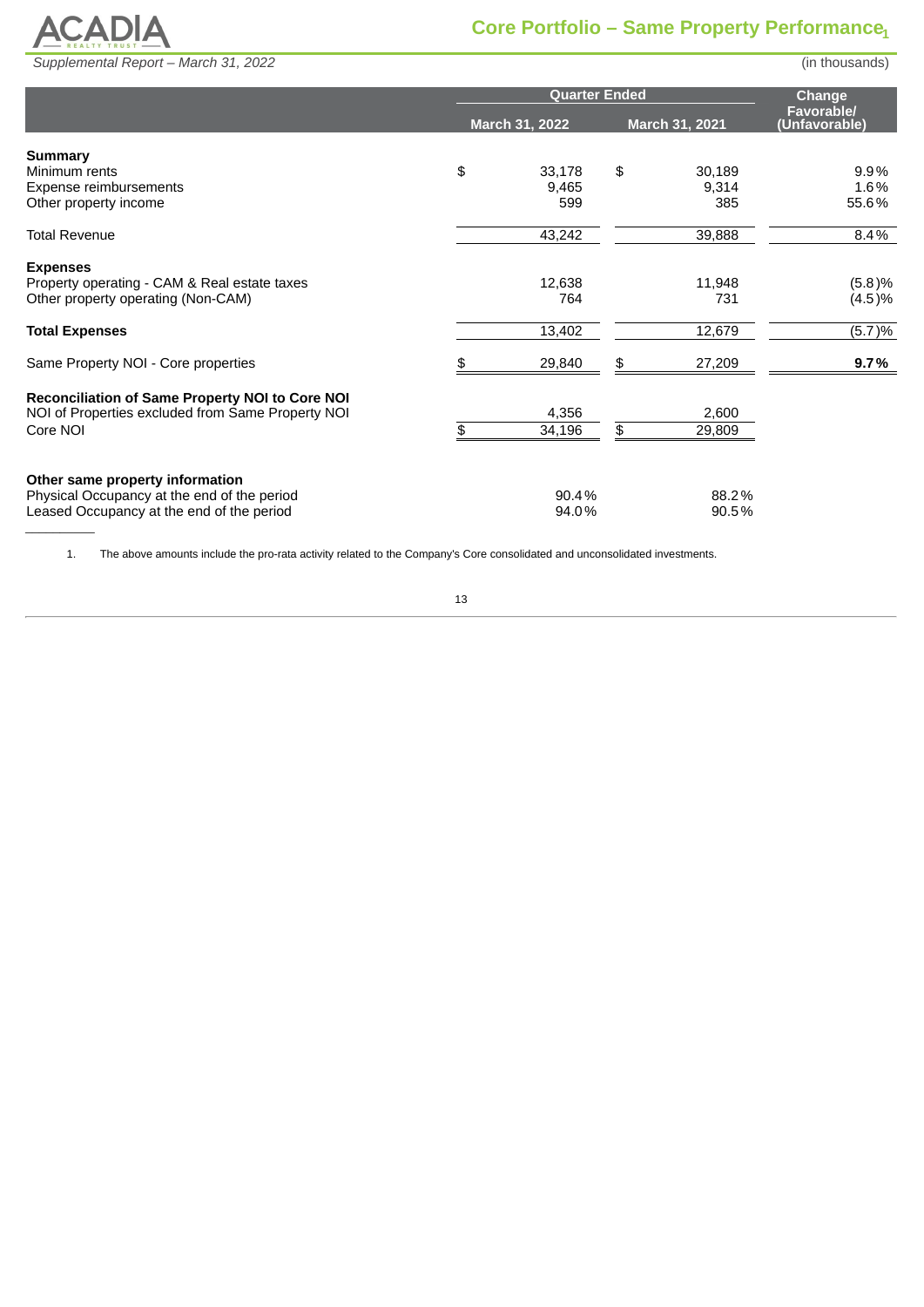

# <span id="page-28-0"></span>**Fee Income by Fund**

|                                     | <b>Fund II</b> | <b>Fund III</b> | <b>Fund IV</b> | <b>Fund V</b> | Other | Total |
|-------------------------------------|----------------|-----------------|----------------|---------------|-------|-------|
| <b>Ouarter Ended March 31, 2022</b> |                |                 |                |               |       |       |
| Asset and property management fees  | 286            | 32              | L.055          | 1.463         | 138   | 2,974 |
| <b>Transactional fees</b>           | 121            | 217             | 351            | 859           | 28    | 1,576 |
| <b>Total fees</b>                   | 407            | 249             | 1.406          | 2.322         | 166   | 4.550 |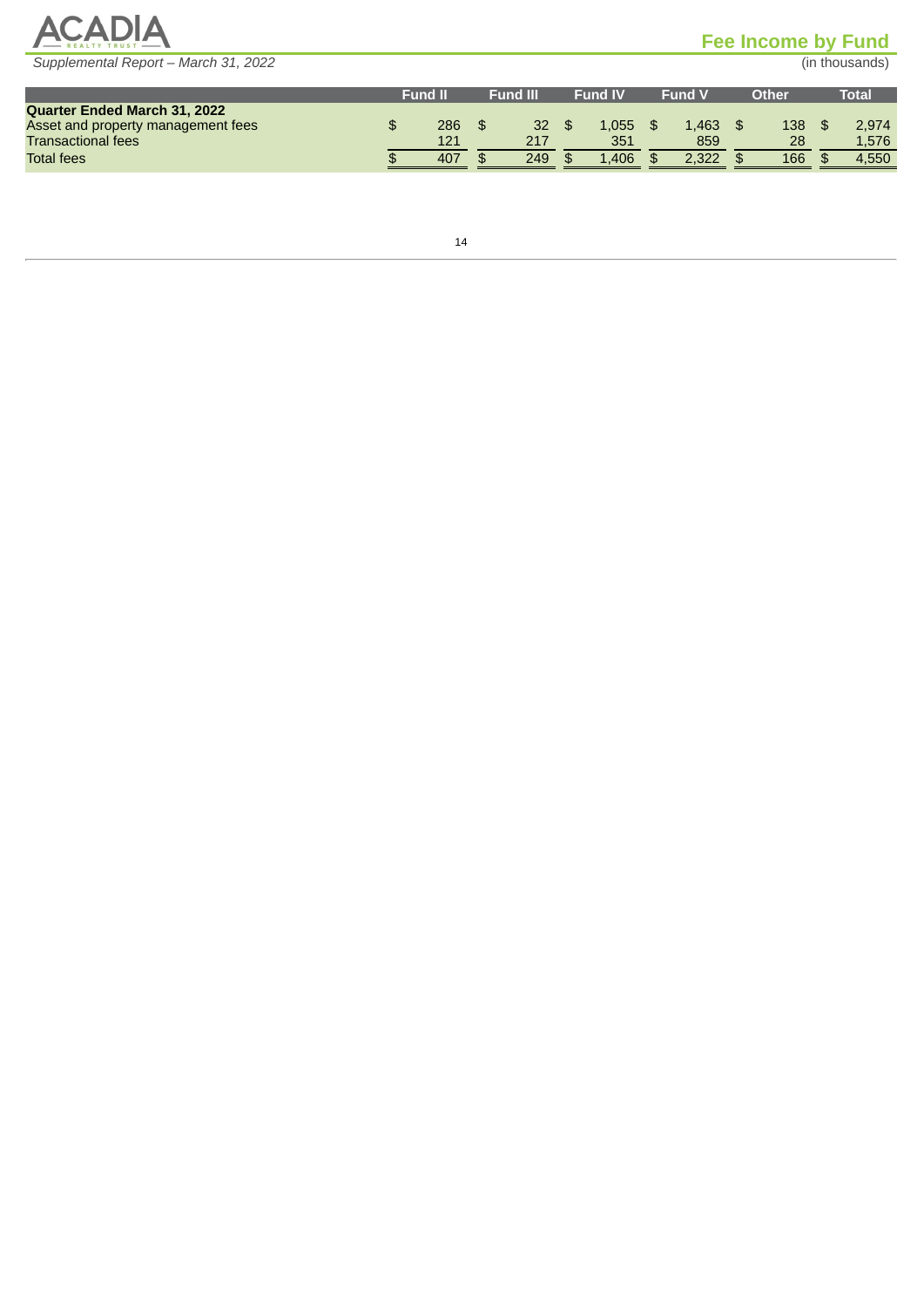<span id="page-29-0"></span>

 $\mathcal{L}=\mathcal{L}^{\mathcal{L}}$ 

 $\frac{1}{2}$ 

# **Structured Financing Portfolio**

| Supplemental Report - March 31, 2022 | (in thousands) |
|--------------------------------------|----------------|
|--------------------------------------|----------------|

|                                        |                  | <b>December 31, 2021</b> |                |                          | <b>Quarter Ended March 31, 2022</b>         |                  |                 |                |                 |                 |                         |
|----------------------------------------|------------------|--------------------------|----------------|--------------------------|---------------------------------------------|------------------|-----------------|----------------|-----------------|-----------------|-------------------------|
|                                        | <b>Principal</b> | <b>Accrued</b>           | Ending         | <b>Issuanc</b>           | <b>Repayment</b><br>sl<br><b>Conversion</b> | <b>Current</b>   | <b>Accrued</b>  | <b>Ending</b>  | <b>Interest</b> | <b>Interest</b> | <b>Maturity</b>         |
| <b>Investment</b>                      | <b>Balance</b>   | <b>Interest</b>          | <b>Balance</b> | es <sup>-</sup>          | s                                           | <b>Principal</b> | <b>Interest</b> | <b>Balance</b> | Rate            | Rate            | <b>Dates</b>            |
| First mortgage<br>notes <sup>2,4</sup> | 89.332<br>\$     | 4,852<br>\$              | 94.184<br>\$   | \$                       | - \$                                        | 89.332           | 5,293<br>\$     | 94.625<br>\$   | 6.38%           |                 | 6.95% Apr-20 to Sept-24 |
| Other notes $4$                        | 65.000           | 11.514                   | 76.514         |                          |                                             | 65.000           | 13.077          | 78.077         | 8.52%           |                 | 8.52 % Jan-23 to Dec-27 |
| <b>Total Core notes</b><br>receivable  | \$154.332        | \$16,366                 | \$170,698      | $\overline{\phantom{0}}$ | - \$<br>$\overline{\phantom{0}}$            | 154,332          | 18.370<br>\$.   | \$172,702      | 7.28%           | 7.61%           |                         |

Reconciliation of Notes Receivable to the Consolidated Balance Sheet (Pro Rata):

| Total Notes Receivable per above | \$154.332 |
|----------------------------------|-----------|
| Fund Notes Receivable            |           |
| Allowance for credit loss        | (1,171)   |
| Total Pro-rata Notes Receivable  | \$153.161 |
|                                  |           |

1. See [Transactional](#page-30-0) Activity page that follows.

2. One Core note which matured on April 20, 2020 in the amount of \$17.8 million with accrued interest of \$3.8 million was in default at March 31, 2022.

- 3. For more information and details of Fund notes receivable, see the Company's latest form 10-Q or 10-K.
- 4. Certain of the first mortgage that follows.<br>
2. Che Core note which matured on April 20, 2020 in the amount of \$17.8 million with accrued interest of \$3.8 million was in default at March 31, 20<br>
3. For more information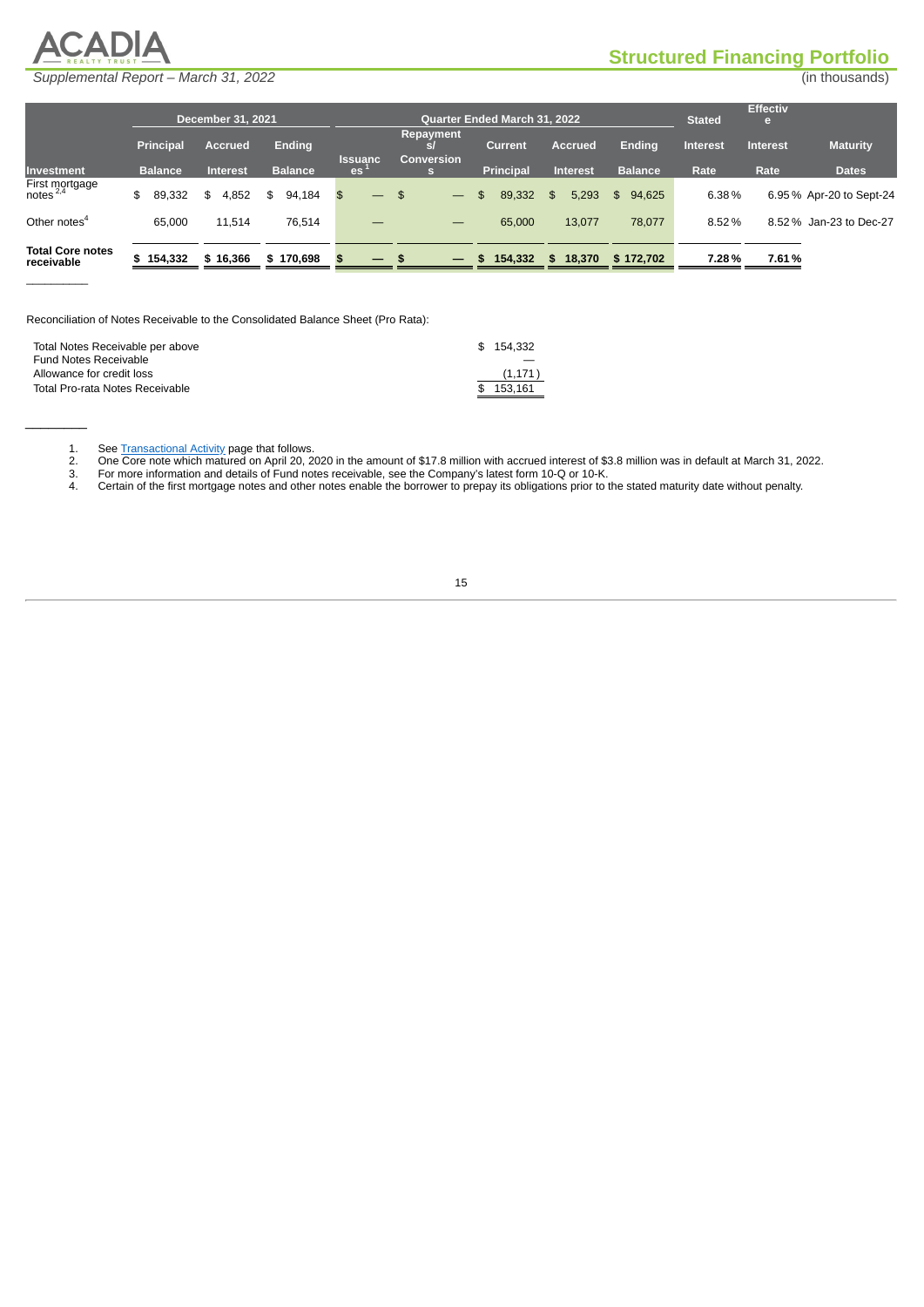

# **Transactional Activity**

<span id="page-30-0"></span>

|                                      |                  | PROPERTY ACQUISITIONS AND DISPOSITIONS |                    |                             |                   |                     |
|--------------------------------------|------------------|----------------------------------------|--------------------|-----------------------------|-------------------|---------------------|
|                                      |                  | Date of                                | <b>Transaction</b> |                             |                   |                     |
| <b>Property Name</b>                 | Location         | <b>Transaction</b>                     | <b>Amount</b>      | Ownership<br>% <sup>1</sup> | <b>Fund Share</b> | <b>Acadia Share</b> |
| ACQUISITIONS <sup>2</sup><br>Core:   |                  |                                        |                    |                             |                   |                     |
| 121 Spring Street                    | New York, NY     | January 12, 2022                       | \$<br>39.637       | 100.00% \$                  |                   | \$<br>39,637        |
| Williamsburg Collection <sup>3</sup> | Brooklyn, NY     | February 18, 2022                      | 97,750             | 100.00%                     |                   | 97,750              |
| 8833 Beverly Boulevard               | Hollywood, CA    | March 2, 2022                          | 24,117             | 100.00%                     |                   | 24,117              |
|                                      |                  |                                        | 161,504            |                             | —                 | 161,504             |
| Fund V:                              |                  |                                        |                    |                             |                   |                     |
| Wood Ridge Plaza                     | Houston, TX      | March 21, 2022                         | 49,317             | 90.00%                      | 44,385            | 8,921               |
| La Frontera                          | Round Rock, TX   | March 30, 2022                         | 81,358             | 90.00%                      | 73,222            | 14,718              |
|                                      |                  |                                        | 130,675            |                             | 117,608           | 23,639              |
|                                      |                  |                                        | 292,179            |                             | 117,608           | \$<br>185,143       |
| <b>DISPOSITIONS</b>                  |                  |                                        |                    |                             |                   |                     |
| Fund III:                            |                  |                                        |                    |                             |                   |                     |
| <b>Cortlandt Crossing</b>            | Mohegan Lake, NY | February 9, 2022                       | \$<br>65,533       | 100.00% \$                  | 65,533            | \$<br>16,082        |
| Self Storage Management              |                  | March 9, 2022                          | 6,000              | 50.00%                      |                   | 1,500               |
| Fund IV:                             |                  |                                        |                    |                             |                   |                     |
| Mayfair                              | Philadelphia, PA | January 26, 2022                       | 23.700             | 100.00%                     | 23,700            | 5,479               |
| Dauphin                              | Harrisburg, PA   | March 4, 2022                          | 21,650             | 100.00%                     | 21,650            | 5,005               |
| Fund V:                              |                  |                                        |                    |                             |                   |                     |
| New Town Center (Land Parcel)        | Canton, MI       | February 1, 2022                       | 2,231              | 89.43%                      | 1,995             | 401                 |
|                                      |                  |                                        | 119,114            |                             | 112,878           | \$<br>28,468        |
|                                      |                  |                                        |                    |                             |                   |                     |
|                                      |                  |                                        |                    |                             |                   |                     |
|                                      |                  | <b>STRUCTURED FINANCING ACTIVITY</b>   |                    |                             |                   |                     |

| <b>Note Description</b>                   | <b>Transaction Type</b> | Date of<br><b>Transaction</b> | Transaction<br><b>Amount</b> | Ownership | <b>Fund Share</b>    | <b>Acadia Share</b> |
|-------------------------------------------|-------------------------|-------------------------------|------------------------------|-----------|----------------------|---------------------|
| Fund III:<br>640 Broadway Note Receivable | Foreclosure             | January 26, 2022              | (5, 307)<br>(5, 307)         | 100.00%   | (5, 307)<br>(5, 307) | (1,302)<br>(1, 302) |

1. Ownership percentages for Fund transactional activities represent the respective Fund's ownership, not the Company's proportionate share. 2. Acquisition amounts include capitalized acquisition costs, where applicable. Refer to the Company's latest Form 10-Q or 10-K for further discussion of any such

transactions.

 $\frac{1}{2}$ 

3. The Company's stated legal ownership is 49.99%. However, given the preferences embedded in its interests, the Company did not attribute any value to the 50.01% non-controlling interest holders.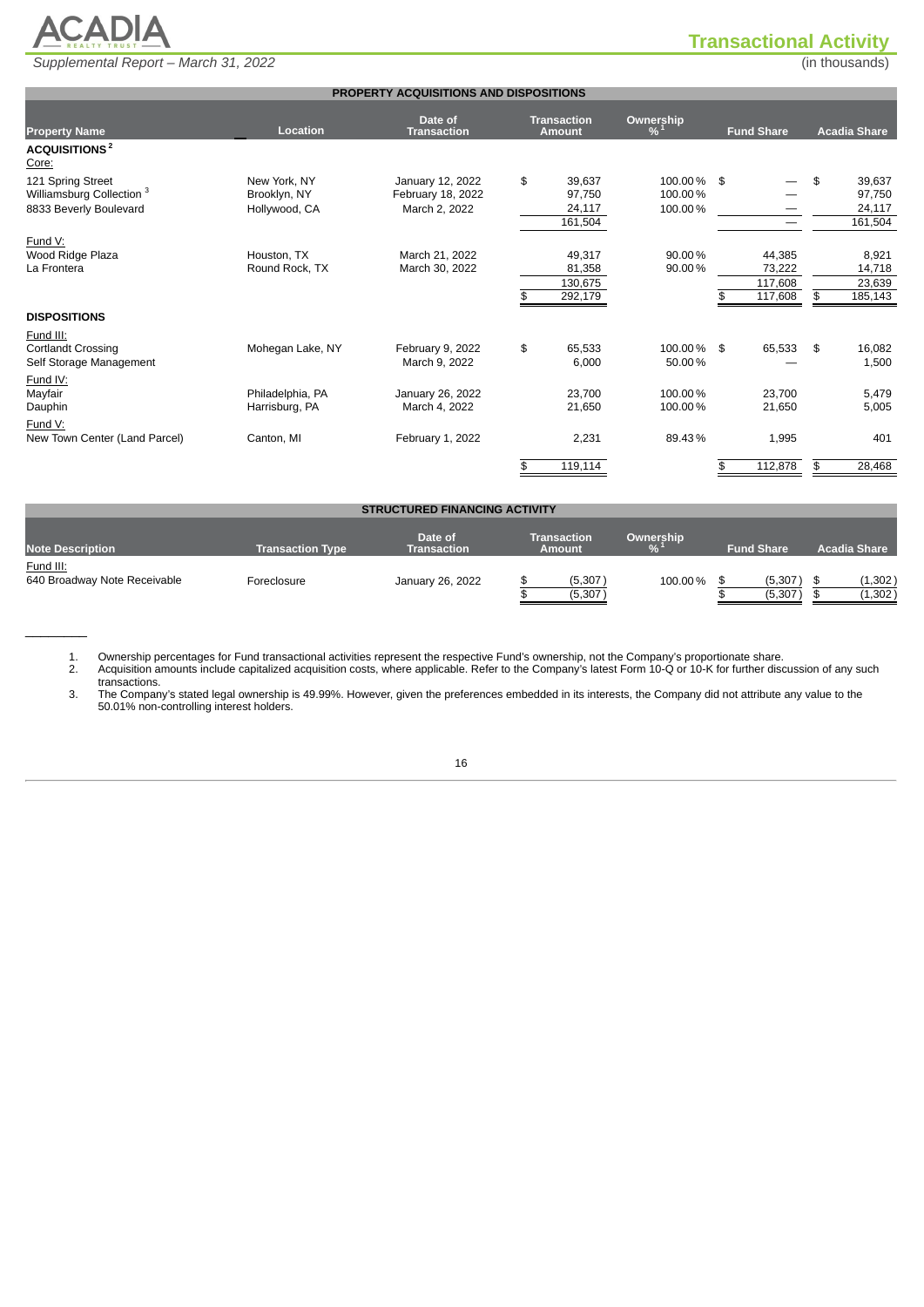

<span id="page-31-0"></span>**2022 Guidance 1**

|                                                                                 |                      | 2022 Guidance        |
|---------------------------------------------------------------------------------|----------------------|----------------------|
|                                                                                 | <b>Revised</b>       | <b>Prior</b>         |
| Net earnings per share attributable to Common Shareholders                      | \$0.25 to \$0.37     | \$0.19 to \$0.32     |
| Depreciation of real estate and amortization of leasing costs (net of           |                      |                      |
| noncontrolling interests' share)                                                | 1.01 to 1.04         | 1.01 to 1.04         |
| Gain on disposition of properties (net of noncontrolling interests' share)      | (0.07)               | (0.07)               |
| Noncontrolling interest in Operating Partnership                                | 0.02                 | 0.02                 |
| <b>NAREIT Funds from operations per share attributable to Common</b>            |                      |                      |
| <b>Shareholders and Common OP Unit holders</b>                                  | \$1.21 to \$1.36     | \$1.15 to \$1.31     |
| Net Promote and other Core and Fund profits                                     | $(0.06)$ to $(0.11)$ | $(0.06)$ to $(0.10)$ |
| Funds from operations, excluding Net Promote and other Core and Fund            |                      |                      |
| profits                                                                         | \$1.15 to \$1.25     | \$1.09 to \$1.21     |
| <b>Adjustments for Special Items:</b>                                           |                      |                      |
| Less: Albertsons unrealized holding gain (net of noncontrolling interest share) |                      |                      |
| for the three months ended March $31$ , 2022                                    | (0.04)               |                      |
| Net Promote and other Core and Fund profits                                     | 0.06 to 0.11         | 0.06 to 0.10         |
| Funds from operations Before Special Items per share attributable to            |                      |                      |
| <b>Common Shareholders and Common OP Unit holders</b>                           | \$1.17 to \$1.32     | \$1.15 to \$1.31     |

1. The Company increased its annual 2022 guidance of earnings per share, NAREIT Funds from operations and FFO Before Special Items attributable to Common Shareholders and Common OP Unit holders. Additionally, the Company updated its net income and FFO to reflect the unrealized holding gains recognized related to its investment in Albertsons through March 31, 2022. The Company has not reflected any forward-looking estimates involving future unrealized holding gains (i.e. changes in share price) on Albertsons in its net income and FFO guidance assumptions. The revised guidance is based upon Acadia's current view of existing market conditions and assumptions for the year ending December 31, 2022.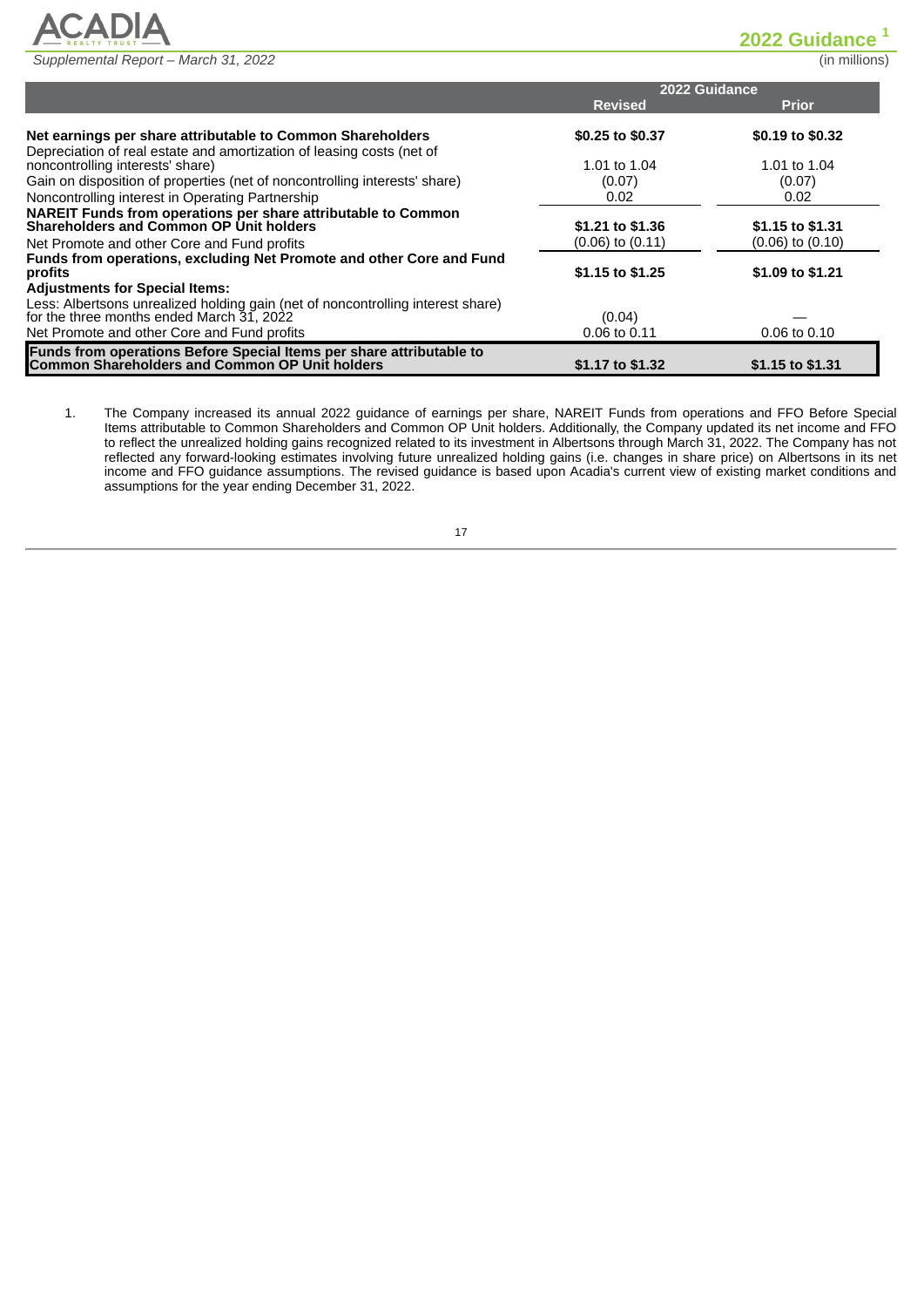

 $\overline{\phantom{a}}$ 

# <span id="page-32-0"></span>**Net Asset Valuation Information**

|                                                                                                    | <b>CORE</b>   | FUND II $^2$ |     | <b>FUND III</b> | <b>FUND IV</b> | <b>FUND V</b> |
|----------------------------------------------------------------------------------------------------|---------------|--------------|-----|-----------------|----------------|---------------|
| <b>Ownership Percentage</b>                                                                        | N/A           | 28.33%       |     | 24.54%          | 23.12%         | 20.10%        |
| <b>Current Quarter NOI</b>                                                                         |               |              |     |                 |                |               |
| Net Operating Income 1, 2                                                                          | \$<br>34,196  | N/A          | \$  | 790             | \$<br>5,695    | \$<br>16,604  |
| Less:                                                                                              |               |              |     |                 |                |               |
| Net operating (income) loss from properties sold or under contract                                 |               | N/A          |     | (575)           | (421)          |               |
| Net operating (income) loss from pre-stabilized assets, development and redevelopment projects 3,4 | (2, 339)      | N/A          |     | (215)           | 39             |               |
| Net Operating Income of stabilized assets                                                          | 31,857        | N/A          | \$. | –               | 5,313          | \$<br>16,604  |
| Costs to Date (Pro Rata)                                                                           |               |              |     |                 |                |               |
| Pre-stabilized assets <sup>3</sup>                                                                 | \$            | N/A          | \$  | 13,517          | \$<br>41,253   | \$            |
| Development and redevelopment projects <sup>4</sup>                                                | 181,560       | N/A          |     | 4,558           | 26,217         |               |
| <b>Total Costs to Date</b>                                                                         | 181,560       | N/A          |     | 18,075          | 67,470         |               |
|                                                                                                    |               |              |     |                 |                |               |
| Debt (Pro Rata)                                                                                    | \$<br>938,161 | 79,664       |     | 8,827           | 67,411         | 122,147       |

1. Does not include a full quarter of NOI for any assets purchased during the current quarter. See ["Transactional](#page-30-0) Activity" page in this Supplemental Report for descriptions of those acquisitions.

2. Fund II has been substantially liquidated except for its investment in City Point.

3. Pre-stabilized assets consist of the following projects for Fund III: 640 Broadway; Fund IV: Paramus Plaza, 210 Bowery, 801 Madison, 27 E 61st Street, 146 Geary Street and 1035 Third Avenue.

4. Includes incremental costs; excludes initial carrying value. See "Development and [Redevelopment](#page-53-0) Activity" page in this Supplemental Report.

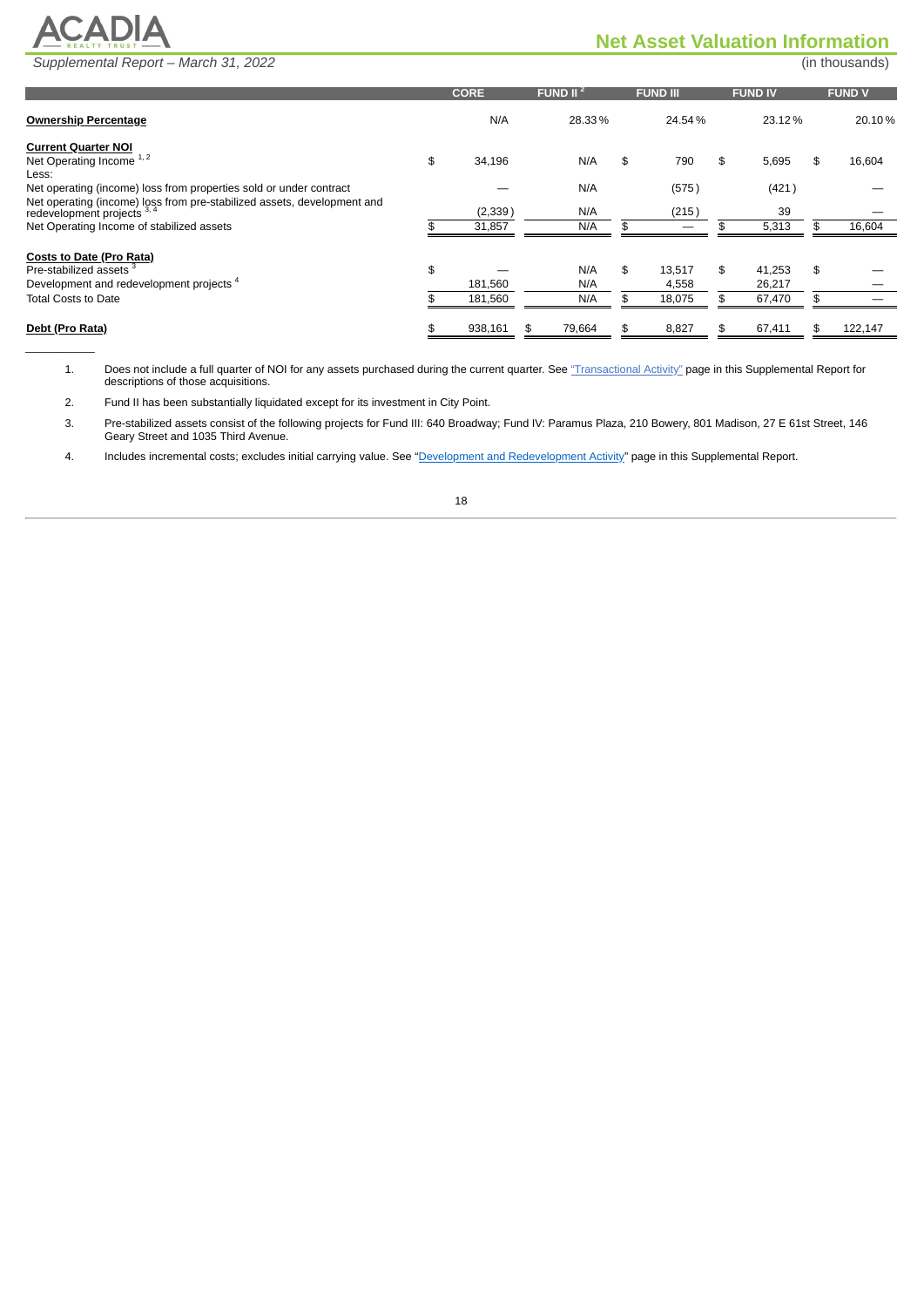

# <span id="page-33-0"></span>**Selected Financial Ratios**

|                                                                  | <b>Quarter Ended March 31,</b> |    |                  |                                                      |                | Quarter Ended  |    |              |  |  |  |
|------------------------------------------------------------------|--------------------------------|----|------------------|------------------------------------------------------|----------------|----------------|----|--------------|--|--|--|
|                                                                  |                                |    |                  |                                                      |                |                |    | December 31, |  |  |  |
| <b>COVERAGE RATIOS</b> 1                                         | 2022                           |    | 2021             | <b>LEVERAGE RATIOS</b>                               |                | March 31, 2022 |    | 2021         |  |  |  |
| <b>Fixed-Charge Coverage Ratios</b>                              |                                |    | (As<br>Restated) | <b>Debt/Market Capitalization Ratios</b>             |                |                |    |              |  |  |  |
| EBITDA <sup>2</sup> divided by:                                  | 36.543<br>$\mathfrak{L}$       | \$ | 29,372           | Debt + Preferred Equity (Preferred OP Units)         | \$             | 1,226,278      | \$ | 1,171,433    |  |  |  |
| Interest expense                                                 | 8,387                          |    | 8,049            | <b>Total Market Capitalization</b>                   |                | 3,389,161      |    | 3,231,377    |  |  |  |
| <b>Principal Amortization</b>                                    | 1,036                          |    | 1,021            | Debt + Preferred Equity/                             |                |                |    |              |  |  |  |
| Preferred Dividends <sup>3</sup>                                 | 123                            |    | 123              | <b>Total Market Capitalization</b>                   |                | 36%            |    | 36 %         |  |  |  |
| Fixed-Charge Coverage Ratio - Core<br><b>Portfolio</b>           | 3.8x                           |    | 3.2x             |                                                      |                |                |    |              |  |  |  |
| EBITDA divided by:                                               | 44.034<br>$\mathfrak{L}$       | \$ | 33.796           | Debt $6$                                             | $\mathfrak{P}$ | 1,205,994      | \$ | 1,153,533    |  |  |  |
| Interest expense                                                 | 10.856                         |    | 10,416           | <b>Total Market Capitalization</b>                   |                | 3,389,161      |    | 3,231,377    |  |  |  |
| <b>Principal Amortization</b>                                    | 1,261                          |    | 1,279            | Net Debt + Preferred Equity/                         |                |                |    |              |  |  |  |
| <b>Preferred Dividends</b>                                       | 123                            |    | 123              | <b>Total Market Capitalization</b>                   |                | 36%            |    | 36 %         |  |  |  |
| Fixed-Charge Coverage Ratio - Core<br><b>Portfolio and Funds</b> | 3.6x                           |    | 2.9x             | <b>Debt/EBITDA Ratios</b><br>Core:                   |                |                |    |              |  |  |  |
| <b>Payout Ratios</b>                                             |                                |    |                  | Debt                                                 | $\mathfrak{P}$ | 938.161        | \$ | 869.957      |  |  |  |
|                                                                  |                                |    |                  | Net debt <sup>5</sup>                                |                | 925,946        |    | 855,384      |  |  |  |
| Dividends declared (per share/OP Unit)                           | 0.18<br>$\mathfrak{S}$         | \$ | 0.15             | <b>EBITDA</b>                                        |                | 146,172        |    | 127,360      |  |  |  |
|                                                                  |                                |    |                  | Adjusted EBITDA                                      |                | 155,570        |    | 137,943      |  |  |  |
| Dividends (Shares) & Distributions (OP Units)<br>declared        | $\mathfrak{L}$<br>18.295       | \$ | 13.994           | <b>Debt/EBITDA - Core Portfolio</b>                  |                | 6.4x           |    | 6.8x         |  |  |  |
| FFO.                                                             | 35,396                         |    | 23,998           | Debt/Adjusted EBITDA - Core Portfolio                |                | 6.0x           |    | 6.3x         |  |  |  |
| FFO Payout Ratio <sup>8</sup>                                    | 52%                            |    | 58%              | <b>Net Debt/EBITDA - Core Portfolio</b>              |                | 6.3x           |    | 6.7x         |  |  |  |
|                                                                  |                                |    |                  | Net Debt/ Adjusted EBITDA - Core<br><b>Portfolio</b> |                | 6.0x           |    | 6.2x         |  |  |  |
| AFFO <sup>7</sup>                                                | 26,797                         |    | 23,391           | Core and Funds:                                      |                |                |    |              |  |  |  |
| <b>AFFO Payout Ratio</b>                                         | 68%                            |    | 60%              | Debt <sup>4</sup>                                    | \$             | 1,216,210      | \$ | 1,161,290    |  |  |  |
|                                                                  |                                |    |                  | Net debt <sup>6</sup>                                |                | 1,195,926      |    | 1,143,390    |  |  |  |
| FFO Before Special Items                                         | 32,685                         |    | 22,599           | <b>EBITDA</b>                                        |                | 171,717        |    | 146,189      |  |  |  |
| FFO Before Special Items Payout Ratio                            | 56%                            |    | 62%              | Adjusted EBITDA                                      |                | 181,115        |    | 156,772      |  |  |  |
|                                                                  |                                |    |                  | <b>Debt/EBITDA - Core and Funds</b>                  |                | 7.1x           |    | 7.9x         |  |  |  |
|                                                                  |                                |    |                  | Debt/Adjusted EBITDA - Core and Funds                |                | 6.7x           |    | 7.4x         |  |  |  |
|                                                                  |                                |    |                  | Net Debt/EBITDA - Core and Funds                     |                | 7.0x           |    | 7.8x         |  |  |  |
|                                                                  |                                |    |                  | Net Debt/ Adjusted EBITDA - Core and<br><b>Funds</b> |                | 6.6x           |    | 7.3x         |  |  |  |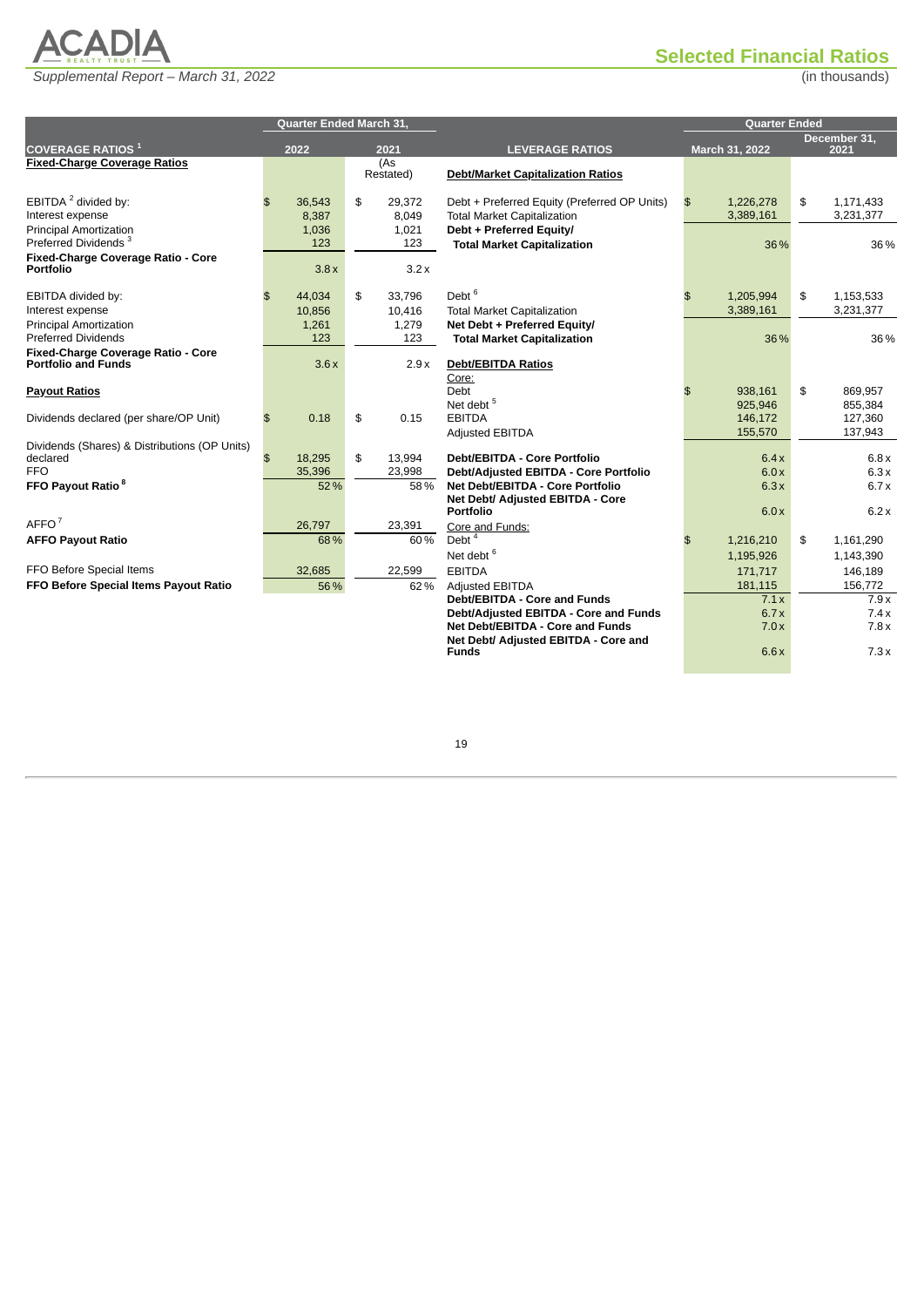*Supplemental Report – March 31, 2022* (in thousands)

 $\overline{\phantom{a}}$ 

**ACADIA** 

**Selected Financial Ratios**

- 1. Quarterly results are unaudited, although they reflect all adjustments, which in the opinion of management, are necessary for a fair presentation of operating results for the interim periods. The coverage ratios include the Company's pro-rata share of FFO, AFFO, EBITDA, interest expense and principal amortization related to both the Company's consolidated and unconsolidated investments in joint ventures. Prior period results are adjusted to reflect the impact of the restatement (see Notes to FFO and EBITDA pages for more information).
- 2. See [EBITDA](#page-26-0) page in this Supplemental Report for a reconciliation of EBITDA to Net Income attributable to Acadia.<br>3. Represents preferred distributions on Preferred Operating Partnership Units.<br>4. Includes the Company's
- Represents preferred distributions on Preferred Operating Partnership Units.
- 4. Includes the Company's pro-rata share of consolidated and unconsolidated joint venture debt. Excludes capital lease obligations.
- 5. Reflects debt net of the current Core Portfolio cash balance at end of period.
- 6. Reflects debt net of the current Core Portfolio cash balance at end of period.<br>6. Reflects debt net of the current Core Portfolio and pro-rata share of the Funds cash balance at end of period.<br>7. See Funds from Operatio
	- See Funds from [Operations](#page-25-0) ("FFO"), Adjusted Funds from Operations ("AFFO") for a reconciliation of AFFO to net income attributable to Acadia.

|                                                                         | <b>EBITDA</b>        |                      | <b>ADJUSTED EBITDA</b> |                                |    |                      |  |
|-------------------------------------------------------------------------|----------------------|----------------------|------------------------|--------------------------------|----|----------------------|--|
|                                                                         | <b>Quarter Ended</b> | <b>Year Ended</b>    |                        | <b>Ouarter</b><br><b>Ended</b> |    | <b>Year Ended</b>    |  |
| <b>Reconciliation of EBITDA to Annualized</b><br><b>EBITDA</b>          | March 31, 2022       | December 31,<br>2021 |                        | March 31,<br>2022              |    | December 31,<br>2021 |  |
| Core EBITDA as reported                                                 | \$<br>36,543         | \$<br>127.360        | \$                     | 36,543                         | \$ | 127,360              |  |
| Add back: Stock-based compensation, net of employee<br>equity elections |                      |                      |                        | 1,837                          |    | 10,583               |  |
| Subtotal                                                                | 36,543               | 127,360              |                        | 38,380                         |    | 137,943              |  |
| <b>Annualized Core EBITDA</b>                                           | 146,172              | 127,360              |                        | 153,520                        |    | 137,943              |  |
| Add: Employee election to receive equity in lieu of cash in<br>O1       |                      |                      |                        | 2,050                          |    |                      |  |
| Annualized Core EBITDA                                                  | 146,172              | 127,360              |                        | 155,570                        |    | 137,943              |  |
| Funds EBITDA as reported                                                | 7,491                | 18,829               |                        | 7,491                          |    | 18,829               |  |
| Subtract: Promote in Q2                                                 | (1, 473)             |                      |                        | (1, 473)                       |    |                      |  |
| Subtotal                                                                | 6,018                | 18,829               |                        | 6,018                          |    | 18,829               |  |
| Annualized Fund EBITDA                                                  | 24.072               | 18,829               |                        | 24.072                         |    | 18,829               |  |
| Add back: Promote in Q2                                                 | 1,473                |                      |                        | 1,473                          |    |                      |  |
| Annualized Fund EBITDA                                                  | 25,545               | 18.829               |                        | 25,545                         |    | 18,829               |  |
| Annualized EBITDA Core and Funds                                        | \$<br>171.717        | \$<br>146,189        | \$                     | 181,115                        | \$ | 156.772              |  |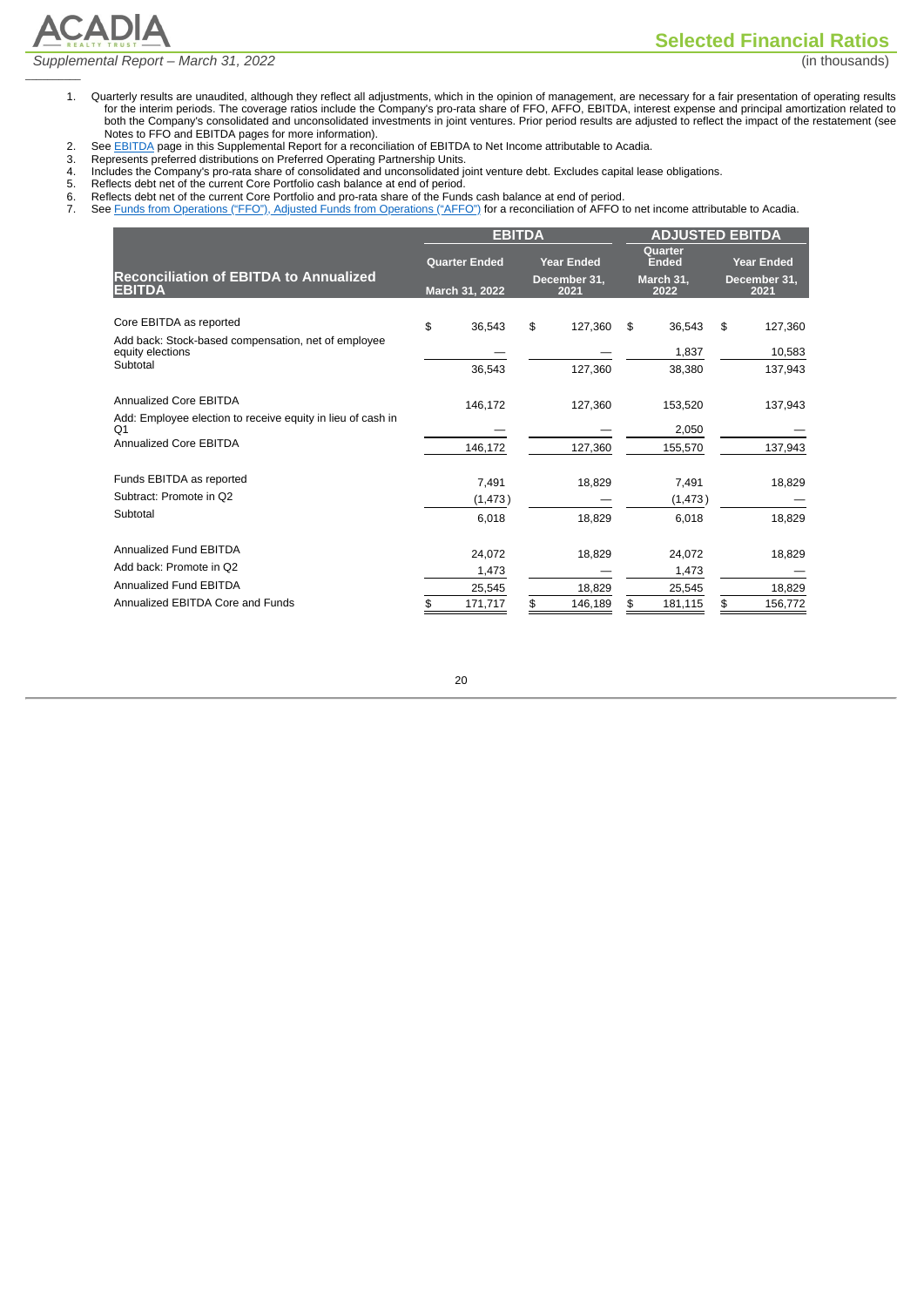

# <span id="page-35-0"></span>**Portfolio Debt – Summary**

|                                                      |                                            |                             |                                                   |                                                       | Acadia Pro-Rata Share of Debt <sup>2</sup> |                                                   |                                    |             |                             |                                                          |                                                                                      |                                                                          |                                                                 |
|------------------------------------------------------|--------------------------------------------|-----------------------------|---------------------------------------------------|-------------------------------------------------------|--------------------------------------------|---------------------------------------------------|------------------------------------|-------------|-----------------------------|----------------------------------------------------------|--------------------------------------------------------------------------------------|--------------------------------------------------------------------------|-----------------------------------------------------------------|
|                                                      |                                            | Core Portfolio              |                                                   |                                                       | <b>Funds</b>                               |                                                   | <b>Total</b>                       |             |                             |                                                          |                                                                                      | <b>Reconciliation to Consolidated Debt as</b><br>Reported                |                                                                 |
| <b>Unsecured Debt</b>                                | <b>Princip</b><br>al<br><b>Balanc</b><br>e | <b>Intere</b><br>st<br>Rate | <b>WA</b><br><b>Years</b><br>to<br><b>Maturit</b> | <b>Princip</b><br>al<br><b>Balanc</b><br>$\mathbf{e}$ | Intere<br>st<br>Rate                       | <b>WA</b><br><b>Years</b><br>to<br><b>Maturit</b> | <b>Principal</b><br><b>Balance</b> | %           | <b>Inter</b><br>est<br>Rate | <b>WA</b><br>Years<br>to<br><b>Maturit</b><br>$\sqrt{2}$ | Add:<br><b>Noncontroll</b><br>ing<br><b>Interest</b><br><b>Share</b><br>of Debt $^3$ | Less: Pro-<br>rata<br>Share of<br><b>Unconsolida</b><br>ted<br>Debt $^4$ | <b>Acadia</b><br><b>Consolidat</b><br>ed<br>Debt as<br>Reported |
| Fixed-Rate Debt <sup>1</sup>                         | 441,3<br>\$<br>54                          | 4.1%                        | 5.4                                               | \$                                                    |                                            |                                                   | \$441,354                          | 36%         | 4.1%                        | 5.4                                                      | \$                                                                                   | \$                                                                       | 441,354<br>\$                                                   |
| Variable-Rate Debt <sup>5</sup>                      | 153,0<br>51                                | 1.6%                        | 3.3                                               | 30,13<br>1                                            | 2.3%                                       | 0.2                                               | 183,182                            | 15%<br>51%  | 1.7%                        | 2.8                                                      | 103,395                                                                              |                                                                          | 286,577                                                         |
| Mortgage and<br><b>Other Notes</b><br>Payable        |                                            |                             |                                                   |                                                       |                                            |                                                   |                                    |             |                             |                                                          |                                                                                      |                                                                          |                                                                 |
| Fixed-Rate Debt <sup>1</sup>                         | 310,9<br>19                                | 4.1%                        | 4.5                                               | 89,35<br>3                                            | 3.4%                                       | 1.9                                               | 400,272                            | 33%         | 3.9%                        | 3.9                                                      | 269,342                                                                              | (135,027)                                                                | 534,587                                                         |
| Variable-Rate Debt <sup>5</sup>                      | 32,83                                      | 2.0%                        | 1.4                                               | 158,5<br>65                                           | 3.8%                                       | 0.7                                               | 191,402                            | 16%         | 3.5%                        | 0.8                                                      | 425,803                                                                              | (53, 452)                                                                | 563,753                                                         |
| <b>Total</b>                                         | 938,1<br>61<br>\$                          | 3.6%                        | 4.6                                               | 278,0<br>\$<br>49                                     | 3.5%                                       | 1.1                                               | 1,216,2<br>$\mathbf{F}$<br>10      | 49%<br>100% | 3.6%                        | 3.8                                                      | 798,540<br>- \$                                                                      | (188, 479)<br>\$                                                         | 1,826,271                                                       |
| Unamortized<br>premium<br>Net unamortized loan costs |                                            |                             |                                                   |                                                       |                                            |                                                   | 716<br>(6, 136)                    |             |                             |                                                          |                                                                                      |                                                                          | 420<br>(7,045)                                                  |
| Total                                                |                                            |                             |                                                   |                                                       |                                            |                                                   | 1,210,7<br>90                      |             |                             |                                                          |                                                                                      |                                                                          | \$1,819,646                                                     |

1. Fixed-rate debt includes notional principal fixed through swap transactions.

2. Represents the Company's pro-rata share of debt based on its percent ownership.

3. Represents the noncontrolling interest pro-rata share of consolidated partnership debt based on its percent ownership.

4. Represents the Company's pro-rata share of unconsolidated partnership debt based on its percent ownership.

5. Variable rate debt includes certain borrowings that are subject to interest rate cap agreements.

6. Based on debt maturity date without regard to swap expirations or available extension options.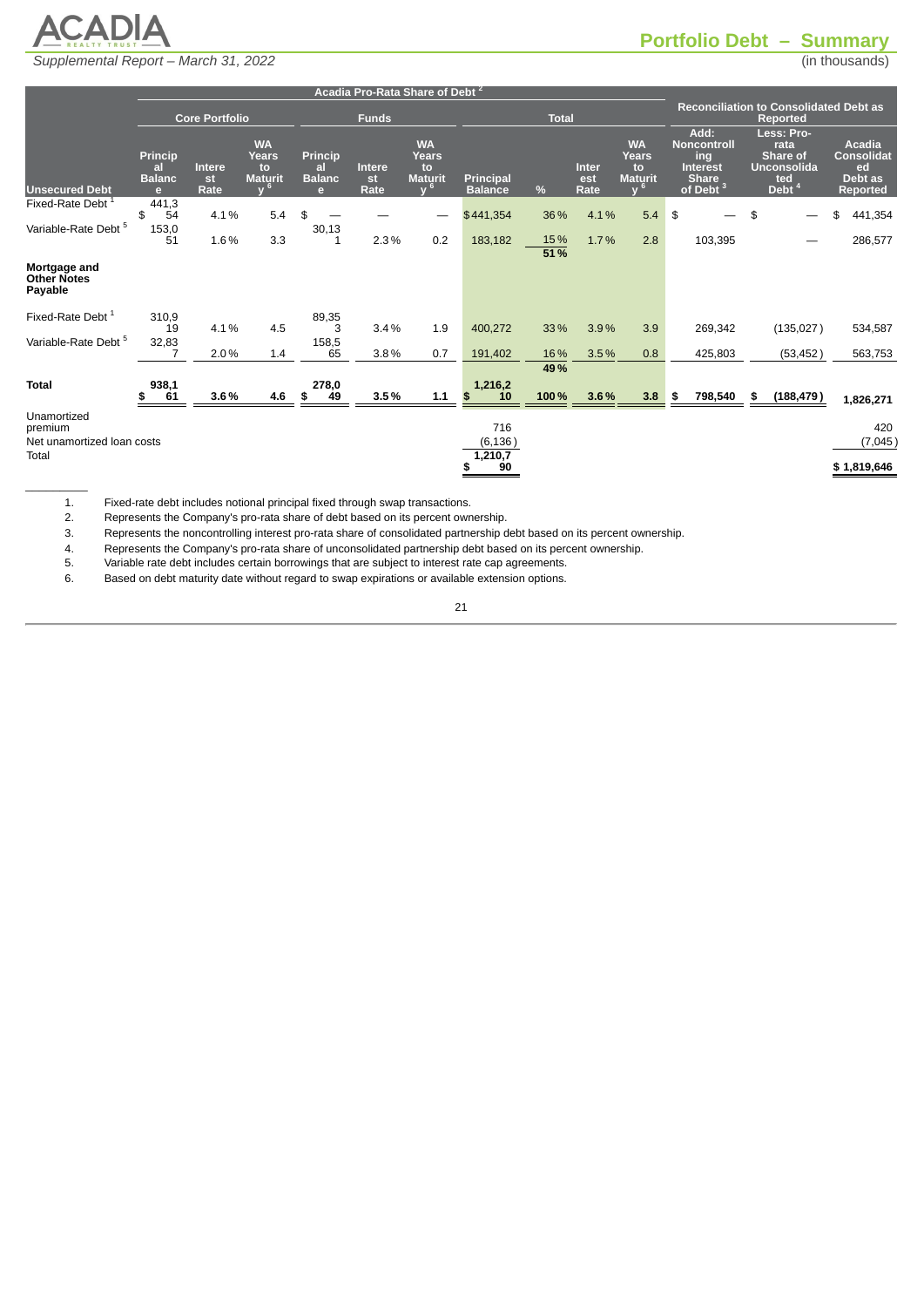

**Portfolio Debt - Detail**

<span id="page-36-0"></span>

|                                                                                                                                                                                                                                                                                           | <b>Principal</b>                                            |                                                            |                                                         |                                                                                                                      |                                                                      |                                                                          |
|-------------------------------------------------------------------------------------------------------------------------------------------------------------------------------------------------------------------------------------------------------------------------------------------|-------------------------------------------------------------|------------------------------------------------------------|---------------------------------------------------------|----------------------------------------------------------------------------------------------------------------------|----------------------------------------------------------------------|--------------------------------------------------------------------------|
|                                                                                                                                                                                                                                                                                           | <b>Balance</b> at                                           | <b>Acadia's Pro-rata Share</b>                             |                                                         | <b>Interest</b>                                                                                                      |                                                                      | <b>Extension</b>                                                         |
| <b>Property</b>                                                                                                                                                                                                                                                                           | March 31, 2022                                              | <b>Percent</b>                                             | <b>Amount</b>                                           | Rate                                                                                                                 | <b>Maturity</b>                                                      | <b>Options</b>                                                           |
| <b>CORE PORTFOLIO</b>                                                                                                                                                                                                                                                                     |                                                             |                                                            |                                                         |                                                                                                                      |                                                                      |                                                                          |
| <b>Fixed-Rate Debt</b><br>163 Highland Avenue<br><b>Crossroads Shopping Center</b><br>555 9th Street                                                                                                                                                                                      | \$<br>7,924<br>61,936<br>60,000                             | 100.00%<br>49.00%<br>100.00%                               | 7,924<br>30,349<br>60,000                               | 4.66%<br>3.94%<br>3.99%                                                                                              | 02/01/24<br>10/06/24<br>01/01/25                                     | None<br>None<br>None                                                     |
| 840 N. Michigan<br>Georgetown Portfolio (2008 Investment)<br>State & Washington<br>239 Greenwich Avenue                                                                                                                                                                                   | 73,500<br>15,325<br>22,532<br>25,580                        | 88.43%<br>50.00%<br>100.00%<br>75.00%                      | 64,996<br>7,663<br>22,532<br>19,185                     | 4.36%<br>4.72%<br>4.40%<br>3.88%                                                                                     | 02/10/25<br>12/10/27<br>09/05/28<br>01/10/29                         | None<br>None<br>None<br>None                                             |
| North & Kingsbury<br>151 North State Street<br>Concord & Milwaukee<br>California & Armitage                                                                                                                                                                                               | 11,224<br>12,832<br>2,461<br>2,315                          | 100.00%<br>100.00%<br>100.00%<br>100.00%                   | 11,224<br>12,832<br>2,461<br>2,315                      | 4.01%<br>4.03%<br>4.40%<br>5.89%                                                                                     | 11/05/29<br>12/01/29<br>06/01/30<br>04/15/35                         | None<br>None<br>None<br>None                                             |
| Unsecured interest rate swaps <sup>1</sup><br>Secured interest rate swaps <sup>1</sup><br><b>Sub-Total Fixed-Rate Debt</b>                                                                                                                                                                | 441,354<br>78,709<br>815,692                                | 100.00%<br>88.22%                                          | 441,354<br>69,438<br>752,273                            | 4.11%<br>3.80%<br>4.11%                                                                                              | Various<br>Various                                                   |                                                                          |
|                                                                                                                                                                                                                                                                                           |                                                             |                                                            |                                                         |                                                                                                                      |                                                                      |                                                                          |
| <b>Secured Variable-Rate Debt</b><br>Gotham Plaza<br>Georgetown Portfolio (2016 Investment)<br>3104 M Street <sup>2</sup><br>330-340 River Street<br>Sullivan Center<br>Secured interest rate swaps 1                                                                                     | 18,179<br>160,000<br>4,186<br>10.530<br>50,000<br>(78, 709) | 49.00%<br>20.00%<br>20.00%<br>100.00%<br>100.00%<br>88.22% | 8,908<br>32,000<br>837<br>10,530<br>50,000<br>(69, 438) | $LIBOR+160$<br><b>LIBOR+170</b><br>Prime+0<br><b>LIBOR+170</b><br><b>LIBOR+150</b><br><b>LIBOR+355</b>               | 06/10/23<br>08/01/23<br>01/01/24<br>06/01/26<br>11/16/28<br>Various  | None<br>None<br>None<br>None<br>None                                     |
| <b>Unsecured Variable-Rate Debt</b><br>Unsecured Line of Credit <sup>3</sup><br>Unsecured Term Loan<br>Unsecured interest rate swaps 1                                                                                                                                                    | 194,405<br>400,000<br>(441,354)                             | 100.00%<br>100.00%<br>100.00%                              | 194,405<br>400,000<br>(441, 354)                        | <b>LIBOR+140</b><br><b>LIBOR+155</b><br><b>LIBOR+387</b>                                                             | 06/29/25<br>06/29/26<br>Various                                      | $2 \times 6$ mos.<br>None                                                |
| Sub-Total Variable-Rate Debt                                                                                                                                                                                                                                                              | 317,237                                                     |                                                            | 185,888                                                 | <b>LIBOR+146</b>                                                                                                     |                                                                      |                                                                          |
| <b>Total Debt - Core Portfolio</b>                                                                                                                                                                                                                                                        | \$<br>1,132,929                                             |                                                            | 938,161                                                 | 3.63%                                                                                                                |                                                                      |                                                                          |
| Funds<br><b>Fixed-Rate Debt</b><br>Canton Marketplace<br>Fund V<br>2207 Fillmore Street 4<br>Fund IV<br>650 Bald Hill Road <sup>4</sup><br>Fund IV<br>Interest rate swaps <sup>1</sup><br>Funds II, IV & V<br><b>Sub-Total Fixed-Rate Debt</b>                                            | 31,801<br>1,120<br>16,000<br>406,108<br>455,029             | 20.10%<br>20.80%<br>20.81%<br>19.55%                       | 6,392<br>233<br>3,330<br>79,398<br>89,353               | 3.35%<br>4.50%<br>3.75%<br>3.39%<br>3.41%                                                                            | 05/01/23<br>10/31/25<br>06/01/26<br>Various                          | None<br>None<br>None                                                     |
| <b>Variable-Rate Debt</b><br>Acadia Strategic Opportunity Fund V LLC<br>Fund V<br>Riverdale <sup>4</sup><br>Fund V<br><b>Fairlane Green</b><br>Fund V<br><b>Trussville Promenade</b><br>Fund V<br>Lincoln Place<br>Fund IV<br>Acadia Strategic Opportunity IV LLC <sup>5</sup><br>Fund IV | 93,526<br>24,361<br>33,297<br>29,099<br>22,759<br>50,825    | 20.10%<br>17.97%<br>20.10%<br>20.10%<br>23.12%<br>23.12%   | 18,799<br>4,379<br>6,693<br>5,849<br>5,262<br>11,751    | <b>LIBOR+190</b><br><b>LIBOR+170</b><br><b>LIBOR+190</b><br><b>LIBOR+185</b><br><b>LIBOR+185</b><br><b>LIBOR+250</b> | 05/02/22<br>05/28/22<br>06/05/22<br>06/15/22<br>06/13/22<br>06/30/22 | None<br>$2 \times 12$ mos.<br>1 x 12 mos.<br>1 x 12 mos.<br>None<br>None |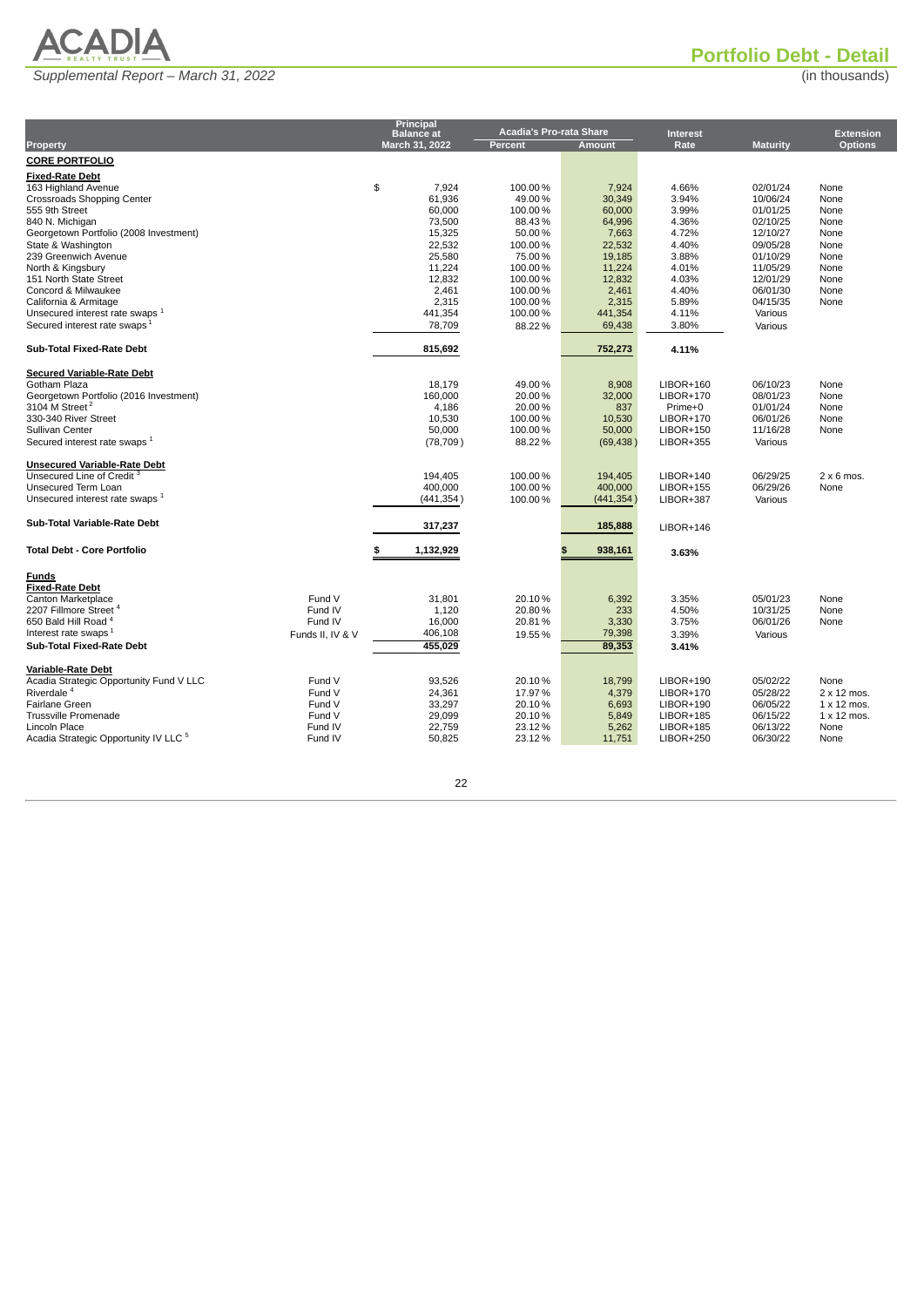|                          | REALTY TRUST - |  |
|--------------------------|----------------|--|
| <b>Contract Contract</b> | <b>Section</b> |  |

**Portfolio Debt - Detail**

*(in thousands)* 

|  | Supplemental Report - March 31, 2022 |
|--|--------------------------------------|
|--|--------------------------------------|

| 640 Broadway <sup>4</sup>                    | Fund III         | 35,970          | 24.54% | 8,827             | LIBOR+310        | 07/09/22 | $1 \times 12$ mos. |
|----------------------------------------------|------------------|-----------------|--------|-------------------|------------------|----------|--------------------|
| City Point <sup>4</sup>                      | Fund II          | 200.000         | 26.67% | 53.340            | Prime+200        | 08/11/22 | None               |
| City Point <sup>5</sup>                      | Fund II          | 16.741          | 26.67% | 4.465             | <b>LIBOR+275</b> | 08/11/22 | None               |
| 17 E. 71st Street                            | Fund IV          | 8,857           | 23.12% | 2,048             | LIBOR+300        | 09/09/22 | None               |
| Acadia Strategic Opportunity Fund II, LLC    | Fund II          | 40,000          | 28.33% | 11,332            | <b>LIBOR+225</b> | 09/20/22 | None               |
| Broughton Street Portfolio <sup>5</sup>      | Fund IV          | 25,682          | 23.12% | 5,938             | <b>LIBOR+300</b> | 10/31/22 | None               |
| Promenade at Manassas <sup>4</sup>           | Fund IV          | 27,403          | 22.78% | 6,242             | LIBOR+175        | 12/05/22 | 2 x 12 mos.        |
| 717 N. Michigan Avenue                       | Fund IV          | 52,000          | 23.12% | 12,022            | LIBOR+310        | 12/09/22 | $1 \times 12$ mos. |
| <b>Restaurants at Fort Point</b>             | Fund IV          | 5,827           | 23.12% | 1,347             | LIBOR+235        | 11/25/22 | $1 \times 12$ mos. |
| Acadia Strategic Opportunity IV LLC          | Fund IV          |                 | 23.12% | $\qquad \qquad -$ | SOFR+201         | 12/29/22 | None               |
| <b>Elk Grove Commons</b>                     | Fund V           | 41,375          | 20.10% | 8,316             | LIBOR+150        | 01/01/23 | $1 \times 12$ mos. |
| New Towne Center                             | Fund V           | 15,052          | 20.10% | 3,025             | LIBOR+220        | 02/01/23 | None               |
| <b>Wake Forest Crossing</b>                  | Fund IV          | 20,798          | 23.12% | 4,808             | SOFR+175         | 02/14/23 | None               |
| Eden Square <sup>4</sup>                     | Fund IV          | 22,792          | 22.78% | 5,192             | SOFR+235         | 03/01/23 | None               |
| City Point Phase III <sup>4</sup>            | Fund II          | 39,471          | 26.67% | 10,527            | $LIBOR+300$      | 03/01/23 | $1 \times 12$ mos. |
| 146 Geary Street                             | Fund IV          | 19,338          | 23.12% | 4,471             | $LIBOR+365$      | 07/15/23 | None               |
| <b>Hiram Pavilion</b>                        | Fund V           | 28,830          | 20.10% | 5,795             | $LIBOR+190$      | 03/05/24 | None               |
| <b>Hickory Ridge</b>                         | Fund V           | 28,935          | 20.10% | 5,816             | $LIBOR+190$      | 10/05/24 | None               |
| Tri-City Plaza <sup>4</sup>                  | Fund V           | 38,670          | 18.09% | 6,995             | LIBOR+190        | 10/18/24 | $1 \times 12$ mos. |
| <b>Landstown Commons</b>                     | Fund V           | 60,900          | 20.10% | 12,241            | LIBOR+170        | 10/24/24 | None               |
| <b>Lincoln Commons</b>                       | Fund V           | 38,820          | 20.10% | 7,803             | LIBOR+170        | 10/24/24 | None               |
| Palm Coast Landing                           | Fund V           | 26,500          | 20.10% | 5,327             | LIBOR+175        | 11/01/24 | None               |
| <b>Frederick Crossing</b>                    | Fund V           | 24,290          | 18.09% | 4,394             | <b>LIBOR+175</b> | 12/02/24 | $1 \times 12$ mos. |
| Plaza Santa Fe                               | Fund V           | 22,893          | 20.10% | 4,601             | LIBOR+190        | 12/20/24 | None               |
| Paramus Plaza <sup>4</sup>                   | Fund IV          | 28,815          | 11.56% | 3,331             | SOFR+225         | 12/28/24 | 2 x 12 mos.        |
| Frederick County Square <sup>4</sup>         | Fund V           | 22,185          | 18.09% | 4,013             | <b>LIBOR+240</b> | 01/01/25 | $1 \times 12$ mos. |
| Wood Ridge Plaza                             | Fund V           | 32,338          | 18.09% | 5,850             | Prime+013        | 03/21/25 | $2 \times 12$ mos. |
| 1964 Union Street <sup>4</sup>               | Fund IV          | 1,407           | 20.80% | 293               | <b>LIBOR+225</b> | 10/01/25 | None               |
| 2208-2216 Fillmore Street <sup>4</sup>       | Fund IV          | 5,495           | 20.80% | 1,143             | <b>LIBOR+225</b> | 06/01/26 | None               |
| Monroe Marketplace                           | Fund V           | 29,150          | 20.10% | 5,859             | SOFR+265         | 11/12/26 | None               |
| Interest rate swaps $1$                      | Funds II, IV & V | (406, 108)      | 19.55% | (79, 398)         | <b>LIBOR+315</b> | Various  |                    |
| Sub-Total Variable-Rate Debt                 |                  | 808,293         |        | 188,696           | <b>LIBOR+331</b> |          |                    |
| <b>Total Debt - Funds</b>                    |                  | 1,263,322<br>\$ |        | 278,049           | 3.50%            |          |                    |
| <b>Total Debt - Core Portfolio and Funds</b> |                  | 2,396,251<br>\$ |        | 1,216,210         | 3.60%            |          |                    |
|                                              |                  |                 |        |                   |                  |          |                    |
|                                              |                  |                 |        |                   |                  |          |                    |

1. The Company has hedged a portion of its variable-rate debt with variable to fixed-rate swap agreements. Maturity reflects the weighted-average years to maturity of the swapped loans without regard to the expiration of the related swap agreements.

2. Bears interest at the greater of 4% or the Prime Rate, plus 50 basis points.

3. The interest rate on the unsecured revolving credit facility excludes a 20-basis point facility fee.

4. Acadia's interest in this Fund debt is also reflected net of other JV interests at the investment level.

5. Bears interest at the greater of 0.25% or the LIBOR, plus the indicated spread.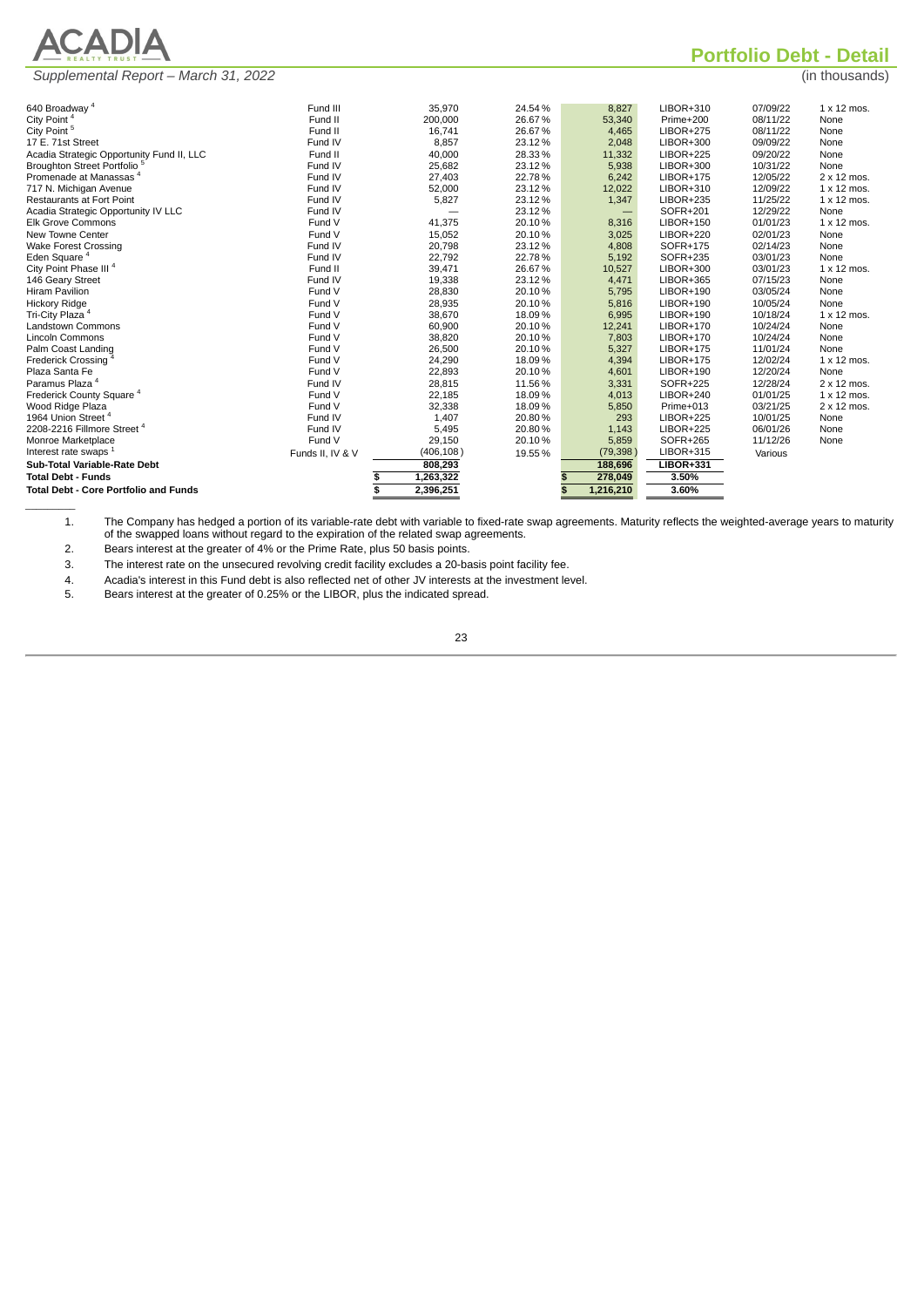# **ACADIA**

 $\overline{\phantom{a}}$ 

# <span id="page-38-0"></span>**Future Debt Maturities 1**

# *Supplemental Report – March 31, 2022* (in thousands)

| <b>Core Portfolio</b> |                        | <b>Contractual Debt Maturities</b> |    |         |    |                                    | <b>Acadia's Pro-Rata Share</b> |              | <b>Weighted Average Effective</b><br><b>Interest Rate</b> |        |           |  |
|-----------------------|------------------------|------------------------------------|----|---------|----|------------------------------------|--------------------------------|--------------|-----------------------------------------------------------|--------|-----------|--|
|                       |                        |                                    |    |         |    |                                    |                                |              |                                                           | Fixed- |           |  |
|                       | Schedule<br>Amortizati |                                    |    |         |    | <b>Schedule</b><br>d<br>Amortizati | <b>Maturitie</b>               |              | Total                                                     | Rate   | Variable- |  |
| Year                  | on                     | <b>Maturities</b>                  |    | Total   |    | <b>on</b>                          | S                              | <b>Total</b> | Debt                                                      | Debt   | Rate Debt |  |
| 2022 (Remainder)      | \$<br>3,927            | \$                                 | \$ | 3,927   | \$ | $2,879$ \$                         |                                | \$<br>2,879  | n/a                                                       | n/a    | n/a       |  |
|                       |                        | 177,49                             |    | 182,51  |    |                                    |                                |              |                                                           |        |           |  |
| 2023                  | 5,018                  | 6                                  |    | 4       |    | 3,780                              | 40,573                         | 44,353       | 4.08%                                                     | 4.08%  | n/a       |  |
| 2024                  | 4,241                  | 69.892                             |    | 74,133  |    | 3,294                              | 36,774                         | 40.068       | 4.09%                                                     | 4.08%  | n/a       |  |
|                       |                        | 327,90                             |    | 331,16  |    |                                    | 319,40                         | 322,26       |                                                           |        |           |  |
| 2025                  | 3,264                  | 5                                  |    | 9       |    | 2,862                              |                                | 3            | 4.13%                                                     | 4.13%  | n/a       |  |
|                       |                        | 409,27                             |    | 412,49  |    |                                    | 409,27                         | 412,07       |                                                           |        |           |  |
| 2026                  | 3.219                  |                                    |    |         |    | 2,799                              | 3                              | 2            | 4.08%                                                     | 4.08%  | n/a       |  |
|                       |                        | 120,51                             |    | 128,69  |    |                                    | 108,93                         | 116,52       |                                                           |        |           |  |
| Thereafter            | 8,175                  | q                                  |    | 4       |    | 7.595                              |                                | 6            | 4.35%                                                     | 4.35%  | n/a       |  |
|                       |                        | 1,105,0                            |    | 1,132,9 |    |                                    | 914,95                         | 938,16       |                                                           |        |           |  |
| <b>Total</b>          | 27,844                 | 85                                 | S  | 29      | S  | 23,209                             | \$                             | \$           |                                                           |        |           |  |
|                       |                        |                                    |    |         |    |                                    |                                |              |                                                           |        |           |  |

| <b>Funds</b>           |            | <b>Contractual Debt Maturities</b> |         |               | <b>Acadia's Pro-Rata Share</b> |              |       | <b>Weighted Average Effective</b><br><b>Interest Rate</b> |           |
|------------------------|------------|------------------------------------|---------|---------------|--------------------------------|--------------|-------|-----------------------------------------------------------|-----------|
|                        |            |                                    |         |               |                                |              |       | Fixed-                                                    |           |
|                        | Schedule   |                                    |         | Schedule<br>d |                                |              | Total | Rate                                                      | Variable- |
| Year                   | Amortizati | <b>Maturities</b>                  | Total   | Amortizati    | <b>Maturitie</b>               | <b>Total</b> | Debt  | Debt                                                      | Rate Debt |
|                        | on         |                                    |         | <sub>on</sub> | S                              |              |       |                                                           |           |
|                        |            | 665,54                             | 670,25  |               | 158,11                         | 159,08       |       |                                                           |           |
| \$<br>2022 (Remainder) | 4,714      | \$<br>4                            | \$<br>8 | 970<br>\$     | \$                             | \$           | 3.63% | 4.44%                                                     | 3.53%     |
|                        |            | 188.78                             | 194,70  |               |                                |              |       |                                                           |           |
| 2023                   | 5,923      | 3                                  | 6       | 1,142         | 42,333                         | 43,475       | 3.21% | 3.31%                                                     | 3.10%     |
|                        |            | 288.16                             | 293,04  |               |                                |              |       |                                                           |           |
| 2024                   | 4,878      | 6                                  | 4       | 921           | 54.329                         | 55,250       | 3.17% | 3.20%                                                     | 2.65%     |
| 2025                   | 746        | 55,993                             | 56,739  | 152           | 10,193                         | 10,345       | 3.78% | 4.03%                                                     | 3.60%     |
| 2026                   | 257        | 48.318                             | 48.575  | 49            | 9.848                          | 9,897        | 3.28% | 3.75%                                                     | 3.08%     |
| Thereafter             |            |                                    |         |               |                                |              | n/a   | n/a                                                       | n/a       |
|                        |            | 1,246,8                            | 1,263,3 |               | 274,81                         | 278,04       |       |                                                           |           |
| <b>Total</b>           | 16,518     | \$<br>04                           | 22      | 3,234         | \$                             |              |       |                                                           |           |

1. Does not include any applicable extension options or subsequent refinancing.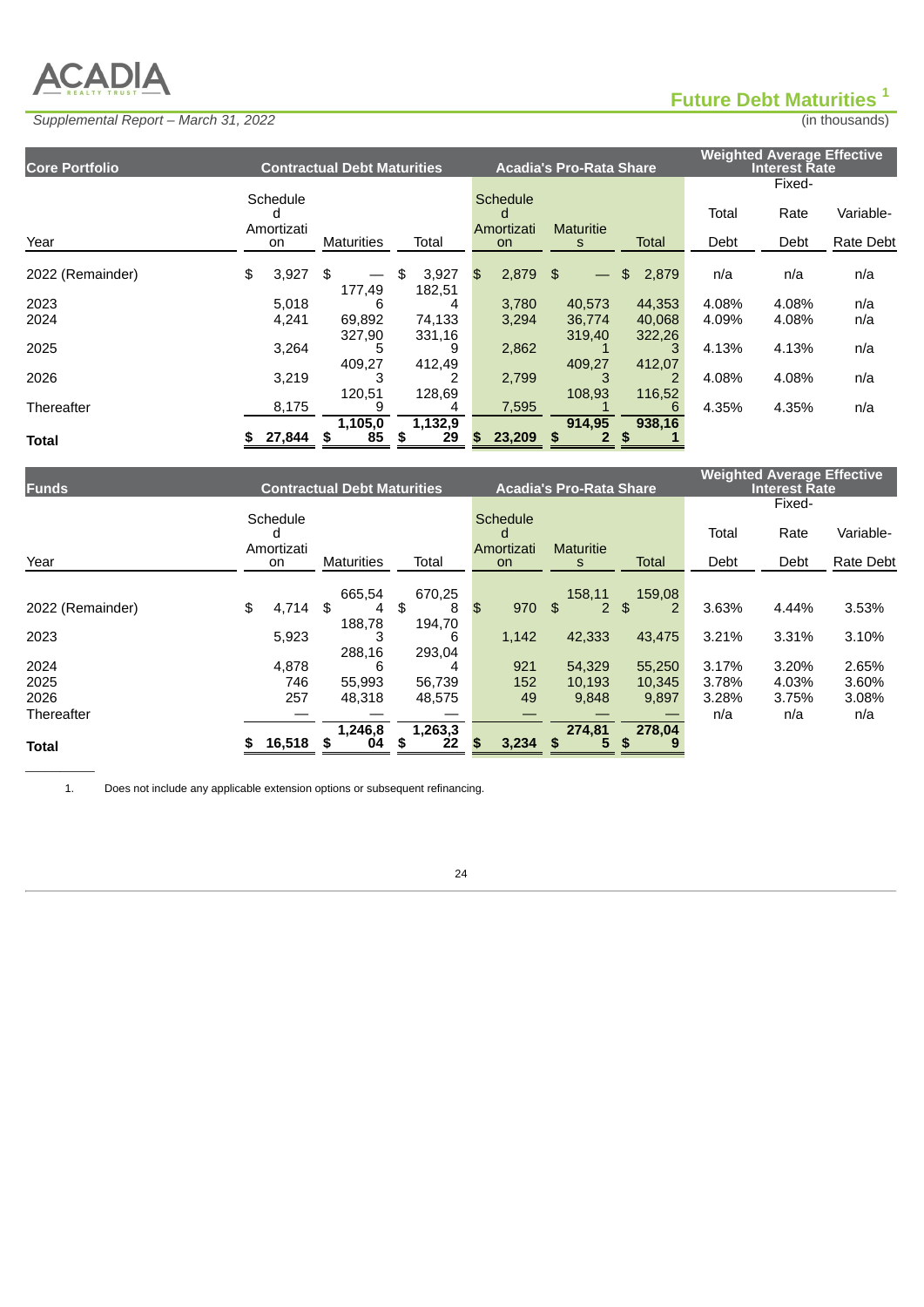

*Supplemental Report – March 31, 2022* (in thousands)

**1**

| <b>Core Portfolio</b> |                  | <b>Extended Debt Maturities<sup>1</sup></b> |                       |                  | <b>Acadia's Pro-Rata Share</b> |                  |       | <b>Weighted Average Interest</b><br>Rate |           |
|-----------------------|------------------|---------------------------------------------|-----------------------|------------------|--------------------------------|------------------|-------|------------------------------------------|-----------|
|                       |                  |                                             |                       |                  |                                |                  |       | Fixed-                                   |           |
|                       | Schedule         |                                             |                       | Schedule<br>d    |                                |                  | Total | Rate                                     | Variable- |
| Year                  | Amortizati<br>on | <b>Maturities</b>                           | Total                 | Amortizati<br>on | <b>Maturities</b>              | <b>Total</b>     | Debt  | Debt                                     | Rate Debt |
| 2022 (Remainder)      | \$<br>3,927      | \$<br>177,49                                | 3,927<br>\$<br>182,51 | \$<br>$2,879$ \$ | $\overline{\phantom{m}}$       | \$<br>2,879      | n/a   | n/a                                      | n/a       |
| 2023                  | 5,018            | 6                                           | 4                     | 3,780            | 40.573                         | 44.353           | 4.08% | 4.08%                                    | n/a       |
| 2024                  | 4,241            | 69,892<br>133,50                            | 74,133<br>136,76      | 3,294            | 36,774                         | 40,068<br>127,85 | 4.08% | 4.09%                                    | n/a       |
| 2025                  | 3,264            | 603,67                                      | 4<br>606,89           | 2,862            | 124,996                        | 8<br>606,47      | 4.18% | 4.18%                                    | n/a       |
| 2026                  | 3,218            | 9<br>120,51                                 | 128,69                | 2.799            | 603.679                        | 8<br>116,52      | 4.08% | 4.08%                                    | n/a       |
| Thereafter            | 8,175            |                                             |                       | 7,594            | 108.931                        |                  | 4.35% | 4.35%                                    | n/a       |
| <b>Total</b>          | 27,843           | 1,105,0<br>\$<br>86                         | 1,132,9<br>\$<br>29   | \$<br>23,208     | 914,953<br>\$                  | 938,16<br>\$     |       |                                          |           |

| <b>Funds</b>     |                             | <b>Extended Debt Maturities</b> <sup>1</sup> |             |                             | <b>Acadia's Pro-Rata Share</b> |         | <b>Weighted Average Interest</b><br>Rate |        |           |  |
|------------------|-----------------------------|----------------------------------------------|-------------|-----------------------------|--------------------------------|---------|------------------------------------------|--------|-----------|--|
|                  |                             |                                              |             |                             |                                |         |                                          | Fixed- |           |  |
|                  | Schedule                    |                                              |             | <b>Schedule</b><br>d        |                                |         | Total                                    | Rate   | Variable- |  |
| Year             | Amortizati<br><sub>on</sub> | <b>Maturities</b>                            | Total       | Amortizati<br><sub>on</sub> | <b>Maturities</b>              | Total   | Debt                                     | Debt   | Rate Debt |  |
|                  |                             | 457,96                                       | 462,67      |                             |                                | 113,80  |                                          |        |           |  |
| 2022 (Remainder) | \$<br>4,714                 | \$<br>5                                      | \$<br>9     | \$<br>970                   | 112,833<br>\$                  | \$<br>3 | 3.52%                                    | n/a    | 3.52%     |  |
| 2023             | 5,923                       | 291,54                                       | 297,46<br>4 | 1,142                       | 64.467                         | 65,609  | 3.57%                                    | 3.75%  | 3.43%     |  |
| 2024             | 4,876                       | 304,28                                       | 309,15      | 920                         | 63,236                         | 64,156  | 3.36%                                    | 3.39%  | 3.24%     |  |
| 2025             | 746                         | 63.364                                       | 64.110      | 152                         | 11,527                         | 11,679  | 3.13%                                    | 3.13%  | 3.15%     |  |
| 2026             | 257                         | 98,215                                       | 98,472      | 54                          | 17,064                         | 17,118  | 3.33%                                    | 3.89%  | 2.94%     |  |
| Thereafter       |                             | 31,440                                       | 31,440      |                             | 5,684                          | 5,684   | 3.63%                                    | n/a    | 3.63%     |  |
|                  |                             | 1,246,8                                      | 1,263,3     |                             |                                | 278,04  |                                          |        |           |  |
| <b>Total</b>     | 16,516                      | 06<br>\$                                     | 22<br>\$    | 3,238                       | 274,811<br>S                   | \$      |                                          |        |           |  |

1. Includes the effect of all available extension options (subject to customary conditions), excludes any subsequent refinancing.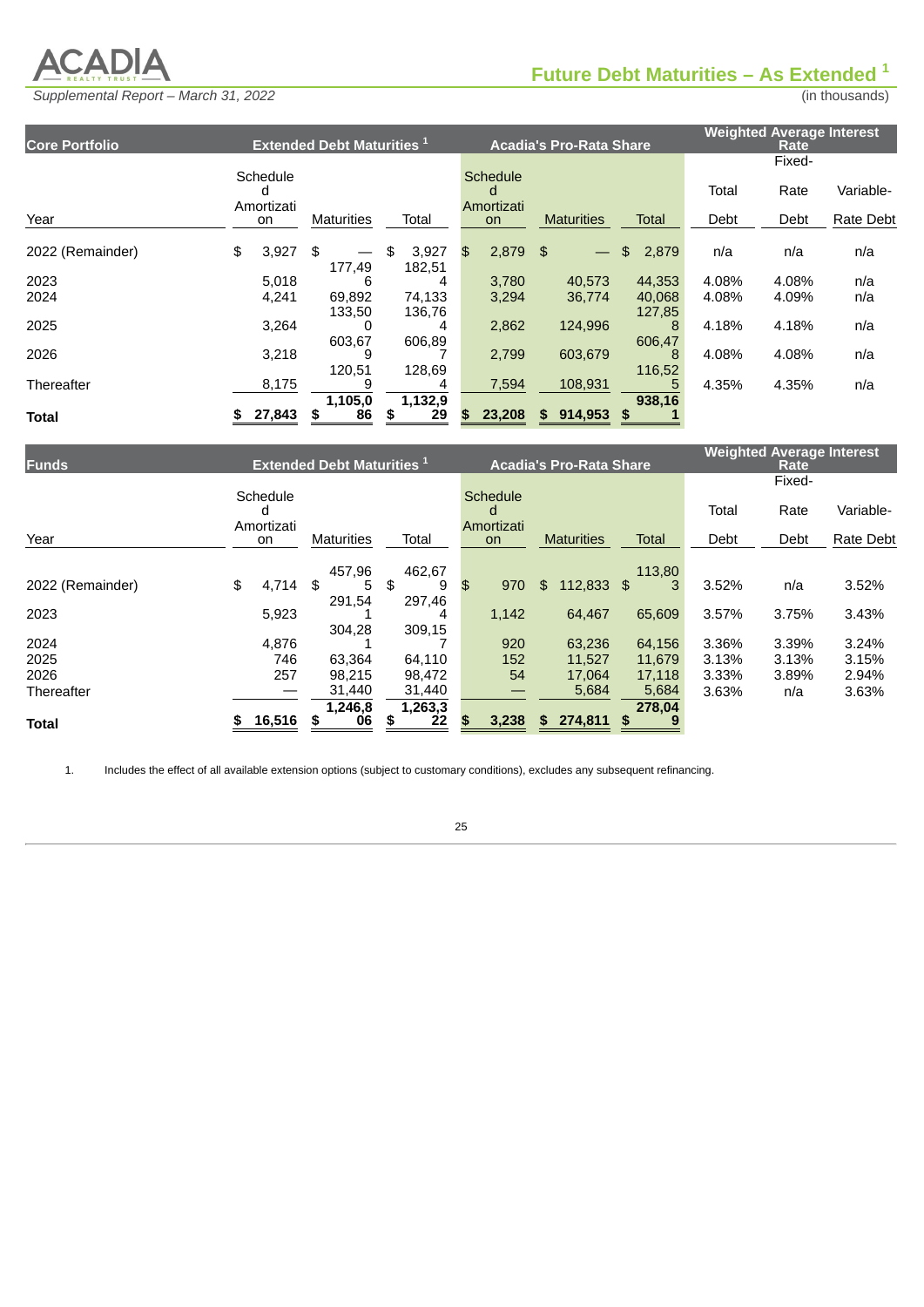# **ACADIA**

<span id="page-40-0"></span>

|                                                              |                                                                                       | Year                                 | Acadia<br>'s           |               | <b>Gross Leasable Area (GLA)</b> |              |              |                   | In Place Occupancy |           |               | <b>Leased</b><br>Occupa<br>ncy | <b>Annualized</b><br><b>Base Rent</b> | <b>ABR</b>       |
|--------------------------------------------------------------|---------------------------------------------------------------------------------------|--------------------------------------|------------------------|---------------|----------------------------------|--------------|--------------|-------------------|--------------------|-----------|---------------|--------------------------------|---------------------------------------|------------------|
| <b>Property</b>                                              | <b>Key Tenants</b>                                                                    |                                      | <b>Acquire Interes</b> | <b>Street</b> | <b>Anchors</b>                   | <b>Shops</b> | <b>Total</b> | <b>Stree</b><br>п | Anch<br>ors        | Sho<br>ps | <b>Total</b>  | <b>Total</b>                   | (ABR)                                 | <b>PSF</b>       |
| <b>STREET AND URBAN RETAIL</b><br>Chicago Metro              |                                                                                       |                                      |                        |               |                                  |              |              |                   |                    |           |               |                                |                                       |                  |
| 664 N. Michigan Avenue                                       | Tommy Bahama,<br>Ann Taylor Loft                                                      | 2013                                 | 100.0%                 | 18,141        |                                  |              | 18,141       | 100.%<br>ŋ        | -%                 | - %       | 100.%<br>O    | 100.0%\$                       | 3,298,490                             | 181.8<br>\$<br>З |
| 840 N. Michigan Avenue                                       | H & M. Verizon<br>Wireless                                                            | 2014                                 | 88.4%                  | 87,135        |                                  |              | 87,135       | 100.%<br>O        | $-$ %              | —%        | 100.%<br>O    | 100.0%                         | 8,521,951                             | 97.80            |
| Rush and Walton Streets<br>Collection (6 properties)         | Lululemon,<br>BHLDN,<br>Reformation,<br>Sprinkles                                     | 2011<br>2012                         | 100.0%                 | 40,384        |                                  |              | 40,384       | 88.2%             | $-$ %              | —%        | 88.2%         | 88.2%                          | 6,750,144                             | 189.5<br>8       |
| 651-671 West Diversey                                        | Trader Joe's,<br><b>Urban Outfitters</b>                                              | 2011                                 | 100.0%                 | 46,259        |                                  |              | 46,259       | 86.2%             | $-$ %              | $-$ %     | 86.2%         | 86.2%                          | 1,196,145                             | 30.00            |
| Clark Street and W.<br>Diversey<br>Collection (4 properties) | Starbucks;TJ<br>Maxx; J Crew<br>Factory                                               | 2011<br>2012                         | 100.0%                 | 53,277        |                                  |              | 53,277       | 68.3%             | —%                 | —%        | 68.3%         | 68.3%                          | 1,467,205                             | 40.34            |
| Halsted and Armitage<br>Collection (13<br>properties)        | Serena and Lily,<br>Bonobos,<br>Allbirds<br>Warby Parker,<br>Marine Layer,<br>Kiehl's | 2011<br>2012<br>2019<br>2020         | 100.0%                 | 51,778        |                                  |              | 51,778       | 93.0%             | $-$ %              | $-$ %     | 93.0%         | 100.0%                         | 2,339,993                             | 48.61            |
| North Lincoln Park<br>Chicago<br>Collection (6 properties)   | Champion,<br>Carhartt                                                                 | 2011<br>2014                         | 100.0%                 | 22,125        |                                  | 27,796       | 49,921       | 27.7%             | $-$ %              | 0         | 100. % 67.9 % | 67.9%                          | 1,047,845                             | 30.89            |
| State and Washington                                         | Nordstrom Rack,<br>Uniglo                                                             | 2016                                 | 100.0%                 | 78,771        |                                  |              | 78,771       | 100.%<br>0        | -%                 | $-$ %     | 100.%<br>O    | 100.0%                         | 3,346,235                             | 42.48            |
| 151 N. State Street                                          | Walgreens                                                                             | 2016                                 | 100.0%                 | 27,385        |                                  |              | 27,385       | 100.%<br>0        | $-$ %              | —%        | 100.%<br>O    | 100.0%                         | 1,573,000                             | 57.44            |
| North and Kingsbury                                          | Old Navy                                                                              | 2016                                 | 100.0%                 | 41,791        |                                  |              | 41,791       | 68.9%             | -%                 | —%        | 68.9%         | 100.0%                         | 1,153,437                             | 40.08            |
| Concord and Milwaukee                                        |                                                                                       | 2016                                 | 100.0%                 | 13,105        |                                  |              | 13,105       | 100.%<br>0        | $-$ %              | —%        | 100.%<br>O    | 100.0%                         | 439,870                               | 33.57            |
| California and Armitage                                      |                                                                                       | 2016                                 | 100.0%                 |               |                                  | 18,275       | 18,275       | $-$ %             | $-$ %              | 70.6%     | 70.6%         | 78.8%                          | 681,917                               | 52.89            |
| Roosevelt Galleria                                           | Petco, Vitamin<br>Shoppe                                                              | 2015                                 | 100.0%                 |               |                                  | 37,995       | 37,995       | $-$ %             | $-$ %              | 47.7%     | 47.7%         | 47.7%                          | 613,881                               | 33.86            |
| Sullivan Center                                              | Target, DSW                                                                           | 2016                                 | 100.0%                 | 176,181       |                                  |              | 176,181      | 95.4%             | $-$ %              | $-\%$     | 95.4%         | 95.4%                          | 6,433,561                             | 38.30            |
| New York Metro                                               |                                                                                       |                                      |                        | 656,332       |                                  | 84,066       | 740,398      | 89.5%             | $-$ %              | 70.0%     | 87.3%         | 89.7%                          | 38,863,674                            | 60.14            |
| Soho Collection<br>(12 properties)                           | Faherty, ALC<br>Stone Island,<br>Taft,<br>Frame, Theory;<br>Bang & Olufsen            | 2011<br>2014<br>2019<br>2020<br>2022 | 100.0%                 | 36,889        |                                  |              | 36,889       | 67.1%             | $-$ %              |           | $-$ % 67.1%   | 82.7%                          | 7,730,021                             | 312.5<br>O       |
| 5-7 East 17th Street                                         |                                                                                       | 2008                                 | 100.0%                 | 9,536         |                                  |              | 9,536        | $-$ %             | -%                 | $-$ %     | $-$ %         | $-$ %                          |                                       |                  |
| 200 West 54th Street                                         |                                                                                       | 2007                                 | 100.0%                 | 5,862         |                                  |              | 5,862        | 78.2%             | $-$ %              | —%        | 78.2%         | 78.2%                          | 1,291,535                             | 281.8            |
| 61 Main Street                                               |                                                                                       | 2014                                 | 100.0%                 | 3,470         |                                  |              | 3,470        | 100.%<br>0        | -%                 | —%        | 100.%<br>0    | 100.0%                         | 303,798                               | 87.55            |
| 181 Main Street                                              | <b>TD Bank</b>                                                                        | 2012                                 | 100.0%                 | 11,514        |                                  |              | 11,514       | 100.%<br>0        | $-$ %              | —%        | 100.%<br>0    | 100.0%                         | 980,044                               | 85.12            |
| 4401 White Plains Road                                       | Walgreens                                                                             | 2011                                 | 100.0%                 |               | 12,964                           |              | 12,964       | $-$ %             | 100.0%             | —%        | 100.%<br>0    | 100.0%                         | 625,000                               | 48.21            |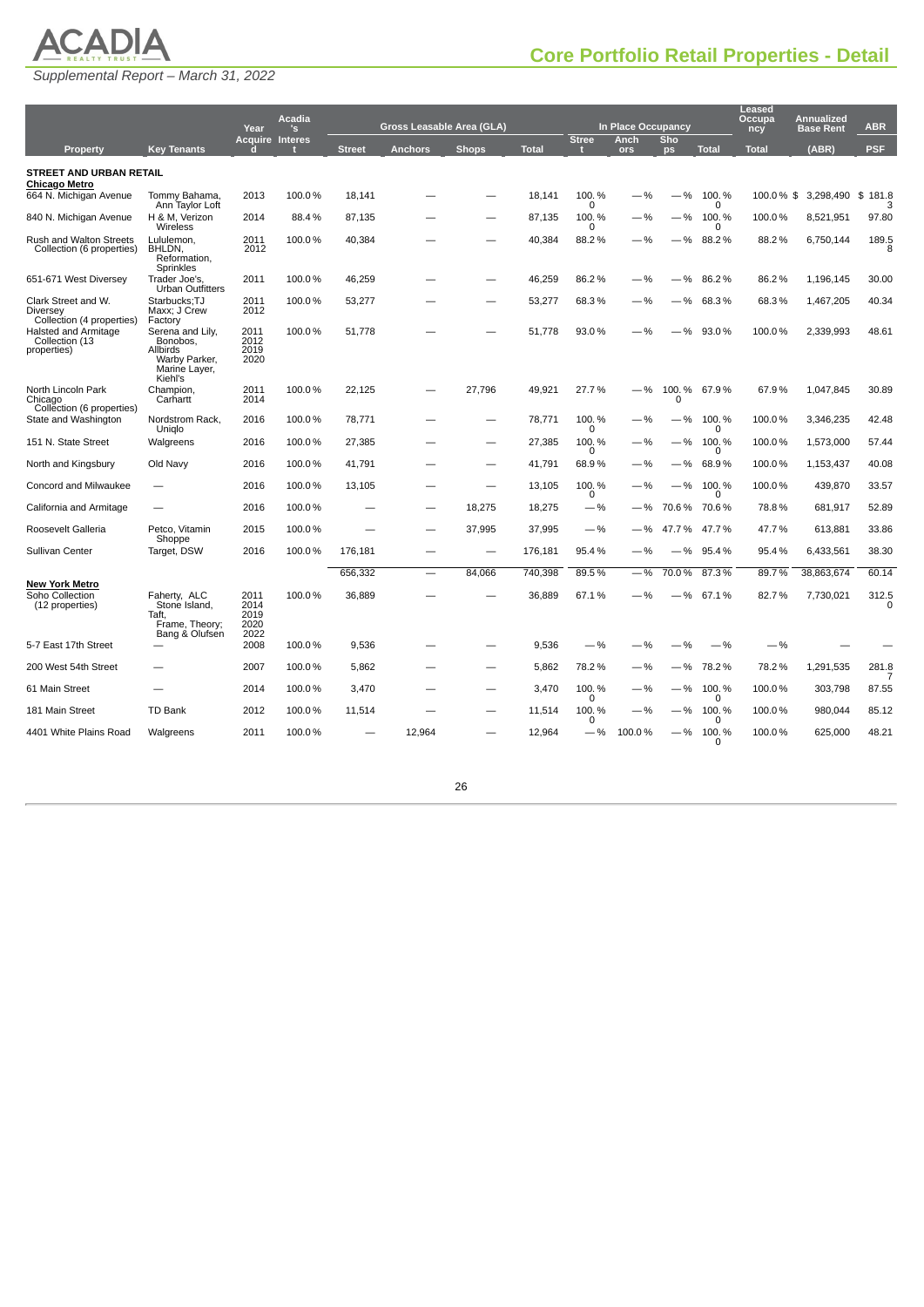|  |           | ADIA |
|--|-----------|------|
|  | FALTY TRU |      |

# **Core Portfolio Retail Properties - Detail**

| Supplemental Report – March 31, 2022                               |                                                            |                      |        |                          |         |                          |           |                   |                    |                       |                       |        |                            |            |
|--------------------------------------------------------------------|------------------------------------------------------------|----------------------|--------|--------------------------|---------|--------------------------|-----------|-------------------|--------------------|-----------------------|-----------------------|--------|----------------------------|------------|
| <b>Bartow Avenue</b>                                               |                                                            | 2005                 | 100.0% |                          |         | 14,590                   | 14,590    | $-$ %             | . %                | 80.0%                 | 80.0%                 | 80.0%  | 368,873                    | 31.59      |
| 239 Greenwich Avenue                                               | Betteridge<br>Jewelers                                     | 1998                 | 75.0%  | 16,553                   |         |                          | 16,553    | 100.%<br>0        | $-$ %              | -%                    | 100.%<br>0            | 100.0% | 1,741,068                  | 105.1<br>8 |
| 252-256 Greenwich<br>Avenue                                        | Veronica Beard,<br>The RealReal,<br><b>Blue Mercury</b>    | 2014                 | 100.0% | 7,986                    |         |                          | 7,986     | 100.%<br>0        | $-$ %              |                       | $-$ % 100. %<br>0     | 100.0% | 893,373                    | 111.8      |
| 2914 Third Avenue                                                  | <b>Planet Fitness</b>                                      | 2006                 | 100.0% |                          | 21,650  | 18,953                   | 40,603    | $-$ %             | 100.0%             | 100.%<br>n            | 100.%<br><sup>0</sup> | 100.0% | 1,022,572                  | 25.18      |
| 868 Broadway                                                       | Dr. Martens                                                | 2013                 | 100.0% | 2,031                    |         |                          | 2,031     | 100.%<br>$\Omega$ | —%                 | -%                    | 100.%<br>$\Omega$     | 100.0% | 838,855                    | 413.0      |
| 313-315 Bowery <sup>2</sup>                                        | John Varvatos,<br>Patagonia                                | 2013                 | 100.0% | 6,600                    |         |                          | 6,600     | 100.%<br>0        | $-$ %              | —%                    | 100.%<br>0            | 100.0% | 527,076                    | 79.86      |
| 120 West Broadway                                                  | <b>HSBC Bank</b>                                           | 2013                 | 100.0% | 13,838                   |         |                          | 13,838    | 79.8%             | $-$ %              | —%                    | 79.8%                 | 100.0% | 2,074,884                  | 187.9      |
| 2520 Flatbush Avenue                                               | Bob's Disc.<br>Furniture,<br>Capital One                   | 2014                 | 100.0% |                          |         | 29,114                   | 29,114    | $-$ %             | $-$ %              | 100.%<br>0            | 100.%<br>0            | 100.0% | 1,175,271                  | 40.37      |
| Williamsburg                                                       | Sephora,<br>SweetGreen,<br>Levain Bakery                   | 2022                 | 100.0% | 50,842                   |         |                          | 50,842    | 100 %             | —%                 |                       | 100.%<br>0            | 100.0% | 5,038,310                  | 99.10      |
| 991 Madison Avenue                                                 | Vera Wang,<br>Gabriella Hearst                             | 2016                 | 100.0% | 7,513                    |         | $\overline{\phantom{0}}$ | 7,513     | 91.1%             | $-$ %              | —%                    | 91.1%                 | 91.1%  | 2,919,899                  | 426.4<br>5 |
| Shops at Grand                                                     | Stop & Shop<br>(Ahold)                                     | 2014                 | 100.0% |                          | 52,336  | 47,349                   | 99,685    | $-$ %             | 100.0%             | 100.%<br>0            | 100.%<br>0            | 100.0% | 3,335,738                  | 33.46      |
| Gotham Plaza                                                       | Bank of America,<br>Footlocker, Taco<br>Bell               | 2016                 | 49.0%  |                          |         | 25,922                   | 25,922    | $-$ %             | —%                 |                       | 73.9% 73.9%           | 91.6%  | 1,450,686                  | 75.74      |
|                                                                    |                                                            |                      |        | 172,634                  | 86,950  | 135,928                  | 395,512   | 84.7%             | 100.0%             | 92.9%                 | 90.9%                 | 94.2%  | 32,317,003                 | 89.92      |
| <b>Los Angeles Metro</b><br>8833 Beverly Blvd                      | Luxury Living                                              | 2022                 | 100.0% | 9,757                    |         |                          | 9,757     | 100.%<br>0        | -%                 | -%                    | 100.%<br><sup>0</sup> | 100.0% | 1,235,786                  | 126.6      |
| Melrose Place Collection                                           | The Row, Chloe,<br>Oscar de la<br>Renta                    | 2019                 | 100.0% | 14,000                   |         |                          | 14,000    | 100.%<br>0        | $-$ %              | —%                    | 100.%<br>0            | 100.0% | 2,610,181                  | 186.4<br>4 |
|                                                                    |                                                            |                      |        | 23,757                   |         |                          | 23,757    | 100.%<br>0        | $-$ %              | - %                   | 100.%<br>0            | 100.0% | 3,845,967                  | 161.8      |
| <b>District of Columbia</b><br><b>Metro</b>                        |                                                            |                      |        |                          |         |                          |           |                   |                    |                       |                       |        |                            |            |
| 1739-53 & 1801-03<br><b>Connecticut Avenue</b>                     | TD Bank                                                    | 2012                 | 100.0% | 20,669                   |         |                          | 20,669    | 58.7%             | $-$ %              | $-$ %                 | 58.7%                 | 58.7%  | 789,568                    | 65.10      |
| 14th Street Collection                                             | Mitchell Gold and<br>Bob Williams,<br>Verizon              | 2021                 | 100.0% | 19,461                   |         |                          | 19,461    | 100.%<br>0        | $-$ %              | $-$ %                 | 100.%<br>O            | 100.0% | 1,384,216                  | 71.13      |
| Rhode Island Place<br><b>Shopping Center</b>                       | Ross Dress for<br>Less                                     | 2012                 | 100.0% |                          | 25,134  | 32.533                   | 57,667    | $-$ %             | 100.0%             | 88.4%                 | 93.4%                 | 100.0% | 1,848,045                  | 34.30      |
| M Street and Wisconsin<br>Corridor<br>(26 Properties) <sup>3</sup> | Lululemon,<br>Duxiana,<br>Rag and Bone,<br>The Reformation | 2011<br>2016<br>2019 | 24.8%  | 242,317                  |         |                          | 242,317   | 68.2%             | .9/0               | - %                   | 68.2%                 | 73.6%  | 11,344,609                 | 68.61      |
|                                                                    |                                                            |                      |        | 282,447                  | 25,134  | 32,533                   | 340,114   | 69.7%             | 100.0%             | 88.4%                 | 73.7%                 | 78.7%  | 15,366,438                 | 61.26      |
| <b>Boston Metro</b><br>330-340 River Street                        | <b>Whole Foods</b>                                         | 2012                 | 100.0% | $\overline{\phantom{0}}$ | 40,800  | 13,426                   | 54,226    | —%                | 100.0%             | 100.%<br><sup>0</sup> | 100.%<br>0            | 100.0% | 1,320,045                  | 24.34      |
| 165 Newbury Street                                                 | <b>Starbucks</b>                                           | 2016                 | 100.0% | 1,050                    |         |                          | 1,050     | 100.%<br>0        | $-$ %              | —%                    | 100.%<br>0            | 100.0% | 294,632                    | 280.6<br>0 |
|                                                                    |                                                            |                      |        | 1,050                    | 40,800  | 13,426                   | 55,276    | 100.%<br>0        | 100.0%             | 100.%<br>0            | 100.%<br>0            | 100.0% | 1,614,677                  | 29.21      |
| <b>Total Street and Urban Retail</b>                               |                                                            |                      |        | 1,136,22                 | 152,884 | 265,953                  | 1,555,057 | 84.1%             | 100.0%             | 85.4%                 | 85.9%                 |        | 89.0% \$92,007,759 \$68.89 |            |
|                                                                    |                                                            |                      |        | 0                        |         |                          |           |                   |                    |                       |                       |        |                            |            |
| <b>Acadia Share Total Street and Urban Retail</b>                  |                                                            |                      |        | 939,818                  | 152,884 | 252,733                  | 1,345,435 | 87.3%             | 100.0%             | 86.0%                 | 88.5%                 |        | 91.1% \$81,902,259 \$68.77 |            |
| <b>SUBURBAN PROPERTIES</b>                                         |                                                            |                      |        |                          |         |                          |           |                   |                    |                       |                       |        |                            |            |
| <b>New Jersey</b><br>Elmwood Park Shopping<br>Center               | Walgreens, Lidl                                            | 1998                 | 100.0% |                          | 43,531  | 100,379                  | 143,910   | $-$ %             | 100.0% 76.6% 83.7% |                       |                       | 87.1%  | 3,159,998                  | 26.25      |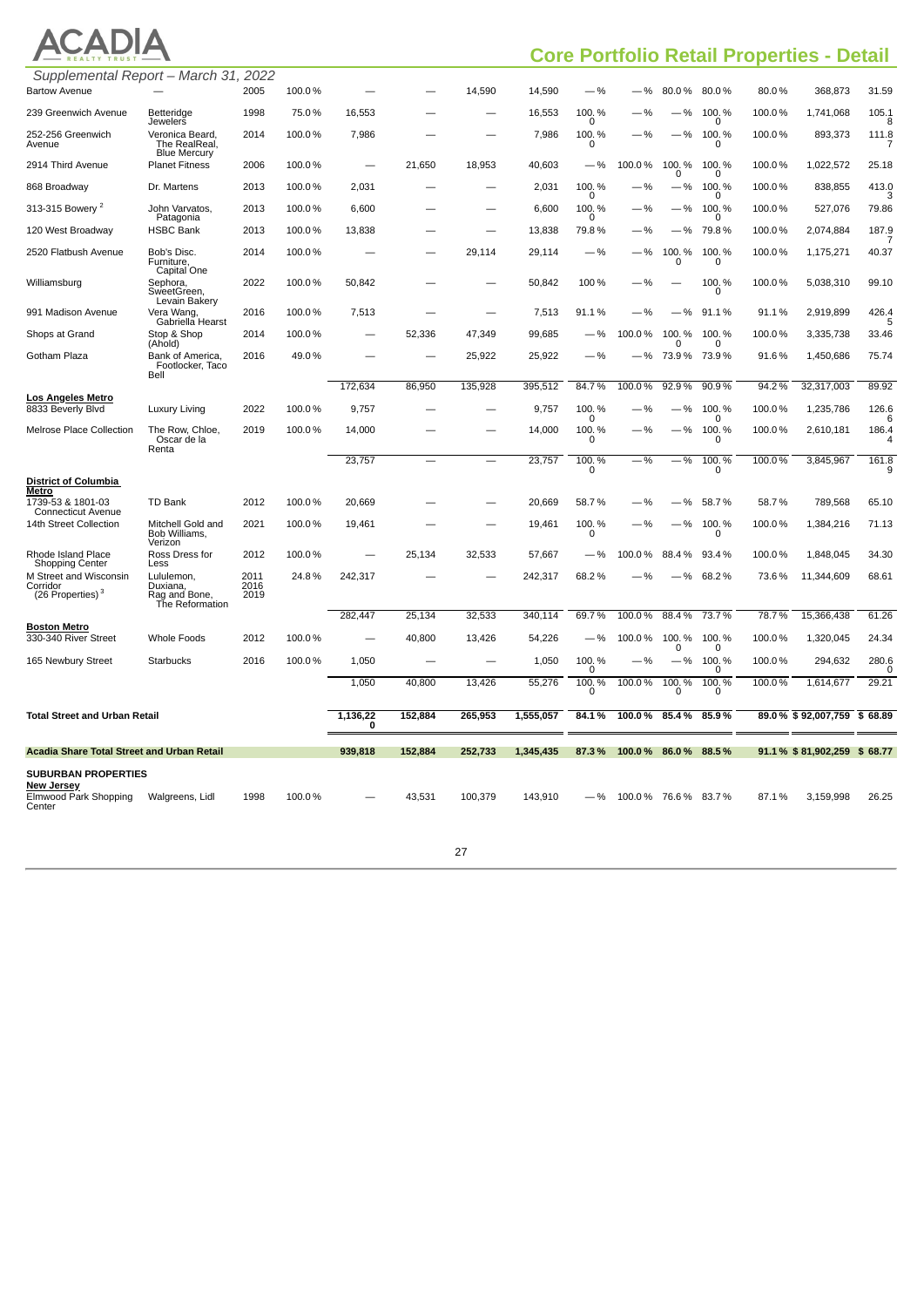|                                                            | <b>Core Portfolio Retail Properties - Detail</b> |      |        |   |         |                          |         |       |                       |                       |                       |        |            |       |
|------------------------------------------------------------|--------------------------------------------------|------|--------|---|---------|--------------------------|---------|-------|-----------------------|-----------------------|-----------------------|--------|------------|-------|
| Supplemental Report - March 31, 2022                       |                                                  |      |        |   |         |                          |         |       |                       |                       |                       |        |            |       |
| Marketplace of Absecon                                     | Walgreens, Dollar<br>Tree                        | 1998 | 100.0% |   | 46,724  | 57,832                   | 104,556 | $-$ % | 100.0 % 85.9 % 92.2 % |                       |                       | 92.2%  | 1,442,036  | 14.96 |
| <b>New York</b>                                            |                                                  |      |        |   |         |                          |         |       |                       |                       |                       |        |            |       |
| <b>Village Commons</b><br>Shopping Center                  |                                                  | 1998 | 100.0% |   |         | 87,128                   | 87,128  | $-$ % | —%                    |                       | 93.7% 93.7%           | 95.6%  | 2,764,004  | 33.87 |
| <b>Branch Plaza</b>                                        | LA Fitness,<br>The Fresh                         | 1998 | 100.0% |   | 76,264  | 47,081                   | 123,345 | $-$ % | 100.0%                | 94.8%                 | 98.0%                 | 98.8%  | 3,393,388  | 28.07 |
| Amboy Center                                               | Market<br>Stop & Shop<br>(Ahold)                 | 2005 | 100.0% |   | 37,266  | 26,024                   | 63,290  | $-$ % | 100.0%                |                       | 66.1% 86.1%           | 86.1%  | 1,861,371  | 34.17 |
| <b>LA Fitness</b>                                          | <b>LA Fitness</b>                                | 2007 | 100.0% |   | 55,000  |                          | 55,000  | $-$ % | 100.0%                | $-$ %                 | 100.%<br>0            | 100.0% | 1,485,287  | 27.01 |
| <b>Crossroads Shopping</b><br>Center                       | HomeGoods, Pet-<br>Smart                         | 1998 | 49.0%  | - | 202,727 | 108,928                  | 311,655 | $-$ % | 50.3%                 | 48.8%                 | 49.8%                 | 85.7%  | 5,407,473  | 34.86 |
| New Loudon Center                                          | Price Chopper,<br>Marshalls                      | 1993 | 100.0% |   | 242,058 | 16,643                   | 258,701 | $-$ % | 94.8%                 | 100.%<br>$\Omega$     | 95.2%                 | 95.2%  | 2,237,910  | 9.09  |
| 28 Jericho Turnpike                                        | Kohl's                                           | 2012 | 100.0% |   | 96,363  | $\overline{\phantom{m}}$ | 96,363  | $-$ % | 100.0%                | $-$ %                 | 100.%                 | 100.0% | 1,996,500  | 20.72 |
| <b>Bedford Green</b>                                       | Shop Rite, CVS                                   | 2014 | 100.0% |   | 37,981  | 52,608                   | 90,589  | $-$ % | 100.0%                | 57.1%                 | 0<br>75.1%            | 78.7%  | 2,364,956  | 34.77 |
|                                                            |                                                  |      |        |   |         |                          |         |       |                       |                       |                       |        |            |       |
| <b>Connecticut</b><br>Town Line Plaza <sup>4</sup>         | Wal-Mart, Stop<br>& Shop (Ahold)                 | 1998 | 100.0% |   | 163,159 | 42,930                   | 206,089 | $-$ % | 100.0%                | 100.%<br><sup>0</sup> | 100.%<br><sup>0</sup> | 100.0% | 1,902,242  | 17.49 |
| <b>Massachusetts</b>                                       |                                                  |      |        |   |         |                          |         |       |                       |                       |                       |        |            |       |
| Methuen Shopping Center                                    | Wal-Mart,<br>Market Basket                       | 1998 | 100.0% |   | 120,004 | 10,017                   | 130,021 | $-$ % | 100.0%                | 100.%<br>n            | 100.%<br>O            | 100.0% | 1,467,752  | 11.29 |
| <b>Crescent Plaza</b>                                      | Home Depot,<br>Shaw's                            | 1993 | 100.0% |   | 156,985 | 61,163                   | 218,148 | $-$ % | 100.0%                | 85.7%                 | 96.0%                 | 96.0%  | 2,065,005  | 9.86  |
| 201 Needham Street                                         | (Supervalu)<br>Michael's                         | 2014 | 100.0% |   | 20,409  |                          | 20,409  | $-$ % | 100.0%                | $-$ %                 | 100.%<br>0            | 100.0% | 646,965    | 31.70 |
| 163 Highland Avenue                                        | Staples, Petco                                   | 2015 | 100.0% |   | 40,505  |                          | 40,505  | $-$ % | 100.0%                | —%                    | 100.%<br>$\Omega$     | 100.0% | 1,490,575  | 36.80 |
|                                                            |                                                  |      |        |   |         |                          |         |       |                       |                       |                       |        |            |       |
| <u>Vermont</u><br>The Gateway Shopping<br>Center           | Shaw's<br>(Supervalu)                            | 1999 | 100.0% |   | 73,184  | 28,290                   | 101,474 | $-$ % | 100.0%                | 94.9%                 | 98.6%                 | 98.6%  | 2,192,007  | 21.92 |
| Illinois                                                   |                                                  |      |        |   |         |                          |         |       |                       |                       |                       |        |            |       |
| Hobson West Plaza                                          | Garden Fresh<br>Markets                          | 1998 | 100.0% |   | 51,692  | 47,270                   | 98,962  | $-$ % | 100.0%                |                       | 92.5% 96.4%           | 98.9%  | 1,253,908  | 13.14 |
| <u>Indiana</u><br>Merrillville Plaza                       | Jo-Ann Fabrics,<br>TJ Maxx                       | 1998 | 100.0% |   | 123,352 | 112,782                  | 236,134 | $-$ % | 82.2%                 | 75.1 % 78.8 %         |                       | 88.0%  | 2,705,768  | 14.54 |
| <u>Michigan</u><br><b>Bloomfield Town Square</b>           | HomeGoods,<br>TJ Maxx                            | 1998 | 100.0% |   | 153,332 | 81,588                   | 234,920 | $-$ % | 81.2%                 | 68.3% 76.7%           |                       | 99.6%  | 3,193,930  | 17.72 |
| <b>Delaware</b><br>Town Center and Other<br>(2 properties) | Lowes, Bed Bath<br>&                             | 2003 | 100.0% |   | 751,455 | 48,608                   | 800,063 | $-$ % | 94.2%                 | 91.4%                 | 94.0%                 | 94.0%  | 12,735,493 | 16.94 |
| Market Square Shopping<br>Center                           | Beyond, Target<br>Trader Joe's,<br>TJ Maxx       | 2003 | 100.0% |   | 42,850  | 59,197                   | 102,047 | $-$ % | 100.0% 95.5% 97.4%    |                       |                       | 100.0% | 3,168,592  | 31.89 |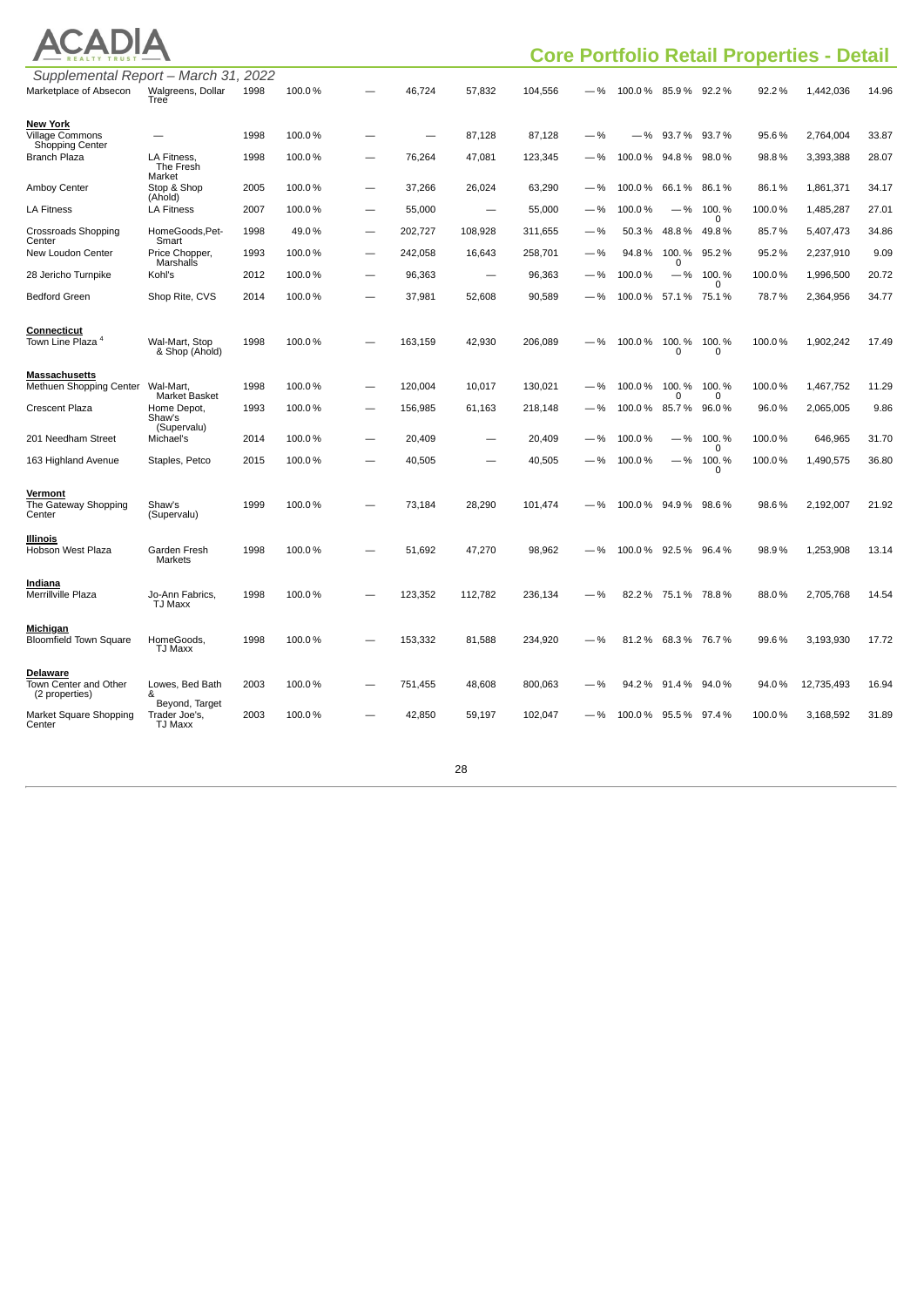# ACADIA

\_\_\_\_\_\_\_\_\_\_

# **Core Portfolio Retail Properties - Detail**

| Supplemental Report - March 31, 2022          |                 |      |        |          |           |           |           |       |        |               |       |        |                             |         |
|-----------------------------------------------|-----------------|------|--------|----------|-----------|-----------|-----------|-------|--------|---------------|-------|--------|-----------------------------|---------|
| Naamans Road                                  |                 | 2006 | 100.0% |          |           | 19,850    | 19,850    | $-$ % | $-$ %  | 30.1%         | 30.1% | 63.9%  | 433,785                     | 72.60   |
| Pennsylvania                                  |                 |      |        |          |           |           |           |       |        |               |       |        |                             |         |
| Mark Plaza                                    | Kmart           | 1993 | 100.0% | -        | 104,956   | 1,900     | 106,856   | $-96$ | 100.0% | 100.%         | 100.% | 100.0% | 246,274                     | 2.30    |
| Plaza 422                                     | Home Depot      | 1993 | 100.0% | —        | 139,968   | 16,311    | 156,279   | $-$ % | 100.0% | 100.%         | 100.% | 100.0% | 909,901                     | 5.82    |
| <b>Chestnut Hill</b>                          |                 | 2006 | 100.0% |          |           | 36,492    | 36,492    | $-$ % | $-$ %  | 100.%         | 100.% | 100.0% | 954,833                     | 26.17   |
| Abington Towne Center <sup>5</sup>            | Target, TJ Maxx | 1998 | 100.0% | -        | 184,616   | 32,255    | 216,871   | $-$ % | 100.0% | 100.%         | 100.% | 100.0% | 1,309,005                   | 22.09   |
| <b>Total Suburban Properties</b>              |                 |      |        |          | 2,964,381 | 1,095,276 | 4,059,657 | $-$ % | 93.0%  | 80.3%         | 89.6% |        | 94.8 % \$62,788,958 \$18.42 |         |
| <b>Acadia Share Total Suburban Properties</b> |                 |      |        | —        | 2,860,990 | 1,039,723 | 3,900,713 | $-$ % | 94.5%  | 82.0 % 91.2 % |       |        | 95.1% \$60,031,147 \$18.06  |         |
| <b>Total Core Properties</b>                  |                 |      |        | 1,136,22 | 3,117,265 | 1,361,229 | 5,614,714 | 84.1% | 93.3%  | 81.3%         | 88.5% |        | 93.2% \$154,796,71 \$32.62  |         |
| <b>Acadia Share Total Core Properties</b>     |                 |      |        | 939,818  | 3,013,874 | 1,292,456 | 5,246,148 | 87.3% | 94.8%  | 82.8%         | 90.5% |        | 94.1% \$141,933,40          | \$31.42 |

1. Excludes properties under development, redevelopment and pre-stabilized, see "Development and [Redevelopment](#page-53-0) Activity" page of this Supplemental Report. The above occupancy and rent amounts do not include space which is currently leased, other than "leased occupancy," but for which rent payment has not yet commenced.

2. Represents the annual base rent paid to Acadia pursuant to a master lessee and does not reflect the rent paid by the retail tenants at the property.<br>3. Excludes 94,000 square feet of office GLA.

3. Excludes 94,000 square feet of office GLA. 4. Anchor GLA includes a 97,300 square foot Wal-Mart store which is not owned by the Company. This square footage has been excluded for calculating annualized base rent per square foot.

5. Anchor GLA includes a 157,616 square foot Target store which is not owned by the Company. This square footage has been excluded for calculating annualized base rent per square foot.

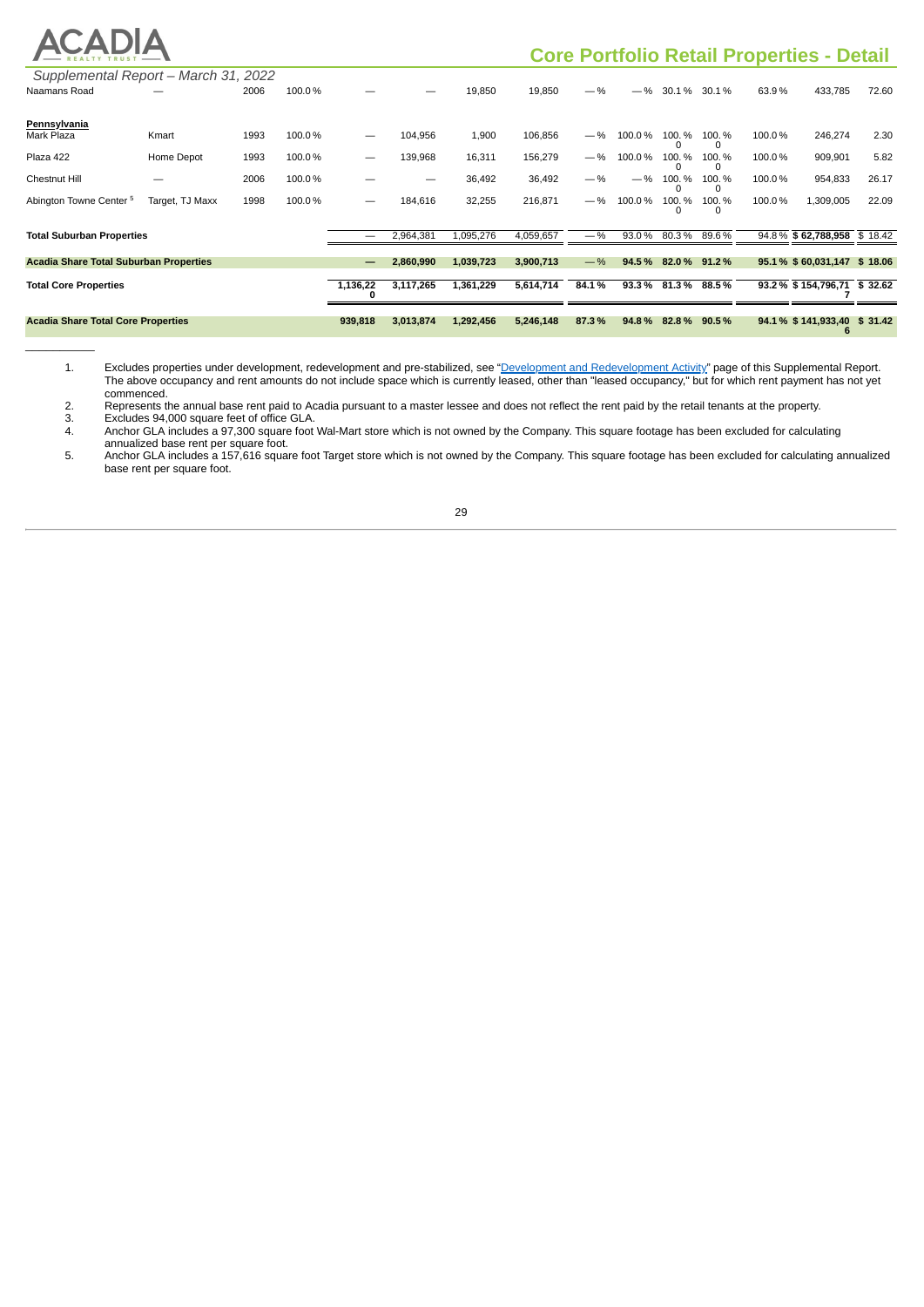

#### <span id="page-44-0"></span>**Core Portfolio – Top Tenants 1**

| Supplemental Report - March 31, 2022 | (Pro Rata Basis) |
|--------------------------------------|------------------|

|                                                            | <b>Number of</b>                           |                   | <b>Combined</b> |                        | <b>Percentage of Total</b> |              |
|------------------------------------------------------------|--------------------------------------------|-------------------|-----------------|------------------------|----------------------------|--------------|
| <b>Tenant</b>                                              | <b>Stores</b>                              | <b>GLA</b>        |                 | <b>ABR</b>             | <b>GLA</b>                 | <b>ABR</b>   |
| <b>Target</b>                                              | 3                                          | 408,895           | \$              | 8,126,134              | 7.8%                       | 5.7%         |
| Walgreens                                                  | 6                                          | 95,189            |                 | 4,154,379              | 1.8%                       | 2.9%         |
| Bed, Bath, and Beyond <sup>2</sup>                         | 3                                          | 172,432           |                 | 3,942,421              | 3.3%                       | 2.8%         |
| Royal Ahold <sup>3</sup>                                   | 3                                          | 155,461           |                 | 3,475,460              | 3.0%                       | 2.4%         |
| <b>TJX Companies<sup>4</sup></b><br>Verizon                | 8<br>$\mathbf{2}$                          | 229,043<br>26,054 |                 | 2,765,292<br>2,754,366 | 4.4%<br>0.5%               | 1.9%<br>1.9% |
| Lululemon                                                  | 2                                          | 7,533             |                 | 2,541,414              | 0.1%                       | 1.8%         |
| <b>LA Fitness International LLC</b><br><b>Trader Joe's</b> | $\frac{2}{3}$                              | 100,000<br>40,862 |                 | 2,524,787<br>2,357,003 | 1.9%<br>0.8%               | 1.8%<br>1.7% |
| Fast Retailing <sup>5</sup>                                | 2                                          | 32,013            |                 | 2,327,489              | $0.6\%$                    | 1.6%         |
| PetSmart, Inc.                                             |                                            | 55,867            |                 | 2,314,710              | 1.1%                       | 1.6%         |
| Gap <sup>6</sup>                                           | $\begin{array}{c} 3 \\ 2 \\ 2 \end{array}$ | 44,895            |                 | 2,133,405              | 0.9%                       | 1.5%         |
| Albertsons Companies <sup>7</sup>                          |                                            | 123,409           |                 | 1,980,640              | 2.4%                       | 1.4%         |
| <b>Bob's Discount Furniture</b>                            |                                            | 68,793            |                 | 1,843,336              | 1.3%                       | 1.3%         |
| Tapestry <sup>8</sup>                                      | $\frac{2}{3}$                              | 4,250             |                 | 1,686,218              | 0.1%                       | 1.2%         |
| Ulta Salon Cosmetic & Fragrance                            |                                            | 31,497            |                 | 1,550,757              | $0.6\%$                    | 1.1%         |
| Dick's Sporting Goods, Inc.                                | $\frac{2}{2}$                              | 98,805            |                 | 1,519,874              | 1.9%                       | 1.1%         |
| <b>DSW</b>                                                 |                                            | 35,842            |                 | 1,478,679              | 0.7%                       | 1.0%         |
| JP Morgan Chase                                            | 6                                          | 21,721            |                 | 1,446,408              | 0.4%                       | 1.0%         |
| Citibank                                                   | 4                                          | 16,160            |                 | 1,337,924              | 0.3%                       | 0.9%         |
| <b>TOTAL</b>                                               | 63                                         | 1,768,721         | \$              | 52,260,696             | 33.9%                      | 36.7%        |
|                                                            |                                            |                   |                 |                        |                            |              |

2. Bed Bath and Beyond (2 locations), Christmas Tree Shops (1 location)

3. Stop and Shop (3 locations)

1. Does not include tenants that operate at only one Acadia Core location<br>
2. Bed Bath and Beyond (2 locations), Christmas Tree Shops (1 location)<br>
3. Stop and Shop (3 locations)<br>
4. TJ Maxx (5 locations), HomeGoods (2 loc 4. TJ Maxx (5 locations), HomeGoods (2 locations), Marshalls (1 location) 5. Uniqlo (1 location), Theory (1 location)

6. Old Navy (2 locations), Banana Republic (1 location)

7. Shaw's (2 locations)

8. Kate Spade (2 locations)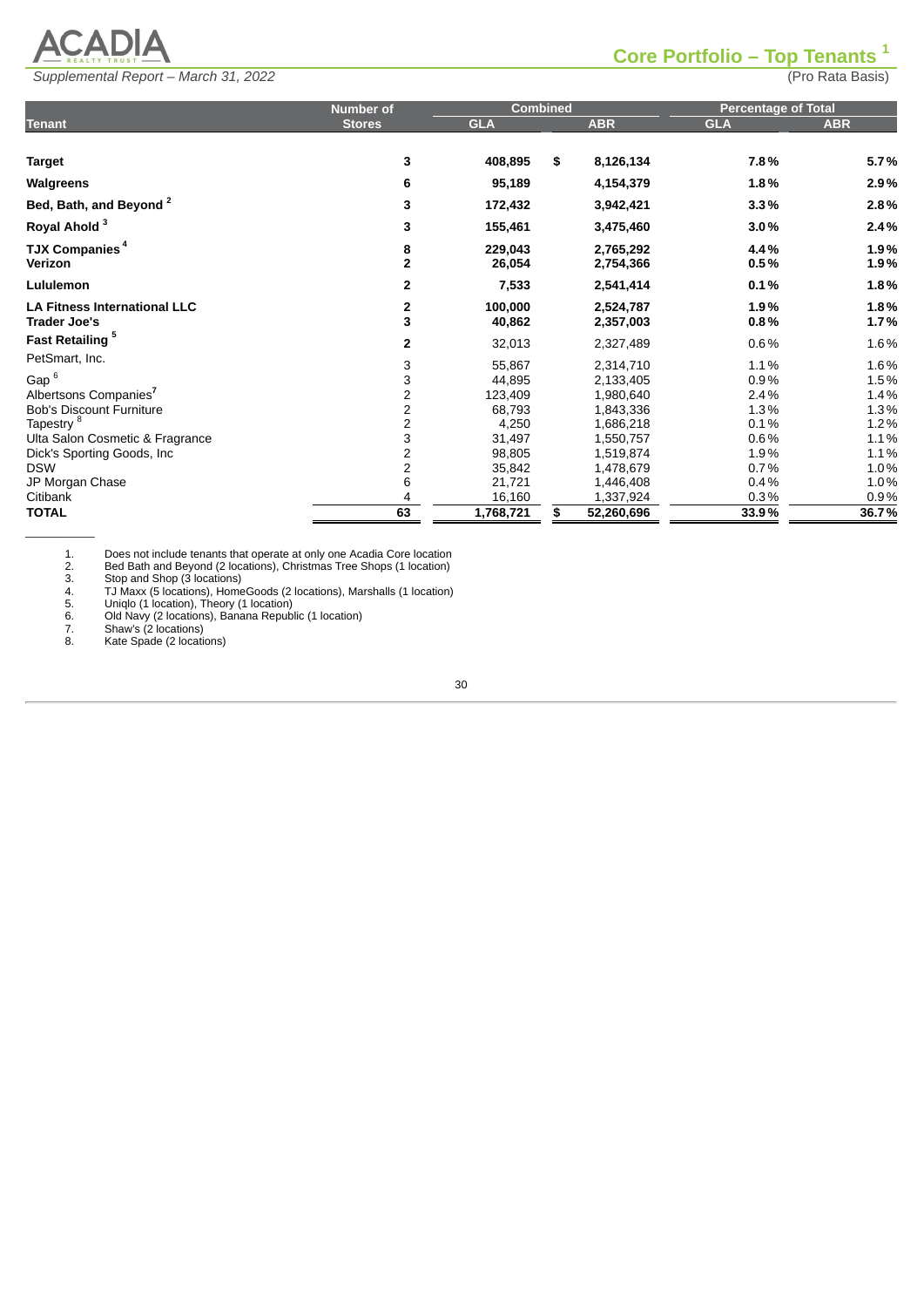

<span id="page-45-0"></span>

|                             |                 |                 | <b>Street Tenants</b> |            |                |                 |                 | <b>Anchor Tenants</b> |            |          |
|-----------------------------|-----------------|-----------------|-----------------------|------------|----------------|-----------------|-----------------|-----------------------|------------|----------|
|                             |                 | <b>GLA</b>      |                       | <b>ABR</b> |                |                 | <b>GLA</b>      |                       | <b>ABR</b> |          |
|                             | <b>Leases</b>   | <b>Expiring</b> | <b>Percent</b>        |            | <b>Percent</b> | <b>Leases</b>   | <b>Expiring</b> | Percent               |            | Percent  |
| Year                        | <b>Expiring</b> | <b>SF</b>       | of Total              | PSF.       | of Total       | <b>Expiring</b> | <b>SF</b>       | of Total              | <b>PSF</b> | of Total |
| M to M $\overline{1}$       |                 |                 | $-$ % \$              |            | $-$ %          |                 |                 | $-$ %\$               |            | $-$ %    |
| 2022                        | 8               | 35,200          | 4.3%                  | 73.78      | 3.7%           |                 | 55,000          | 2.1%                  | 27.01      | 3.8%     |
| 2023                        | 27              | 171,607         | 20.9%                 | 74.55      | 18.4%          |                 | 332,664         | 12.8%                 | 17.40      | 14.6%    |
| 2024                        | 14              | 55,523          | 6.8%                  | 102.34     | 8.2%           | 13              | 492,207         | 18.9%                 | 14.34      | 17.9%    |
| 2025                        | 25              | 89,883          | 11.0%                 | 122.07     | 15.8%          | 10              | 391,435         | 15.0%                 | 19.52      | 19.3%    |
| 2026                        | 26              | 84,758          | 10.3%                 | 126.68     | 15.5%          | 10              | 444,889         | 17.1%                 | 10.93      | 12.3%    |
| 2027                        | 9               | 18,663          | 2.3%                  | 122.74     | $3.3\%$        | 2               | 74,188          | 2.9%                  | 14.72      | 2.8%     |
| 2028                        | 10              | 167,109         | 20.4%                 | 52.84      | 12.7%          | 6               | 416,588         | 16.0%                 | 10.11      | 10.7%    |
| 2029                        | 13              | 33,619          | 4.1%                  | 107.22     | 5.2%           | 5               | 182,205         | 7.0%                  | 16.04      | 7.4%     |
| 2030                        | 9               | 71,456          | 8.7%                  | 59.78      | 6.1%           |                 |                 | $-\%$                 |            | $-$ %    |
| 2031                        | 3               | 28,697          | 3.5%                  | 77.91      | $3.2\%$        | 2               | 50,566          | 1.9%                  | 13.94      | 1.8%     |
| <b>Thereafter</b>           | 13              | 64,040          | 7.7%                  | 85.41      | 7.9%           | 6               | 162,538         | 6.3%                  | 23.11      | 9.4%     |
| Total                       |                 |                 |                       |            |                |                 | 2,602,2         |                       |            |          |
|                             | 157             | 820,555         | $100.0\%$ \$          | 84.68      | 100.0%         | 62              | 80              | $100.0\%$ \$          | 15.11      | 100.0%   |
| Anchor GLA Owned by Tenants |                 |                 |                       |            |                |                 | 254,916         |                       |            |          |
| <b>Total Vacant</b>         |                 | 119,263         |                       |            |                |                 | 156,678         |                       |            |          |
| <b>Total Square Feet</b>    |                 |                 |                       |            |                |                 | 3,013,8         |                       |            |          |
|                             |                 | 939,818         |                       |            |                |                 | 74              |                       |            |          |

 $\overline{\phantom{a}}$ 

|                             |                 |                 | <b>Shop Tenants</b> |             |            |                 |                 | <b>Total Tenants</b> |            |                |
|-----------------------------|-----------------|-----------------|---------------------|-------------|------------|-----------------|-----------------|----------------------|------------|----------------|
|                             |                 | <b>GLA</b>      |                     |             | <b>ABR</b> |                 | <b>GLA</b>      |                      | <b>ABR</b> |                |
|                             | Leases          | <b>Expiring</b> | <b>Percent</b>      |             | Percent    | <b>Leases</b>   | <b>Expiring</b> | <b>Percent</b>       |            | <b>Percent</b> |
| Year                        | <b>Expiring</b> | <b>SF</b>       | of Total            | <b>PSF</b>  | of Total   | <b>Expiring</b> | <b>SF</b>       | of Total             | <b>PSF</b> | of Total       |
| M to M $1$                  |                 | 1,400           | $0.1\%$             | \$<br>24.40 | $0.1\%$    |                 | 1,400           | $0.0\%$ \$           | 24.40      | 0.0%           |
| 2022                        | 16              | 56,571          | 5.3%                | 27.97       | 4.8%       | 25              | 146,771         | 3.3%                 | 38.60      | 4.0%           |
| 2023                        | 41              | 140,816         | 13.2%               | 30.61       | 13.1%      | 75              | 645,087         | 14.4%                | 35.49      | 16.1%          |
| 2024                        | 35              | 153,156         | 14.3%               | 25.79       | 12.0%      | 62              | 700,886         | 15.6%                | 23.82      | 11.8%          |
| 2025                        | 34              | 115,664         | 10.8%               | 28.48       | 10.0%      | 69              | 596,982         | 13.3%                | 36.70      | 15.4%          |
| 2026                        | 37              | 143,139         | 13.4%               | 25.58       | 11.1%      | 73              | 672,786         | 15.0%                | 28.63      | 13.6%          |
| 2027                        | 30              | 111,027         | 10.4%               | 35.57       | 12.0%      | 41              | 203,878         | 4.5%                 | 35.96      | 5.2%           |
| 2028                        | 23              | 97,406          | 9.1%                | 39.04       | 11.5%      | 39              | 681,103         | 15.2%                | 24.73      | 11.9%          |
| 2029                        | 10              | 27,474          | 2.6%                | 28.84       | 2.4%       | 28              | 243,298         | 5.4%                 | 30.09      | 5.2%           |
| 2030                        | 13              | 37,839          | 3.5%                | 32.66       | 3.8%       | 22              | 109,295         | 2.4%                 | 50.39      | 3.9%           |
| 2031                        | 17              | 86,236          | 8.1%                | 28.79       | 7.5%       | 22              | 165,499         | 3.8%                 | 32.77      | 3.8%           |
| <b>Thereafter</b>           | 23              | 99,644          | 9.2%                | 38.45       | 11.7%      | 42              | 326,222         | 7.1%                 | 40.02      | 9.1%           |
| <b>Total</b>                | 280             | 1,070,3<br>72   | 100.0% \$           | 30.76       | 100.0%     | 499             | 4,493,2<br>07   | 100.0% \$            | 31.42      | 100.0%         |
| Anchor GLA Owned by Tenants |                 |                 |                     |             |            |                 | 254,916         |                      |            |                |
| <b>Total Vacant</b>         |                 | 222,084         |                     |             |            |                 | 498,025         |                      |            |                |
| <b>Total Square Feet</b>    |                 | 1,292,4<br>56   |                     |             |            |                 | 5,246,1<br>48   |                      |            |                |

1. Leases currently under month to month or in process of renewal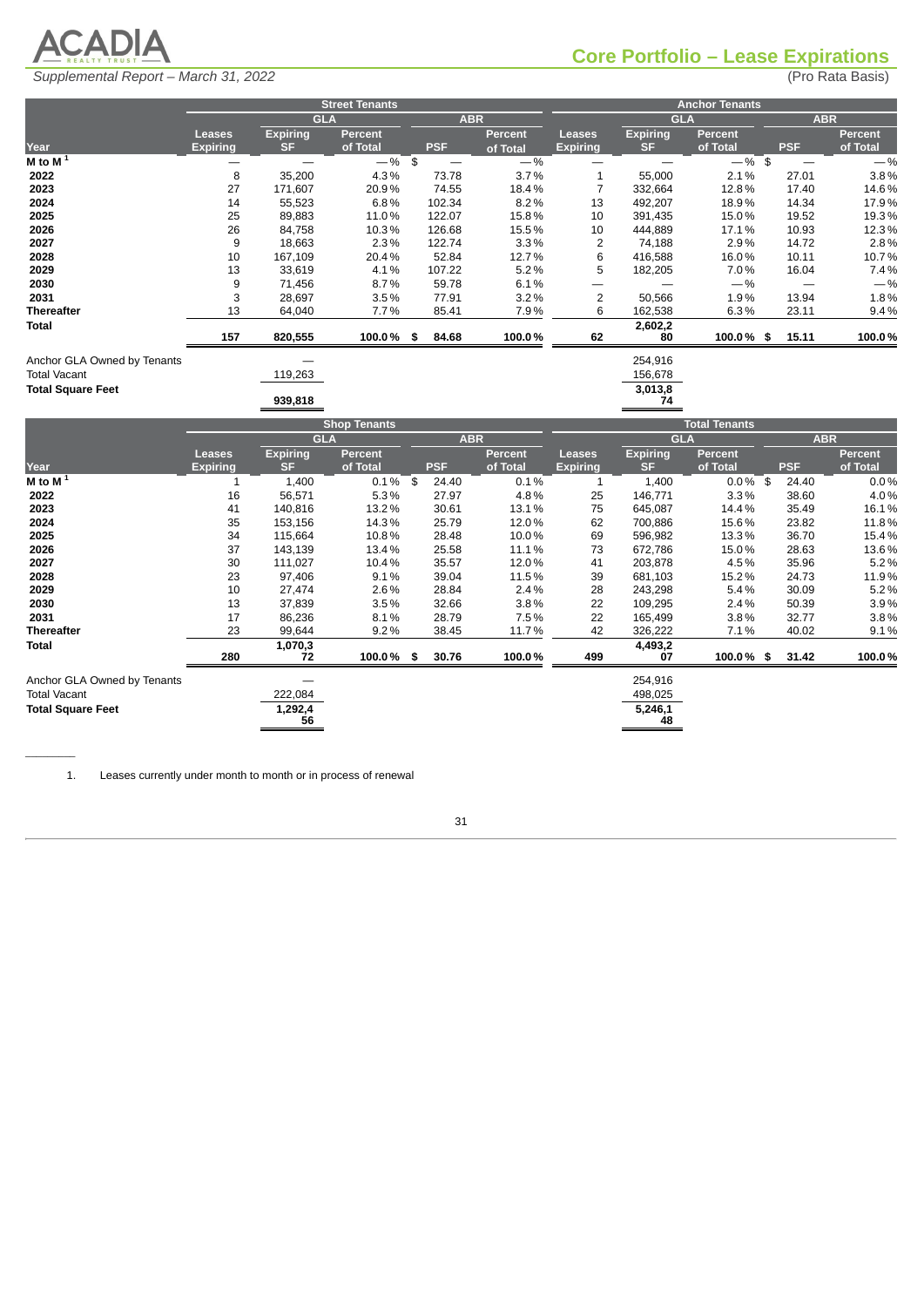

 $\overline{\phantom{a}}$ 

# <span id="page-46-0"></span>*Supplemental Report – March 31, 2022*

| 4        |
|----------|
| 12,970   |
| 34.10    |
| 35.01    |
| 42.51    |
| 12.0     |
|          |
| $(2.6\%$ |
|          |
| 21       |
| 284,858  |
| 32.29    |
| 29.81    |
| 21.29    |
| 5.8      |
| 8.3%     |
|          |
|          |
| 25       |
| 297,828  |
| 32.37    |
| 30.04    |
| 22.21    |
| 6.1      |
| 7.8%     |
|          |

1. Based on lease execution dates. Does not include leased square footage and costs related to first generation space and the Company's major redevelopment projects; renewal leases include exercised options.

2. Rents are calculated on a straight-line ("GAAP") basis and do not incorporate above- or below-market lease adjustments.

Frants are calculated on a straight-line ("GAAP") basis and do not incorporate above- or below-market lease adjustments.<br>3. Rents have not been calculated on a straight-line basis. Previous/expiring rent is that as of time rent is that which is paid at commencement.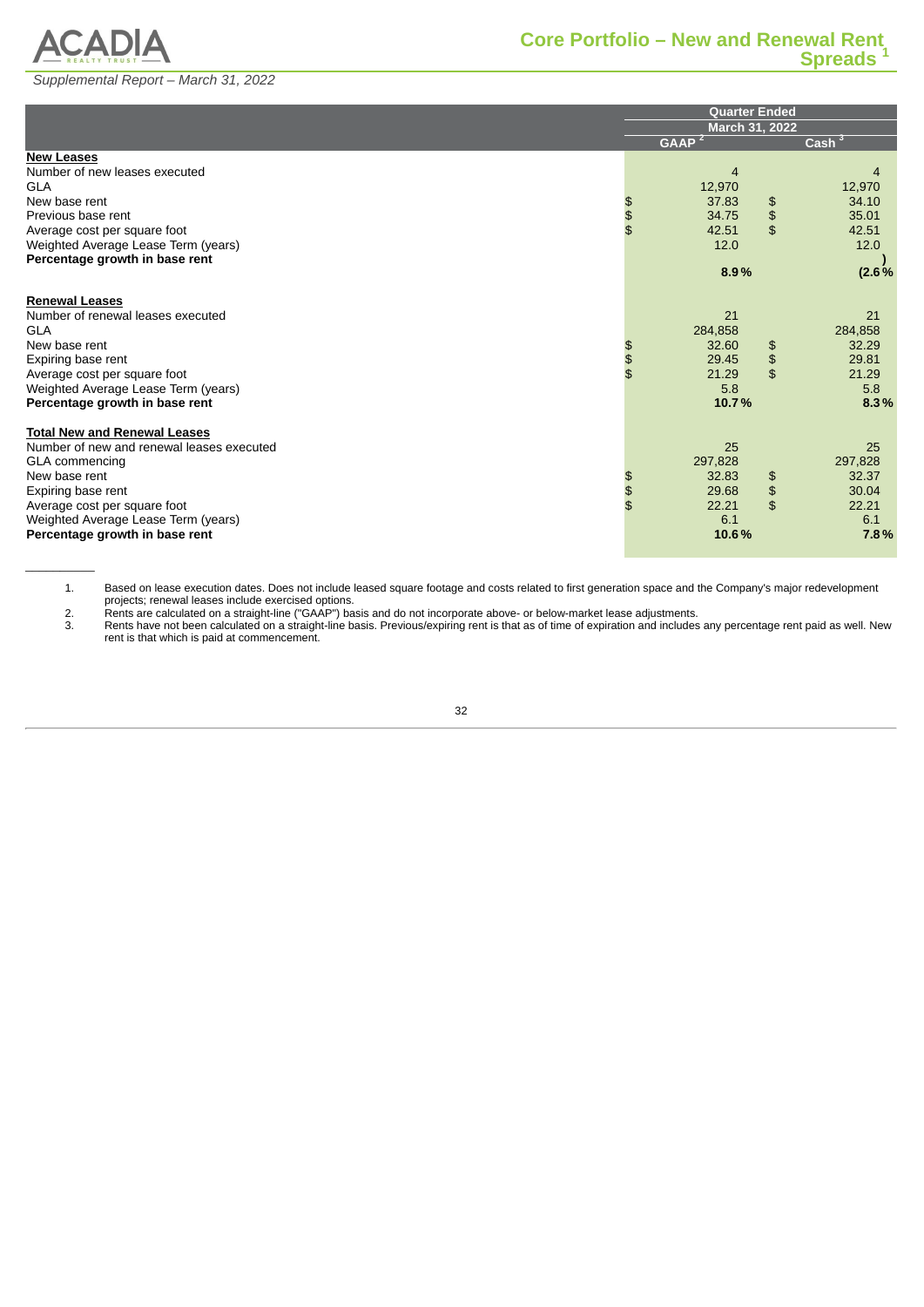

<span id="page-47-0"></span>

|                                   | <b>Year to Date</b>                               |  |        |  |  |  |  |  |
|-----------------------------------|---------------------------------------------------|--|--------|--|--|--|--|--|
|                                   | <b>March 31, 2022</b><br><b>December 31, 2021</b> |  |        |  |  |  |  |  |
| Leasing Commissions               | 1,053                                             |  | 2,360  |  |  |  |  |  |
| Tenant Improvements               | 3,403                                             |  | 10.059 |  |  |  |  |  |
| Maintenance Capital Expenditures  | 638                                               |  | 4.060  |  |  |  |  |  |
| <b>Total Capital Expenditures</b> | 5,094                                             |  | 16.479 |  |  |  |  |  |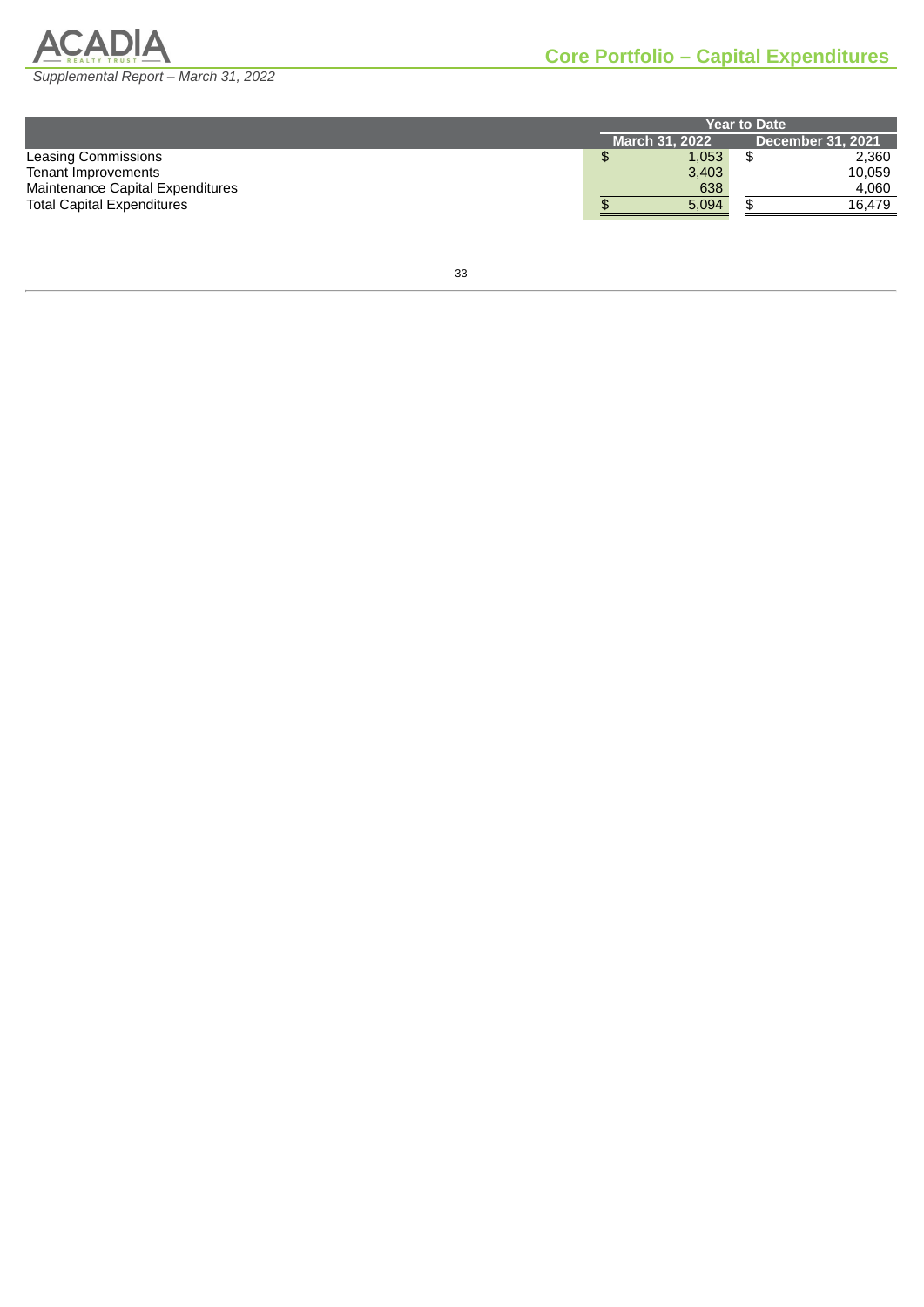# <span id="page-48-0"></span>**ACADIA**

# *Supplemental Report – March 31, 2022*

| <b>I. KEY METRICS</b>                       |            | Fund I        |                    | Fund II  |           | <b>Fund III</b> |            | Fund IV       |              | Fund V        |               | <b>Total</b>  |
|---------------------------------------------|------------|---------------|--------------------|----------|-----------|-----------------|------------|---------------|--------------|---------------|---------------|---------------|
| General Information:                        |            |               |                    |          |           |                 |            |               |              |               |               |               |
| Vintage                                     |            | Sep-2001      |                    | Jun-2004 |           | May-2007        |            | May-2012      |              | Aug-2016      |               |               |
| <b>Fund Size</b>                            |            |               | 300.               |          | 502.      |                 | 540.       |               | 520.         |               | 1,953         |               |
|                                             | \$<br>90.0 | Million       | \$<br>0            | Million  | \$<br>5   | Million         | \$<br>6    | Million       | \$<br>0      | Million       | \$<br>$\cdot$ | Million       |
| Acadia's Commitment                         |            |               |                    |          | 123.      |                 | 125.       |               | 104.         |               |               |               |
|                                             | \$<br>20.0 | Million       | \$<br>85.0         | Million  | \$<br>3   | Million         | \$<br>0    | Million       | \$<br>5      | Million       | \$<br>457.8   | Million       |
| Acadia's Pro Rata Share                     | 22.2       | $\%$          | 28.3               | $\%$     | 24.5      | $\%$            | 23.1       | $\frac{0}{0}$ | 20.1         | $\%$          | 23.4          | $\frac{0}{0}$ |
| Acadia's Promoted Share $^{\rm 1}$          | 37.8       | %             | 42.7               | %        | 39.6      | $\%$            | 38.5       | $\frac{0}{0}$ | 36.1         | $\%$          | 38.8          | $\%$          |
| <b>Preferred Return</b>                     | 9.0        | $\frac{0}{0}$ | 8.0                | $\%$     | 6.0       | $\%$            | 6.0        | $\frac{0}{0}$ | 6.0          | $\%$          | 6.4           | $\%$          |
| Current-Quarter, Fund-Level<br>Information: |            |               |                    |          |           |                 |            |               |              |               |               |               |
| Cumulative Contributions <sup>2</sup>       |            |               | 384.               |          | 448.      |                 | 488.       |               | 347.         |               | 1,754         |               |
|                                             | \$<br>86.6 | Million       | \$<br>$\mathbf{1}$ | Million  | \$<br>1   | Million         | \$         | Million       | \$<br>9      | Million       | \$<br>.9      | Million       |
| Cumulative Net Distributions <sup>3</sup>   | 195.       |               | 169.               |          | 601       |                 | 193.       |               |              |               | 1,220         |               |
|                                             | \$<br>4    | Million       | \$<br>8            | Million  | \$<br>5   | Million         | \$<br>1    | Million       | \$<br>61.0   | Million       | \$<br>8.      | Million       |
| Net Distributions/Contributions             | 225.       |               |                    |          | 134.      |                 |            |               |              |               |               |               |
|                                             | 6          | $\%$          | 44.2               | $\%$     | 2         | $\%$            | 39.6       | $\%$          | 17.5         | $\frac{0}{0}$ | 69.6          | $\%$          |
| Unfunded Commitment <sup>4</sup>            |            |               |                    |          |           |                 |            |               | 172.         |               |               |               |
|                                             | \$<br>0.0  | Million       | \$<br>1.2          | Million  | \$<br>1.9 | Million         | \$<br>41.9 | Million       | \$           | Million       | \$<br>217.1   | Million       |
| Acquisition Dry Powder <sup>5</sup>         | N/A        |               | N/A                |          | N/A       |                 | N/A        |               | \$<br>70.8   | Million       | \$<br>70.8    | Million       |
| <b>Investment Period Closes</b>             | Close      |               | Close              |          | Close     |                 | Close      |               |              |               |               |               |
|                                             | d          |               | d                  |          | d         |                 | d          |               | Aug-<br>2022 |               |               |               |
| Currently in a Promote Position?            |            |               |                    |          |           |                 |            |               |              |               |               |               |
| (Yes/No)                                    | <b>No</b>  |               | <b>No</b>          |          | No        |                 | No         |               | No           |               |               |               |

#### **II. FEES & PRIORITY DISTRIBUTIONS EARNED BY ACADIA**

| Type:                                  | Applicable to    | <b>Description</b>                                                                                                                                                                                                                                                                                                                                 |
|----------------------------------------|------------------|----------------------------------------------------------------------------------------------------------------------------------------------------------------------------------------------------------------------------------------------------------------------------------------------------------------------------------------------------|
| Asset Management <sup>o</sup>          | Fund   & II      | 1.0% in 2021, 0.75% in 2022, 0% in 2023                                                                                                                                                                                                                                                                                                            |
| Asset Management                       | Fund III         | Currently 0%                                                                                                                                                                                                                                                                                                                                       |
| Asset Management <sup>6</sup>          | Fund IV          | 1.5% of Implied Capital during the investment period; 1.25% of Implied Capital post-investment period                                                                                                                                                                                                                                              |
| Asset Management '                     | Fund V           | 1.5% of Implied Capital for Year 1-4 of the investment period; 1.5% of Allocated Capital Commitments for<br>Year 5 of the investment period (August 26, 2020-August 25, 2021); 1.0% of Allocated Capital Commitments<br>for Year 6 of the investment period (August 26, 2021-August 25, 2022); 1.25% of Implied Capital post-<br>investment period |
| <b>Property Management</b>             | All funds        | 4.0% of gross property revenues                                                                                                                                                                                                                                                                                                                    |
| Leasing                                | All funds        | Market-rate leasing commissions                                                                                                                                                                                                                                                                                                                    |
| <b>Construction/Project Management</b> | All funds        | Market-rate fees                                                                                                                                                                                                                                                                                                                                   |
| Development                            | Fund III. IV & V | 3.0% of total project costs                                                                                                                                                                                                                                                                                                                        |
|                                        |                  |                                                                                                                                                                                                                                                                                                                                                    |

1. Acadia's "Promoted Share" reflects Acadia's share of fund profits once all partners (including Acadia) have received a return of their cumulative contributions plus their cumulative preferred return. Acadia's Promoted Share equals a 20% promote plus Acadia's pro rata share of the remaining 80%.

2. With regard to Fund II, the additional contributions over original Fund Size reflects prior-period distributions that were re-contributed to the Fund during 2016, 2020 and 2021 to fund the on-going redevelopment of existing Fund II investments.

3. Net of fees and promote. Fund I has made its final distribution and was fully liquidated in 2018.

4. Unfunded Commitments are set aside to complete leasing and development at existing fund investments and to make new Fund V investments. The Unfunded Commitment will not equal Fund Size less Cumulative Contributions in those instances where certain fund distributions have been marked as recallable or where the fund has released commitments due to, among other reasons, the closing of the fund's investment period or accelerated asset sales.

5. Unfunded Commitments available to deploy into new unidentified investments.

6. Implied Capital is Fund Size less capital attributed to sold investments or released. Post-investment period, Fund IV Implied Capital also excludes \$41.9 million of general reserves.

7. Implied Capital is Fund Size less capital attributed to sold investments or released. Allocated Capital Commitments are computed as the Fund Size less Acquisition Dry Powder.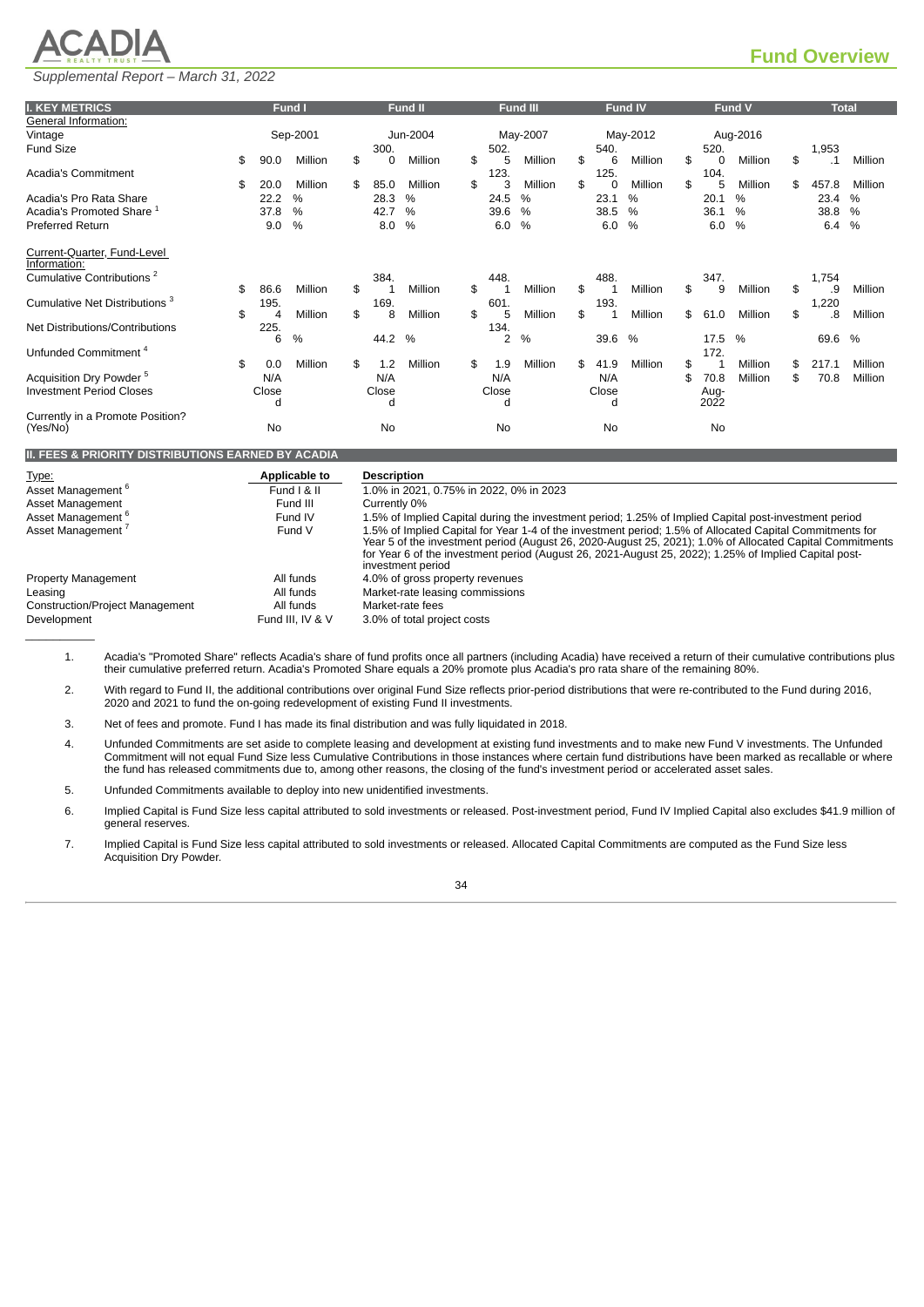

<span id="page-49-0"></span>*Supplemental Report – March 31, 2022*

|                                                                                                               |                                                          | Year                         | Fund                                 |                                  |                | <b>Gross Leasable Area</b> |                                  |                                  | In Place Occupancy               |                                  |                                  | Leased                             | <b>Annualize</b><br>d      |                                                             |
|---------------------------------------------------------------------------------------------------------------|----------------------------------------------------------|------------------------------|--------------------------------------|----------------------------------|----------------|----------------------------|----------------------------------|----------------------------------|----------------------------------|----------------------------------|----------------------------------|------------------------------------|----------------------------|-------------------------------------------------------------|
| <b>Property</b>                                                                                               | <b>Key Tenants</b>                                       | Acquire<br>п                 | Ownersh<br>ip%                       | <b>Street</b>                    | <b>Anchors</b> | <b>Shops</b>               | <b>Total</b>                     | <b>Stree</b>                     | Anch<br>ors                      | Shop<br>ß                        | <b>Total</b>                     | Occupa<br>ncy                      | <b>Base Rent</b><br>(ABR)  | $\begin{array}{c} \texttt{ABR} \\ \texttt{PSF} \end{array}$ |
| Fund II Portfolio<br>Detail                                                                                   |                                                          |                              |                                      |                                  |                |                            |                                  |                                  |                                  |                                  |                                  |                                    |                            |                                                             |
| NEW YORK<br>New York<br><b>City Point</b>                                                                     | Target, Alamo<br>Drafthouse                              | 2007                         | 94.2%                                |                                  | 352,201        | 188,869                    | 541,070                          | —%                               | 64.3%                            | 24.9%                            | 50.5%                            |                                    | 75.0 % \$ 9,796,02<br>3    | \$35.8<br>3                                                 |
| Total - Fund II                                                                                               |                                                          |                              |                                      |                                  | 352,201        | 188,869                    | 541,070                          | $-$ %                            | 64.3%                            | 24.9%                            | 50.5%                            | 75.0%\$                            | 9,796,02<br>3              | $\frac{35.8}{3}$<br>\$                                      |
| Fund III Portfolio<br><u>Detail</u>                                                                           |                                                          |                              |                                      |                                  |                |                            |                                  |                                  |                                  |                                  |                                  |                                    |                            |                                                             |
| <b>NEW YORK</b><br>New York<br>640 Broadway                                                                   | Swatch                                                   | 2012                         | 100.0%                               | 4,637                            |                |                            | 4,637                            | 76.3%                            | $-$ %                            | $-$ %                            | 76.3%                            |                                    | 91.6 % \$895,245           | \$252<br>90                                                 |
| Total - Fund III                                                                                              |                                                          |                              |                                      | 4,637                            |                |                            | 4,637                            | 76.3%                            | $-$ %                            | $-\%$                            | 76.3%                            |                                    | 91.6 % \$ 895,245          | 252.<br>90<br>\$                                            |
| <b>Fund IV Portfolio</b><br>Detail                                                                            |                                                          |                              |                                      |                                  |                |                            |                                  |                                  |                                  |                                  |                                  |                                    |                            |                                                             |
| <b>NEW YORK</b><br>New York<br>801 Madison Avenue<br>210 Bowery<br>27 East 61st Street<br>17 East 71st Street | ÷<br>The Row                                             | 2015<br>2012<br>2014<br>2014 | 100.0%<br>100.0%<br>100.0%<br>100.0% | 2,522<br>2,538<br>4,177<br>8,432 | -              |                            | 2,522<br>2,538<br>4,177<br>8,432 | $-$ %<br>$-$ %<br>$-$ %<br>82.2% | $-$ %<br>$-$ %<br>$-$ %<br>$-$ % | $-$ %<br>$-$ %<br>$-$ %<br>$-$ % | $-$ %<br>$-$ %<br>$-$ %<br>82.2% | $-$ %\$<br>$-$ %<br>$-\%$<br>82.2% | 1,832,34<br>5              | \$<br>264.<br>33                                            |
| 1035 Third Avenue <sup>2</sup>                                                                                |                                                          | 2015                         | 100.0%                               | 7,634                            |                |                            | 7,634                            | 100.%<br>$\mathbf 0$             | $-$ %                            | $-$ %                            | 100.%<br>0                       | 100.0%                             | 1,265,74<br>6              | 165.<br>80                                                  |
| New Jersey<br>Paramus Plaza                                                                                   | Ashley Furniture,<br>Marshalls                           | 2013                         | 50.0%                                |                                  | 87,539         | 65,955                     | 153,494                          | $-$ %                            | 100.0%                           | 100.%<br>0                       | 100.%<br>0                       | 100.0%                             | 3,233,83<br>4              | 21.0<br>7                                                   |
| <b>BOSTON</b><br>Massachusetts<br><b>Restaurants at Fort</b><br>Point                                         |                                                          | 2016                         | 100.0%                               | 15,711                           |                |                            | 15,711                           | 100.%<br>0                       | .96                              | $-$ %                            | 100.%<br>0                       | 100.0%                             | 1,030,23<br>4              | 65.5<br>7                                                   |
| Rhode Island<br>650 Bald Hill Road                                                                            | Dick's Sporting Goods,<br><b>Burlington Coat Factory</b> | 2015                         | 90.0%                                |                                  | 55,000         | 105,448                    | 160,448                          | $-$ %                            | 100.0%                           | 77.7%                            | 85.4%                            | 85.4%                              | 2,052,67<br>$\overline{2}$ | 14.9<br>9                                                   |
| <b>MID-ATLANTIC</b><br><u>Virginia</u><br>Promenade at<br>Manassas                                            | Home Depot                                               | 2013                         | 98.6%                                |                                  | 209,356        | 71,404                     | 280,760                          | —%                               | 100.0%                           | 100.%<br>0                       | 100.%<br>0                       | 100.0%                             | 3,681,26<br>3              | 13.1<br>1                                                   |
| Delaware<br>Eden Square                                                                                       | Giant Food, LA Fitness                                   | 2014                         | 98.6%                                |                                  | 116,003        | 113,933                    | 229,936                          | $-$ %                            | 100.0%                           | 81.9%                            | 91.0%                            | 91.0%                              | 3,265,63<br>0              | 15.6<br>$\mathbf 0$                                         |
| <b>MIDWEST</b><br>Illinois<br>Lincoln Place<br><b>SOUTHEAST</b>                                               | Kohl's, Marshall's, Ross                                 | 2017                         | 100.0%                               |                                  | 144,302        | 127,758                    | 272,060                          | $-$ %                            | 100.0%                           | 90.5%                            | 95.6%                            | 95.6%                              | 3,087,47<br>9              | 11.8<br>8                                                   |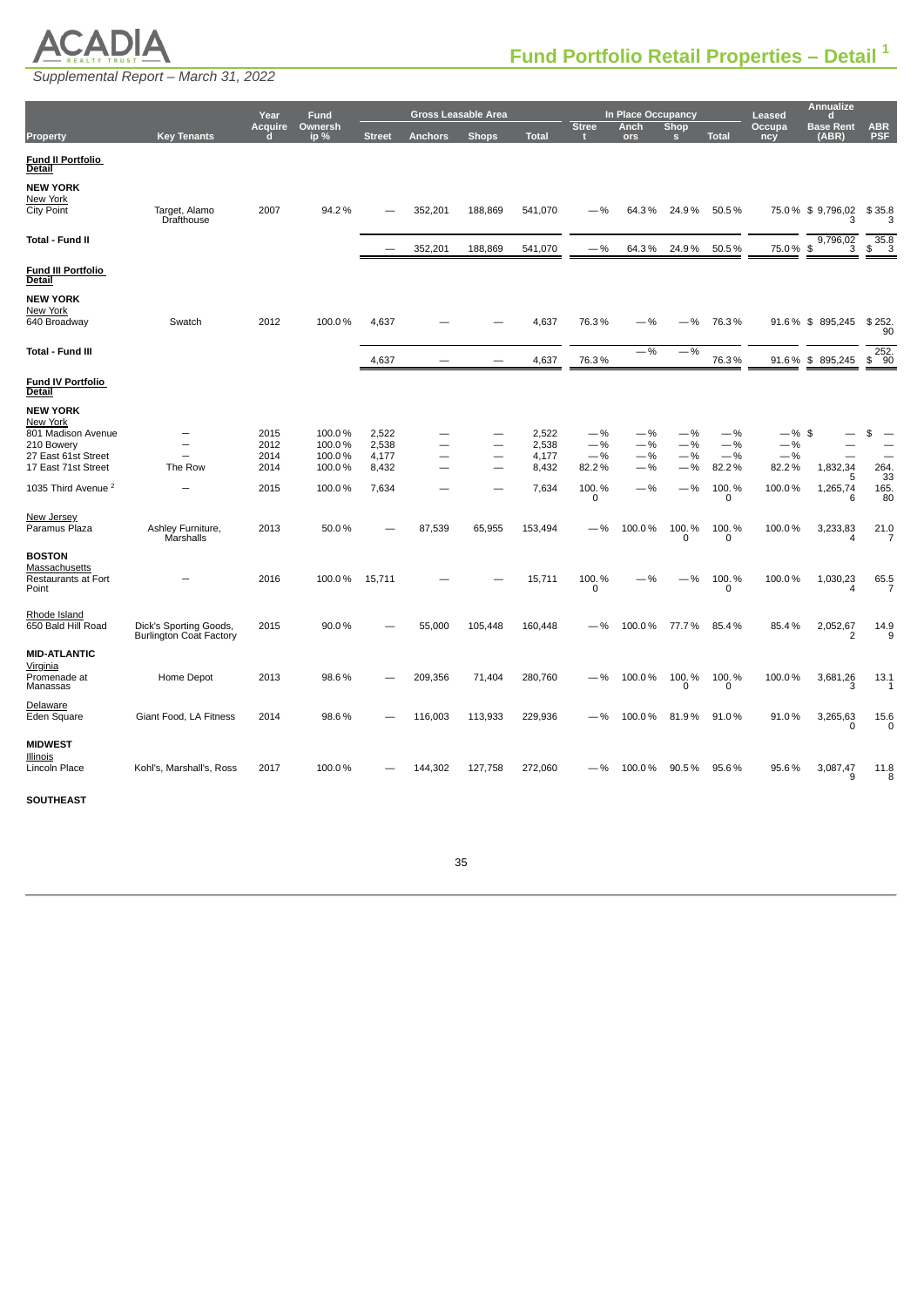

*Supplemental Report – March 31, 2022*

| <u>Georgia</u><br><b>Broughton Street</b><br>Portfolio<br>(13 properties)                    | H&M, Lululemon,<br>Kendra Scott, Starbucks                       | 2014         | 100.0%           | 96,331          |                    |                   | 96,331             | 88.4%          |                 | %                 | 88.4%          | 88.4%          | 3,071,60<br>1                    | 36.0<br>9                                |
|----------------------------------------------------------------------------------------------|------------------------------------------------------------------|--------------|------------------|-----------------|--------------------|-------------------|--------------------|----------------|-----------------|-------------------|----------------|----------------|----------------------------------|------------------------------------------|
| North Carolina<br><b>Wake Forest</b><br>Crossing                                             | Lowe's, TJ Maxx                                                  | 2016         | 100.0%           |                 | 113,353            | 88,972            | 202,325            | . %            | 100.0%          | 95.5%             | 98.0%          | 100.0%         | 3,128,52                         | 15.7<br>8                                |
| WEST<br>California<br>146 Geary Street<br>Union and Fillmore<br>Collection (3<br>properties) | Eileen Fisher, Bonobos                                           | 2015<br>2015 | 100.0%<br>90.0%  | 11,436<br>7,148 |                    |                   | 11,436<br>7,148    | $-$ %<br>77.9% | $-$ %<br>$-$ %  | $-$ %<br>$-$ %    | $-$ %<br>77.9% | $-$ %<br>77.9% | 632,195                          | 113.<br>60                               |
| Total - Fund IV                                                                              |                                                                  |              |                  | 155,92<br>9     | 725,553            | 573,470           | 1,454,9<br>52      | 77.6%          | 100.0%          | 89.5%             | 93.5%          | 93.7%          | 26,281,5<br>\$<br>26             | 19.3<br>\$<br>3                          |
| Fund V Portfolio<br>Detail                                                                   |                                                                  |              |                  |                 |                    |                   |                    |                |                 |                   |                |                |                                  |                                          |
| <b>SOUTHWEST</b><br>New Mexico<br>Plaza Santa Fe                                             | TJ Maxx, Best Buy,<br>Ross Dress for Less                        | 2017         | 100.0%           |                 | 153,983            | 70,169            | 224,152            | —%             | 100.0%          | 91.5%             | 97.3%          |                | 97.3% \$3,988,35<br>8            | \$18.2<br>8                              |
| Texas<br>Wood Ridge Plaza                                                                    | Kirkland's, Office Depot                                         | 2022         | 90.0%            |                 |                    | 211,183           | 211,183            | —%             | %               | 84.7%             | 84.7%          | 89.2%          | 3,703,33                         | 20.7                                     |
| La Frontera Plaza                                                                            | Kohl's, Hobby Lobby                                              | 2022         | 90.0%            |                 | 203,500            | 330,930           | 534,430            | $-$ %          | 100.0%          | 81.1%             | 88.3%          | 88.3%          | $\Omega$<br>6,452,05<br>$\Delta$ | $\overline{2}$<br>13.6<br>7              |
| <b>MIDWEST</b><br><u>Michigan</u><br>New Towne Plaza<br><b>Fairlane Green</b>                | Kohl's, Jo-Ann's, DSW<br>TJ Maxx, Michaels,<br>Bed Bath & Beyond | 2017<br>2017 | 100.0%<br>100.0% |                 | 145,389<br>109,952 | 45,141<br>160,235 | 190,530<br>270,187 | .9/0<br>$-$ %  | 100.0%<br>74.5% | 89.8%<br>84.3%    | 97.6%<br>80.3% | 97.6%<br>95.2% | 2,241,93<br>6<br>4,396,49<br>3   | 12.0<br>6<br>20.2<br>7                   |
| <b>NORTHEAST</b><br>Maryland<br>Frederick County (2<br>properties)                           | Kohl's, Best Buy,<br>Ross Dress for Less                         | 2019         | 90.0%            |                 | 251,988            | 278,778           | 530,766            | .96            | 100.0%          | 76.1%             | 87.4%          | 90.6%          | 6,753,19<br>$\overline{c}$       | 14.5<br>5                                |
| Connecticut<br><b>Tri-City Plaza</b>                                                         | TJ Maxx, HomeGoods                                               | 2019         | 90.0%            |                 | 129,940            | 172,948           | 302,888            | —%             | 100.0%          | 81.8%             | 89.6%          | 89.6%          | 3,955,09<br>5                    | 14.5<br>7                                |
| New Jersey<br>Midstate                                                                       | ShopRite, Best Buy,<br>DSW, PetSmart                             | 2021         | 100.0%           |                 | 253,779            | 131,337           | 385,116            | $-0/$          | 90.5%           | 70.8%             | 83.8%          | 83.8%          | 6,217,52<br>q                    | 19.2<br>6                                |
| Pennsylvania<br>Monroe Marketplace                                                           | Kohl's, Dick's Sporting<br>Goods,<br>Giant Food                  | 2021         | 100.0%           |                 | 263,376            | 108,276           | 371,652            | $-$ %          | 100.0%          | 100.%<br>$\Omega$ | 100.%<br>0     | 100.0%         | 4,231,26                         | 11.3<br>g                                |
| Rhode Island<br>Lincoln Commons                                                              | Stop and Shop,<br>Marshalls,<br>HomeGoods                        | 2019         | 100.0%           |                 | 194,470            | 267,551           | 462,021            | —%             | 100.0%          | 69.9%             | 82.6%          | 88.0%          | 5,092,93                         | $\begin{array}{c} 13.3 \\ 5 \end{array}$ |
| <b>SOUTHEAST</b><br><u>Virginia</u><br>Landstown Commons<br>Florida                          | Best Buy, Bed Bath &<br>Beyond,<br>Ross Dress for Less           | 2019         | 100.0%           |                 | 87,883             | 316,925           | 404,808            | $-$ %          | 100.0%          | 82.7%             | 86.4%          | 88.1%          | 7,378,34                         | 21.0<br>8                                |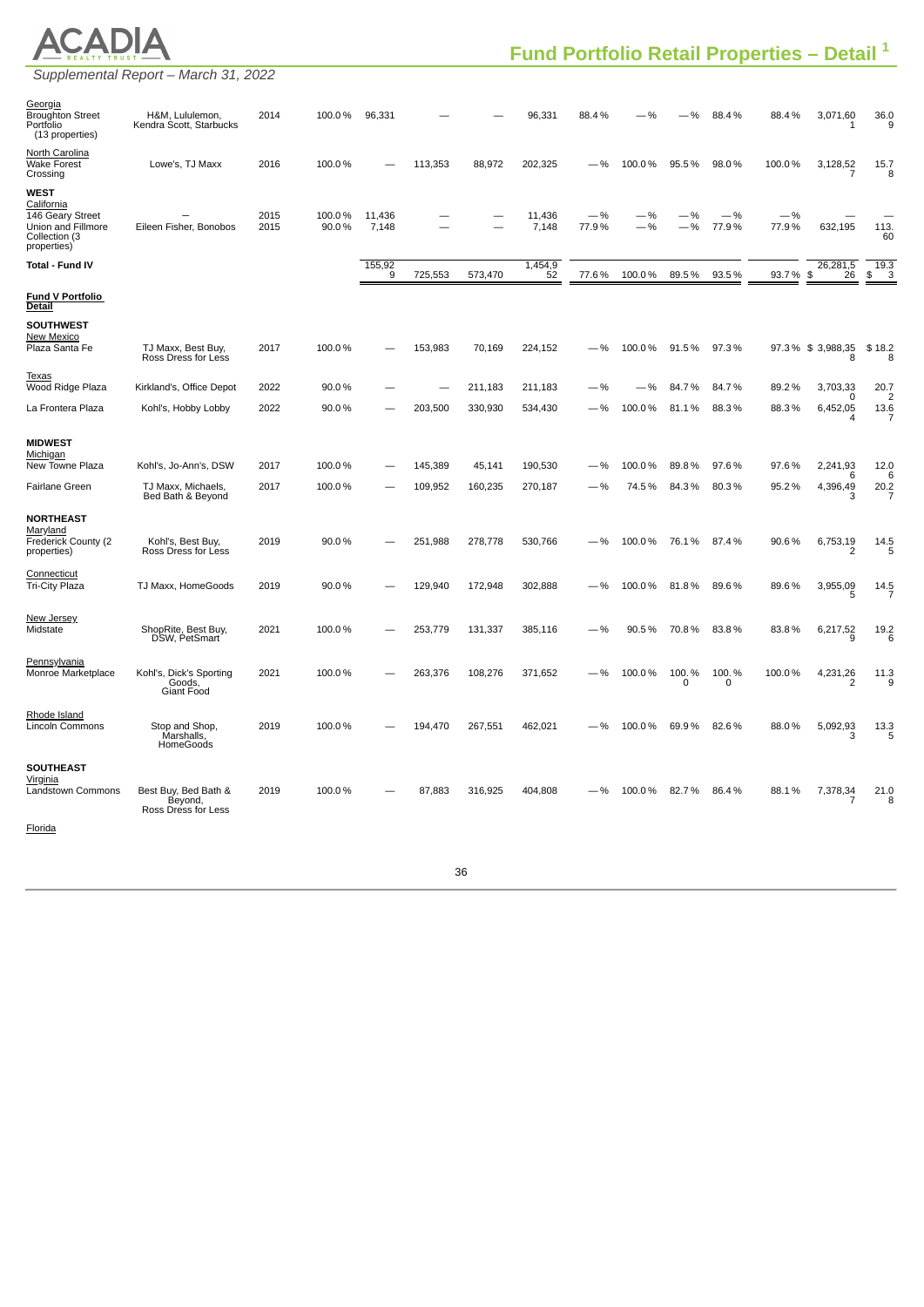| <b>Acadia Share of Total Fund Properties</b>          |                                           |      |        | 36.991      | 881.715       | 753,357           | 1,672,0<br>63 | 77.5%  | 94.0%  | 80.7%      | 87.6%      | 91.6% \$                                               | 25,073,9<br>70           | 17.1<br>$\overline{2}$<br>\$ |
|-------------------------------------------------------|-------------------------------------------|------|--------|-------------|---------------|-------------------|---------------|--------|--------|------------|------------|--------------------------------------------------------|--------------------------|------------------------------|
| <b>TOTAL FUND PROPERTIES</b>                          |                                           |      |        | 160,56<br>6 | 4,309,0<br>ÓЗ | 3,763,9<br>81     | 8,233,5<br>50 | 77.5%  | 94.7%  | 81.6%      | 88.4%      | 92.0%\$                                                | 122,096,<br>738          | 16.7<br>\$<br>8              |
| Total - Fund V                                        |                                           |      |        |             | 3,231,2<br>49 | $3,001,6$<br>$42$ | 6,232,8<br>91 | $-9/6$ | 96.8%  | 83.7%      | 90.5%      | 93.0% \$                                               | 85,123,9<br>44           | 15.0<br>\$<br>9              |
| Utah<br>Family Center at<br>Riverdale                 | Target, Sportman's<br>Warehouse           | 2019 | 89.4%  |             | 256,673       | 115,709           | 372,382       | $- 96$ | 80.5%  | 97.7%      | 85.9%      | 98.0%                                                  | 3,337,70<br>5            | 10.4<br>$\Delta$             |
| <b>WEST</b><br>California<br><b>Elk Grove Commons</b> | Kohl's. HomeGoods                         | 2018 | 100.0% |             | 132.489       | 109.589           | 242,078       | — %    | 100.0% | 88.8%      | 94.9%      | 97.0%                                                  | 4,874,44<br>q            | 21.2                         |
| <b>Hiram Pavilion</b>                                 | Kohl's, HomeGoods                         | 2018 | 100.0% |             | 209,423       | 153,252           | 362,675       | — %    | 100.0% | 98.6%      | 99.4%      | 99.4%                                                  | 4,529,10<br><sup>0</sup> | 12.5<br>6                    |
| Georgia<br>Canton Marketplace                         | Dick's, TJ Maxx, Best<br>Buy              | 2021 | 100.0% |             | 132,569       | 219,409           | 351,978       | — %    | 100.0% | 81.3%      | 88.3%      | 89.8%                                                  | 5,335,78<br>3            | 17.1                         |
| Alabama<br><b>Trussville Promenade</b>                | Wal-Mart, Regal<br>Cinemas                | 2018 | 100.0% |             | 366,010       | 97,671            | 463,681       |        | 100.0% | 72.4%      | 94.2%      | 95.1%                                                  | 4,438,88                 | 10.1<br>6                    |
| North Carolina<br><b>Hickory Ridge</b>                | Kohl's, Best Buy, Dick's                  | 2017 | 100.0% |             | 266,584       | 113,981           | 380,565       | $-$ %  | 100.0% | 100.%<br>n | 100.%<br>0 | 100.0%                                                 | 4,726,78<br>$\mathbf{1}$ | 12.4<br>$\mathcal{P}$        |
| Palm Coast Landing                                    | TJ Maxx, PetSmart,<br>Ross Dress for Less | 2019 | 100.0% |             | 73,241        | 98.558            | 171,799       | $-$ %  | 100.0% | 97.6%      | 98.6%      | 98.6%                                                  | 3,470,71<br>Δ            | 20.4                         |
|                                                       | Supplemental Report - March 31, 2022      |      |        |             |               |                   |               |        |        |            |            |                                                        |                          |                              |
|                                                       |                                           |      |        |             |               |                   |               |        |        |            |            | Fund Portfolio Retail Properties - Detail <sup>1</sup> |                          |                              |

1. Excludes properties under development, see "Development and [Redevelopment](#page-53-0) Activity" page of this Supplemental Report. The above occupancy and rent amounts do not include space which is currently leased, other than "leased occupancy," but for which rent payment has not yet commenced. Residential and office GLA is excluded.

2. Property also includes 12,371 sf of 2nd floor office space and 29,760 sf parking garage (131 spaces).

 $\overline{\phantom{a}}$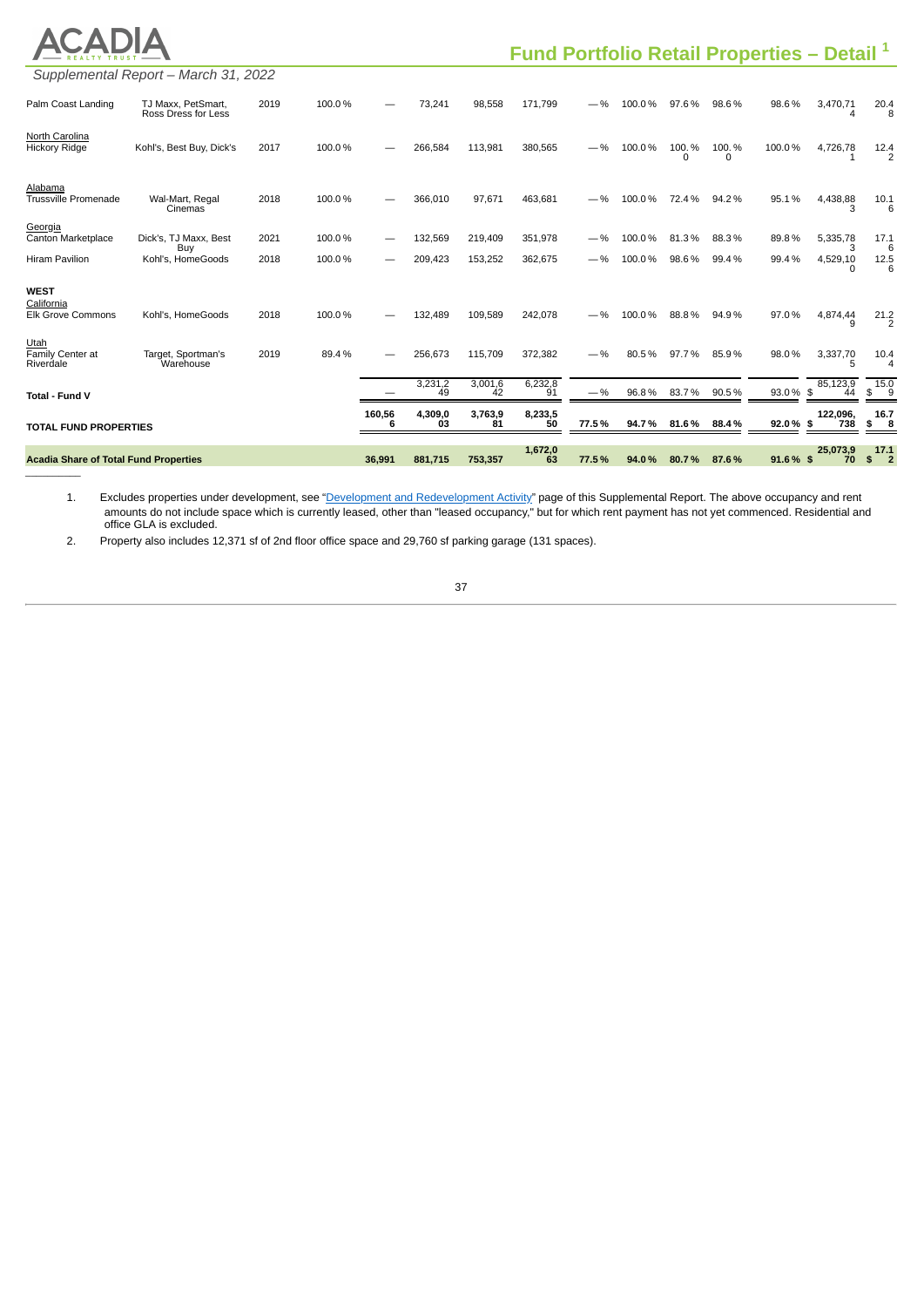

# <span id="page-52-0"></span>**Fund Lease Expirations**

|                   |                |                | <b>FUND II</b>      |               |            |            |                |                 | FUND III            |                   |            |            |
|-------------------|----------------|----------------|---------------------|---------------|------------|------------|----------------|-----------------|---------------------|-------------------|------------|------------|
|                   |                |                | <b>GLA</b>          |               |            | <b>ABR</b> |                | <b>GLA</b>      |                     |                   |            | <b>ABR</b> |
|                   |                | <b>Expirin</b> |                     |               |            | Percen     |                |                 | Percen              |                   |            | Percen     |
|                   | Leases         | $\mathbf{q}$   | <b>Percent</b>      |               |            |            | <b>Leases</b>  | <b>Expiring</b> |                     |                   |            |            |
|                   | <b>Expirin</b> |                |                     |               |            |            | <b>Expirin</b> |                 |                     |                   |            |            |
| Year              | σı             | <b>SF</b>      | of Total            | <b>Amount</b> | <b>PSF</b> | of Total   | $\sigma$       | <b>SF</b>       | of Total            | <b>Amount</b>     | <b>PSF</b> | of Total   |
| $M$ to $M1$       | —              |                | $-$ %\$             |               | \$         | $-$ %      |                |                 | $-$ %\$             |                   | \$         | $-$ %      |
| 2022              |                |                | $-$ %               | —             |            | $-$ %      |                |                 | $-$ %               |                   |            | $-$ %      |
| 2023              |                |                |                     |               |            |            |                |                 |                     |                   | 371.2      |            |
|                   |                |                | $-$ %               |               |            | $-$ %      | 1              | 159             | 18.3%               | 59,032            |            | 26.9%      |
| 2024              |                |                | $-$ %               |               |            | $-$ %      |                |                 | $-$ %               |                   |            | $-$ %      |
| 2025              |                |                | $-$ %               |               |            | $-$ %      |                |                 | $-$ %               | –                 |            | $-$ %      |
| 2026              |                |                |                     |               | 108.8      |            |                |                 |                     |                   |            |            |
|                   | $\mathbf{1}$   | 655            | $0.9\%$             | 71,279        | 2          | 2.7%       |                |                 | $-$ %               |                   |            | $-$ %      |
| 2027              |                |                | $-$ %               |               |            | $-$ %      |                |                 | $-$ %               |                   |            | $-$ %      |
| 2028              |                |                |                     |               |            |            |                |                 |                     |                   | 235.5      |            |
|                   | 2              | 5,951          | 8.2%                | 391,648       | 65.81      | 15.0%      | 1              | 306             | 35.3%               | 72,073            | 3          | 32.9%      |
| 2029              |                |                |                     |               | 194.7      |            |                |                 |                     |                   |            |            |
|                   | 1              | 254            | $0.3\%$             | 49,462        | 3          | 1.9%       |                |                 | $-$ %               |                   |            | $-$ %      |
| 2030              |                |                |                     |               |            |            |                |                 |                     |                   | 224.0      |            |
|                   |                |                | $-$ %               |               |            | $-$ %      | $\mathbf{1}$   | 177             | 20.4%               | 39,664            | 9          | 18.1%      |
| 2031              |                |                |                     |               |            |            |                |                 |                     |                   | 214.8      |            |
|                   |                |                | $-$ %               |               |            | $-$ %      | $\mathbf{1}$   | 226             | 26.0%               | 48,566            | 9          | 22.1%      |
| <b>Thereafter</b> |                | 66,14          |                     | 2,103,1       |            |            |                |                 |                     |                   |            |            |
|                   | 6              | 8              | 90.6%               | 49            | 31.79      | 80.4%      |                |                 | $-$ %               |                   |            | $-$ %      |
| <b>Total</b>      |                | 73,00          |                     | 2,615,5       |            |            |                |                 |                     |                   | 252.9      |            |
|                   | 10             | 8              | 100.0% \$           | 38            | \$35.83    | 100.0%     | 4              | 868             |                     | 100.0% \$ 219,335 | \$<br>0    | 100.0%     |
|                   |                |                |                     |               |            |            |                |                 |                     |                   |            |            |
|                   |                | 71,45          |                     |               |            |            |                |                 |                     |                   |            |            |
|                   |                | 8              | <b>Total Vacant</b> |               |            |            |                | 268             | <b>Total Vacant</b> |                   |            |            |
|                   |                |                |                     |               |            |            |                |                 |                     |                   |            |            |



**66 Total Square Feet 1,136 Total Square Feet**

**1,213,4 06 Total Square Feet**

|                   |                                 |                | <b>FUND IV</b>      |               |                                |            |                                 |                 | <b>FUND V</b>       |                |            |            |
|-------------------|---------------------------------|----------------|---------------------|---------------|--------------------------------|------------|---------------------------------|-----------------|---------------------|----------------|------------|------------|
|                   |                                 |                | <b>GLA</b>          |               |                                | <b>ABR</b> |                                 | <b>GLA</b>      |                     |                |            | <b>ABR</b> |
|                   |                                 | <b>Expirin</b> |                     |               |                                | Percen     |                                 |                 | Percen              |                |            | Percen     |
|                   | <b>Leases</b><br><b>Expirin</b> | g              | <b>Percent</b>      |               |                                |            | <b>Leases</b><br><b>Expirin</b> | <b>Expiring</b> |                     |                |            |            |
| Year              | $\mathbf{q}$                    | <b>SF</b>      | of Total            | <b>Amount</b> | <b>PSF</b>                     | of Total   | $\alpha$                        | SF.             | of Total            | <b>Amount</b>  | <b>PSF</b> | of Total   |
| M to M $1$        | $\overline{\phantom{0}}$        |                | $-$ %               | \$            | \$<br>$\overline{\phantom{0}}$ | $-$ %      | 10                              | 5,288           |                     | 0.5% \$123,776 | \$23.41    | 0.7%       |
| 2022              | $\overline{7}$                  | 4,780          | 1.6%                | 105,877       | 22.15                          | 1.9%       | 32                              | 24,119          | 2.2%                | 512,729        | 21.26      | 3.1%       |
| 2023              |                                 |                |                     |               |                                |            |                                 | 101,54          |                     | 1,859,79       |            |            |
|                   | 10                              | 3,942          | 1.4%                | 107,103       | 27.17                          | 1.9%       | 72                              | 5               | 9.2%                |                | 18.32      | 11.2%      |
| 2024              |                                 |                |                     |               |                                |            |                                 | 176,46          |                     | 2,715,68       |            |            |
|                   | 6                               | 2,319          | 0.8%                | 60,423        | 26.06                          | 1.1%       | 85                              | 5               | 16.1%               | -6             | 15.39      | 16.3%      |
| 2025              |                                 | 17,91          |                     |               |                                |            |                                 | 185,25          |                     | 2,654,31       |            |            |
|                   | 18                              | $\overline{c}$ | 6.1%                | 779,233       | 43.50                          | 13.9%      | 78                              | 1               | 16.9%               | 4              | 14.33      | 16.0%      |
| 2026              |                                 | 33,99          |                     |               |                                |            |                                 |                 |                     | 1,836,78       |            |            |
|                   | 24                              |                | 11.7%               | 788,456       | 23.20                          | 14.0%      | 75                              | 95,195          | 8.7%                | 4              | 19.29      | 11.0%      |
| 2027              |                                 | 31,84          |                     |               |                                |            |                                 | 128,27          |                     | 1,563,70       |            |            |
|                   | 18                              | 8              | 10.9%               | 548,816       | 17.23                          | 9.8%       | 47                              | 6               | 11.7%               | 9              | 12.19      | 9.4%       |
| 2028              |                                 | 14,76          |                     |               |                                |            |                                 |                 |                     | 1,064,69       |            |            |
|                   | 10                              | 8              | 5.1%                | 280,259       | 18.98                          | 5.0%       | 25                              | 58,187          | 5.3%                | $\Omega$       | 18.30      | 6.4%       |
| 2029              |                                 | 45,59          |                     |               |                                |            |                                 |                 |                     |                |            |            |
|                   | 11                              | $\overline{7}$ | 15.6%               | 794,167       | 17.42                          | 14.1%      | 26                              | 70,935          | 6.5%                | 829,777        | 11.70      | 5.0%       |
| 2030              |                                 | 11,31          |                     |               |                                |            |                                 |                 |                     | 1,032,87       |            |            |
|                   | 6                               | 5              | 3.9%                | 196,426       | 17.36                          | 3.5%       | 27                              | 76,459          | 7.0%                | 0              | 13.51      | 6.2%       |
| 2031              |                                 | 47,31          |                     |               |                                |            |                                 |                 |                     |                |            |            |
|                   | 11                              | 9              | 16.2%               | 693,847       | 14.66                          | 12.4%      | 26                              | 57,337          | 5.2%                | 922,754        | 16.09      | 5.6%       |
| <b>Thereafter</b> |                                 | 77,92          |                     | 1,261,9       |                                |            |                                 | 120,34          |                     | 1,505,66       |            |            |
|                   | 18                              | 3              | 26.7%               | 42            | 16.19                          | 22.4%      | 27                              | 2               | 10.7%               | 2              | 12.51      | 9.1%       |
| <b>Total</b>      |                                 | 291,7          |                     | 5,616,5       |                                |            |                                 | 1,099,3         |                     | 16,622,5       |            |            |
|                   | 139                             | 14             | 100.0% \$           | 49            | \$19.25                        | 100.0%     | 530                             | 99              | 100.0%\$            | 48             | \$15.12    | 100.0%     |
|                   |                                 |                |                     |               |                                |            |                                 |                 |                     |                |            |            |
|                   |                                 | 21,34          |                     |               |                                |            |                                 | 114,00          |                     |                |            |            |
|                   |                                 |                | <b>Total Vacant</b> |               |                                |            |                                 | 7               | <b>Total Vacant</b> |                |            |            |

1. Leases currently under month to month or in process of renewal

**55 Total Square Feet**

**313,0**

 $\mathcal{L}=\mathcal{L}^{\mathcal{L}}$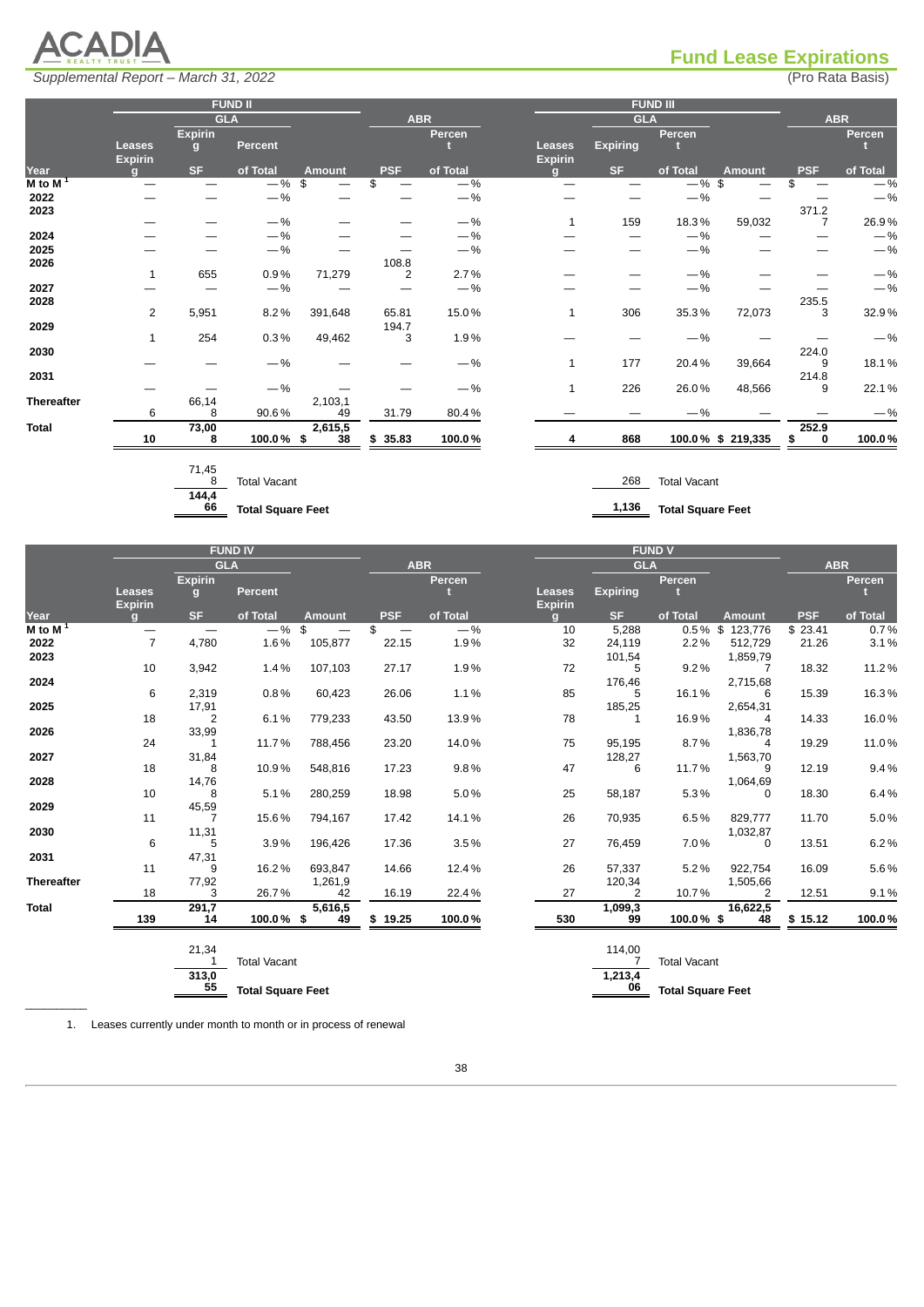

# <span id="page-53-0"></span>**Development and Redevelopment Activity**

*Supplemental Report – March 31, 2022*

|                                                                        |           |                      | Est. SQFT                               |                   |                    |                |                                                                                                                                                                                                     |                  | Acquisition & Development Costs <sup>1</sup> |                          |            |                        |                     |                  |  |  |
|------------------------------------------------------------------------|-----------|----------------------|-----------------------------------------|-------------------|--------------------|----------------|-----------------------------------------------------------------------------------------------------------------------------------------------------------------------------------------------------|------------------|----------------------------------------------|--------------------------|------------|------------------------|---------------------|------------------|--|--|
|                                                                        | Ownership |                      | <b>Estimated</b><br><b>Stabilizatio</b> | <b>Upon</b>       | Occupied/          | Key            |                                                                                                                                                                                                     | <b>Incurre</b>   | <b>Estimated Future</b>                      |                          |            | <b>Estimated Total</b> |                     |                  |  |  |
| <b>Property</b><br>Development:<br>CORE                                |           | Location             | n                                       | <b>Completion</b> | <b>Leased Rate</b> | <b>Tenants</b> | <b>Description</b>                                                                                                                                                                                  | d <sup>2</sup>   |                                              | Range                    |            |                        | Range               |                  |  |  |
| 1238 Wisconsin                                                         | 80.0%     | Washington<br>DC     | 2023                                    | 29,000            |                    | <b>TBD</b>     | Redevelopment/addition to existing \$<br>building with ground level retail,<br>upper floor office and residential<br>units upon completion.<br>Discretionary spend upon securing<br>$t$ enant $(s)$ | 9.7 <sup>5</sup> | 23.0                                         | t \$<br>$\Omega$         | $23.8$ \$  | 32.7                   | t \$<br>$\mathbf 0$ | 33.5             |  |  |
| <b>FUND III</b><br><b>Broad Hollow</b><br>Commons                      | 100.0%    | Farmingdale,<br>NÝ   | <b>TBD</b>                              | <b>TBD</b>        |                    | <b>TBD</b>     | Discretionary spend upon securing<br>necessary approvals and tenant(s)<br>for lease up                                                                                                              | 24.6             | 25.4 t                                       | $\Omega$                 | 35.4       | 50.0                   | t<br>$\Omega$       | 60.0             |  |  |
| <b>FUND IV</b><br>717 N. Michigan<br>Avenue<br>Major<br>Redevelopment: | 100.0%    | Chicago, IL          | 2025                                    | 62,000            | 0%/14%             | <b>TBD</b>     | Discretionary spend upon securing<br>tenant(s) for lease up                                                                                                                                         | 116.5<br>150.8   | 12.0<br>60.4<br>\$                           | $\Omega$<br>\$           | 19.5       | 128.5<br>78.7 \$ 211.2 | $\circ$             | 136.0<br>\$229.5 |  |  |
|                                                                        |           |                      |                                         |                   |                    |                |                                                                                                                                                                                                     |                  |                                              |                          |            |                        |                     |                  |  |  |
| <b>CORE</b><br><b>City Center</b>                                      | 100.0%    | San<br>Francisco, CA | 2024                                    | 241,000           | 75%/99%            | Target, Whole  | Ground up development of pad<br>Foods, PetSmart sites and street level retail and re-<br>tenanting/redevelopment for Whole<br>Foods                                                                 | \$201.8\$        |                                              | $8.2$ t \$<br>$\Omega$   |            | 11.2 \$ 210.0          | $\Omega$            | t \$ 213.0       |  |  |
| 555 9th Street                                                         | 100.0%    | San<br>Francisco, CA | 2023                                    | 149.000           | 69%/69%            | <b>TBD</b>     | Re-tenanting and potential split of<br>former 46,000 square foot<br>Nordstrom; facade upgrade and<br>possible vertical expansion                                                                    |                  | TBD                                          | $\mathsf{r}$<br>$\Omega$ | <b>TBD</b> | <b>TBD</b>             | t<br>$\Omega$       | <b>TBD</b>       |  |  |
| Route 6 Mall                                                           | 100.0%    | Honesdale, PA        | <b>TBD</b>                              | <b>TBD</b>        | 26%/26%            | <b>TBD</b>     | Discretionary spend for re-<br>tenanting former 120,000 square<br>foot Kmart anchor space once<br>tenant(s) are secured                                                                             |                  | 6.0 <sub>0</sub>                             | $\Omega$                 | 9.0        | 6.0                    | t<br>$\Omega$       | 9.0              |  |  |
| <b>Mad River</b>                                                       | 100.0%    | Dayton, OH           | <b>TBD</b>                              | <b>TBD</b>        | 48%/48%            | <b>TBD</b>     | Discretionary spend for the re-<br>tenanting former 33,000 square<br>foot Babies R Us space once<br>tenant(s) are secured                                                                           |                  | 1.9 <sub>1</sub>                             | $\circ$                  | 2.3        | 1.9                    | t<br>$\Omega$       | 2.3              |  |  |
|                                                                        |           |                      |                                         |                   |                    |                |                                                                                                                                                                                                     | $201.8$ \$<br>\$ | 16.1                                         | \$                       |            | $22.5 \t$ 217.9$       | \$                  | 224.3            |  |  |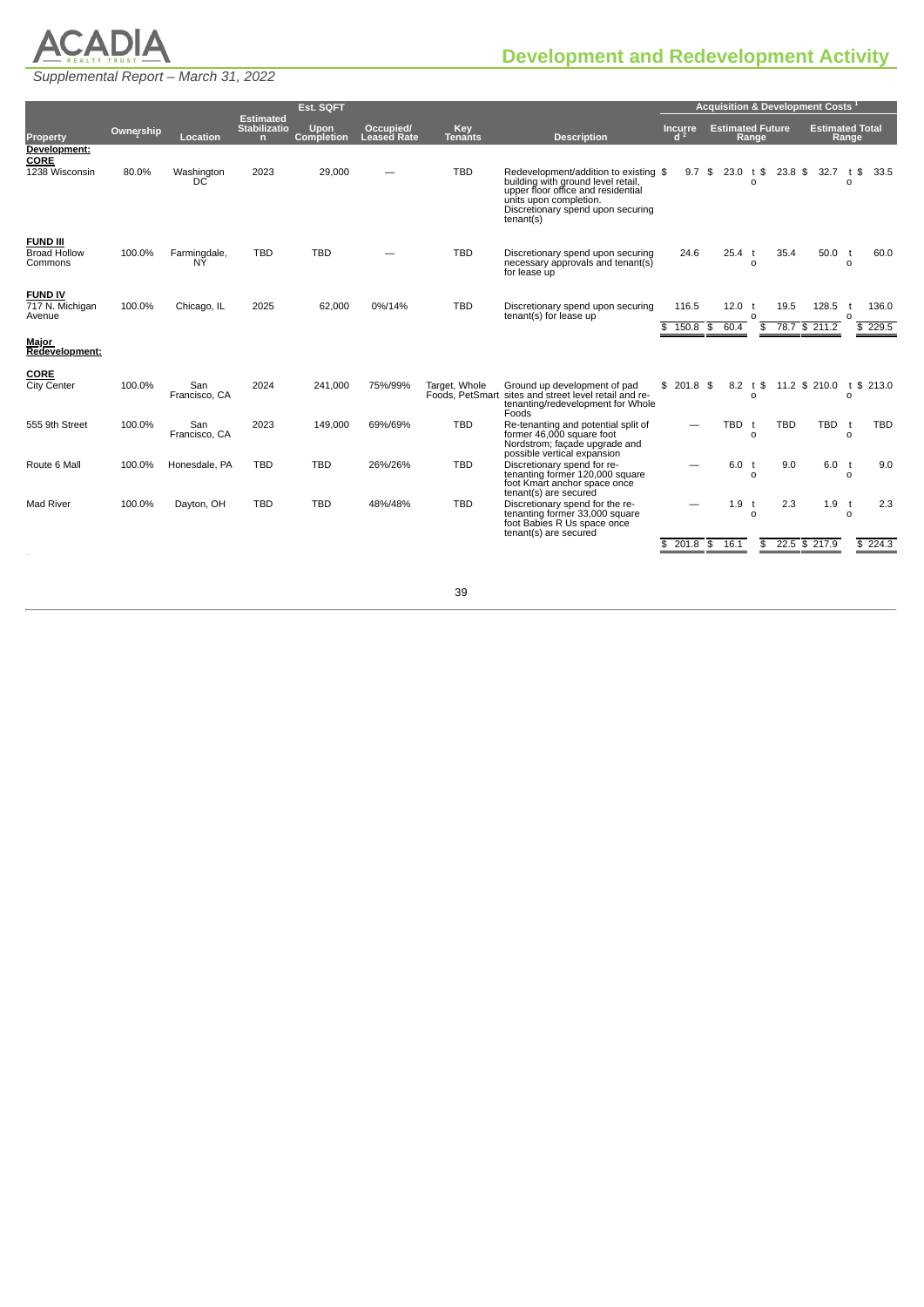

 $\frac{1}{2}$ 

1. Ownership percentages and costs represent the Core or Fund level ownership and not Acadia's pro rata share.

2. Incurred amounts include costs associated with the initial carrying value. Refer to "Net Asset Valuation [Information](#page-32-0)" for pro-rata costs incurred. Reconciles to Consolidated Balance Sheet at March 31, 2022 as follows:

| Development costs<br>above                                      | \$<br>150.8 |
|-----------------------------------------------------------------|-------------|
| Unconsolidated projects (a)                                     | (9.7)       |
| Projects in redevelopment or partial development <sup>(b)</sup> | 74.1        |
| Deferred costs and other amounts                                | (5.7)       |
| Impairment charges taken                                        | (17.4)      |
| Total per consolidated balance sheet                            | 1921        |

(a) Relates to 1238 Wisconsin Avenue

(b) Primarily relates to the portion of City Center that is still in Major Redevelopment. Total incurred amount of \$201.8 reflects the historical carrying value of the entire property (including its initial acquisition cost).